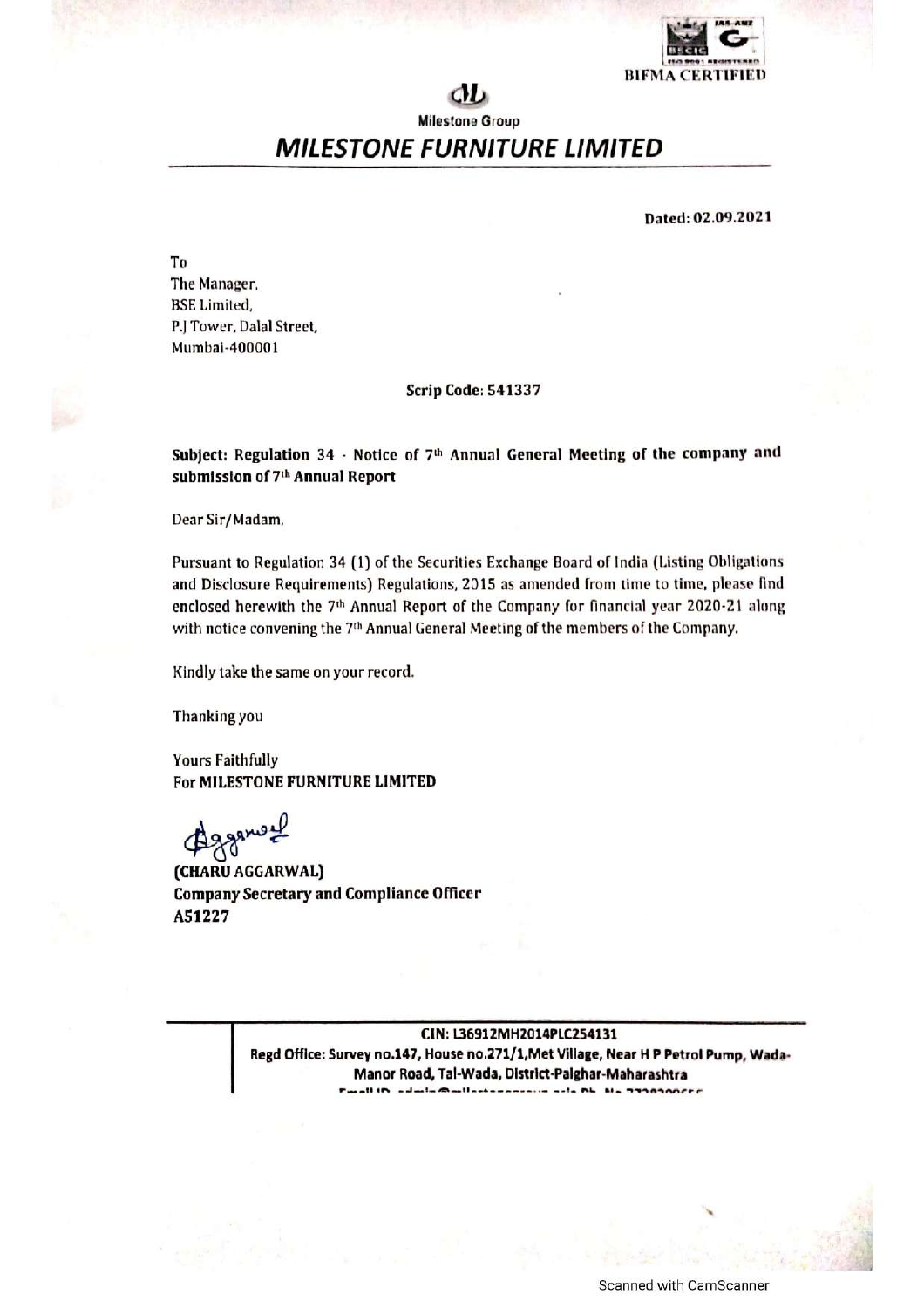

# *7th Annual Report 2020-21*



# **MILESTONE FURNITURE LIMITED**

**[CIN: L36912MH2014PLC254131]**

**[Regd Office: Survey No.147, House No. 271/1 Wada Manor Road, Met Village, Opp HP Petrol Pump, Palghar, Thane, Maharashtra- 421312]**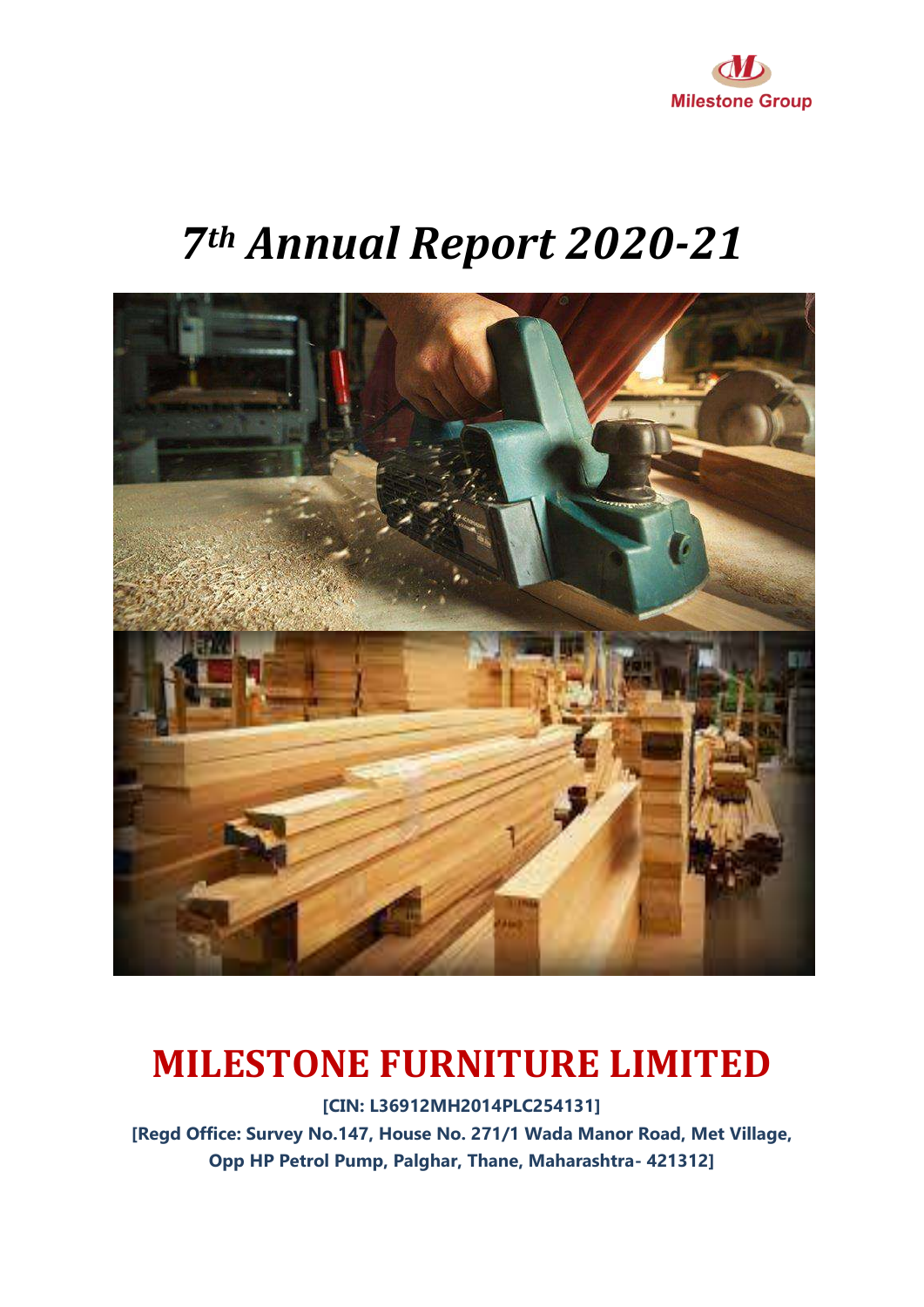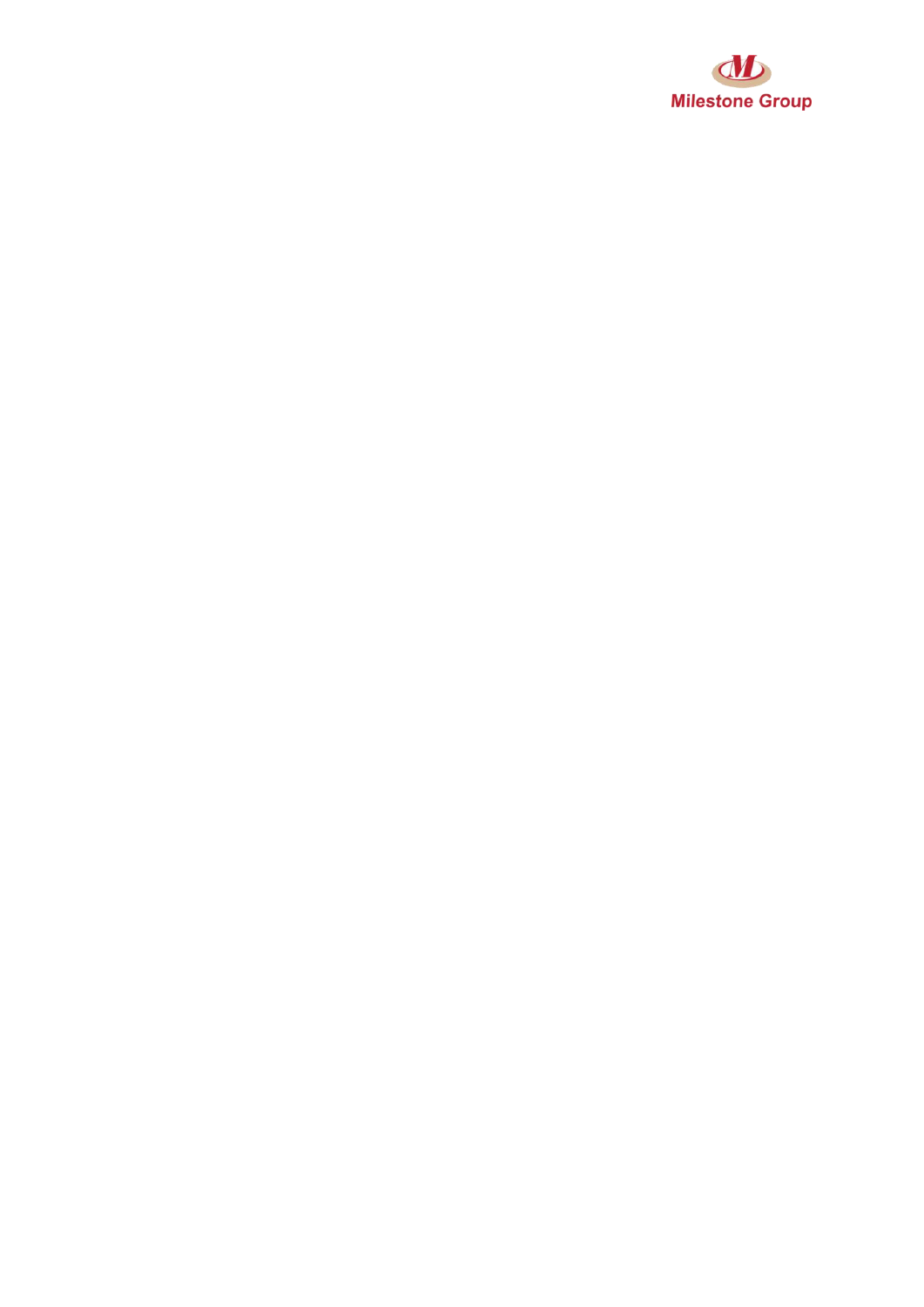

# **CORPORATE INFORMATION**

|                                                                                     | 1. MR. Digambar Sudam Songhare,                     |  |  |
|-------------------------------------------------------------------------------------|-----------------------------------------------------|--|--|
|                                                                                     | <b>Managing Director</b>                            |  |  |
|                                                                                     | 2. Mr. GaneshKumar Sadanand Patlikadan,             |  |  |
|                                                                                     | Executive Director (upto 01.07.2021)                |  |  |
|                                                                                     |                                                     |  |  |
|                                                                                     | 3. Ms. Arzoo, Woman Director                        |  |  |
|                                                                                     | Independent Director (from 30.10.2020)              |  |  |
|                                                                                     | 4. Mr. Akash Vinayak Parte,                         |  |  |
|                                                                                     | Independent Director (from 30.10.2020)              |  |  |
| <b>BOARD OF DIRECTORS</b>                                                           | 5. Mr. Vivek Kumar Sonar,                           |  |  |
|                                                                                     | Additional Director(Executive) from 19.07.2021      |  |  |
|                                                                                     | 6. Mr. Khushdeep Singh Mann,                        |  |  |
|                                                                                     | Additional Independent Director from 19.07.2021     |  |  |
|                                                                                     | 7. Ms. Shareen Jacob,                               |  |  |
|                                                                                     | Additional Independent Woman Director               |  |  |
|                                                                                     | (from 19.07.2021)                                   |  |  |
|                                                                                     | 8. Ms. Triveni Rajesh Jade,                         |  |  |
|                                                                                     | Chief Financial Officer (from 30.10.2020)           |  |  |
| <b>COMPANY SECRETARY &amp;</b>                                                      | Ms. Kangan Dhamija, upto 21.05.2021                 |  |  |
| <b>COMPLIANCE OFFICER</b>                                                           | Ms. Charu Aggarwal from 19.07.2021                  |  |  |
|                                                                                     |                                                     |  |  |
|                                                                                     | M/s<br>Sharma<br>Shivam<br>& Associates,<br>Company |  |  |
| <b>SECRETARIAL AUDITORS</b>                                                         | Secretaries in Practice                             |  |  |
|                                                                                     |                                                     |  |  |
| <b>STATUTORY AUDITOR</b>                                                            | M/s. NGST & Associates and Associates, Chartered    |  |  |
|                                                                                     | Accountants                                         |  |  |
|                                                                                     | Survey No.147, House No. 271/1 Wada Manor Road,     |  |  |
| <b>REGISTERED OFFICE</b>                                                            | Met Village, Opp HP Petrol Pump, Palghar, Thane,    |  |  |
|                                                                                     | Maharashtra- 421312                                 |  |  |
|                                                                                     |                                                     |  |  |
| <b>REGISTRAR &amp; SHARE TRANSFER</b><br>Skyline Financial Services Private Limited |                                                     |  |  |
| <b>AGENT</b>                                                                        |                                                     |  |  |
| <b>STOCK EXCHANGE</b>                                                               | <b>BSE SME</b>                                      |  |  |
| <b>ISIN</b>                                                                         | INE424Z01011                                        |  |  |
| <b>CIN</b>                                                                          | L36912MH2014PLC254131                               |  |  |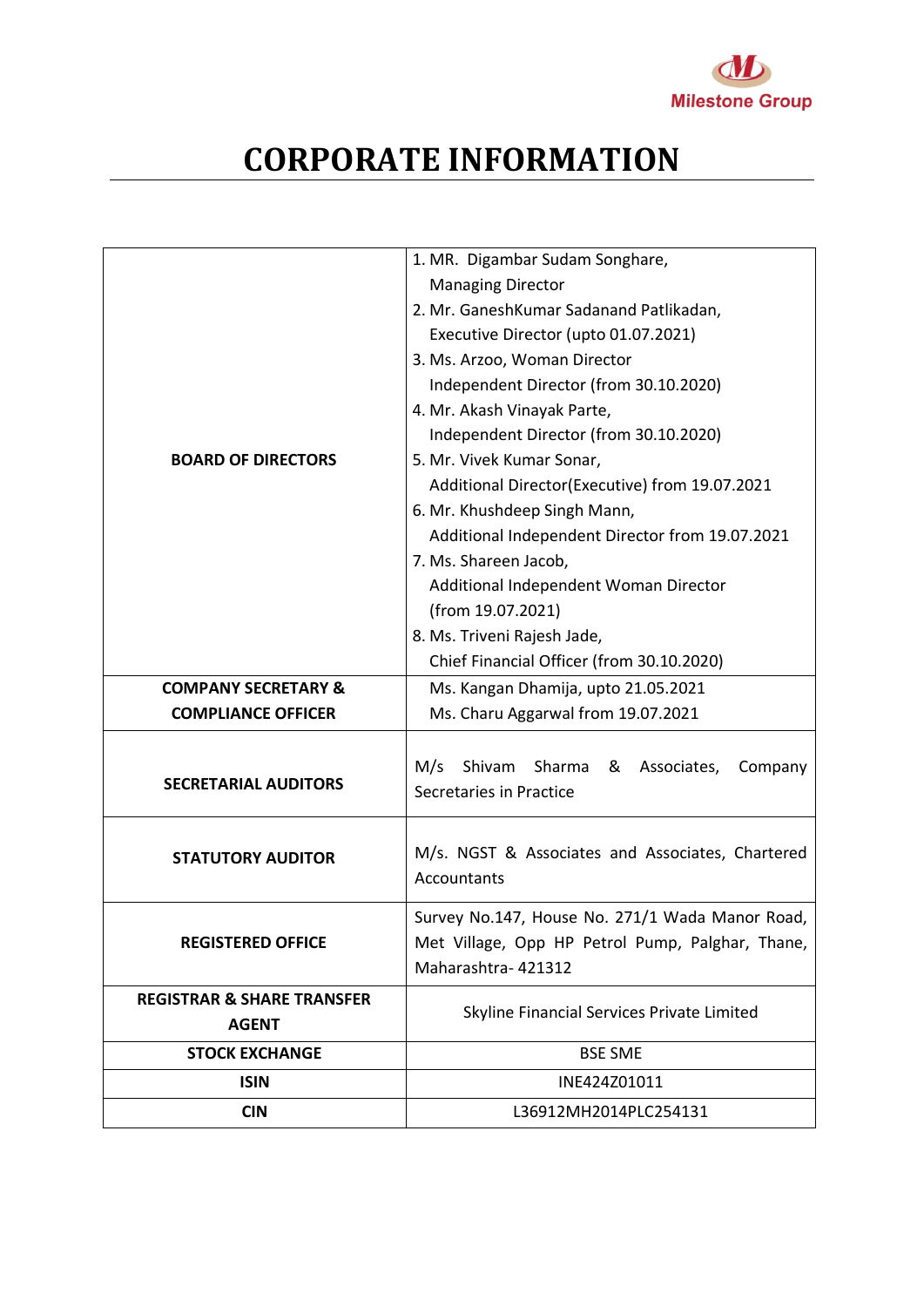



# **Milestone Group** *MILESTONE FURNITURE LIMITED*

# **NOTICE**

NOTICE is hereby given that the  $7<sup>th</sup>$  Annual General Meeting of the members of Milestone Furniture Limited will be held on **Thursday, 30th day of September, 2021 at 11:30 a.m. through Video Conferencing/ Other Audio Video Means (VC/OAVM)** without physical presence of the members at the AGM venue to transact business set out in this Notice. The Venue of AGM shall be deemed to be the registered office of the company at Survey No. 147, House No. 271/1, Wada Manor Road, Met Village, Opp HP Petrol Pump, Palghar, Thane, Maharashtra-421312.

# **ORDINARY BUSINESS:**

- 1. To receive, consider and adopt the audited Financial Statements of the Company for the financial year ended March 31, 2021 along with the reports of the Board of Directors and Auditors thereon;
- 2. To appoint auditors and fix their remuneration and in this regard to consider and, if thought fit, to pass with or without modification(s), following resolution as an **Ordinary Resolution:**

**"RESOLVED THAT** pursuant to provision of section 139 of the Companies Act 2013 (as amended or re-enacted from time to time) read with Rule 3 of the Companies (Audit and Auditors) Rules, 2014, M/s. NGST & Associates, Chartered Accountants (FRN 135159W), be and is hereby appointed as the Statutory Auditors of the Company and to hold office from the conclusion of this Annual General Meeting till the conclusion of the 8th Annual General Meeting to be held in the year 2022 on such remuneration as may be agreed upon between the Board of Directors and Statutory Auditor."

3. To appoint a Director in place of Sh. Digambar Sudam Songhare (DIN No : 06809398) , who retires by rotation in terms of Section 152 (6) of the Companies Act, 2013 and being eligible, offers himself for re-appointment.

# **SPECIAL BUSINESS:**

**1**

4. To consider and if thought fit, to pass, with or without modification, the following resolution as an **Ordinary Resolution**:

**"RESOLVED THAT** pursuant to the provisions of section 152, 161 and any other applicable provisions of the Companies Act, 2013, and any rules made there under, Mr. Vivek Yogeshwar Sonar holding DIN 07735643, who was appointed as an Additional Director of the Company by the Board of Directors in the Board Meeting held on 19.07.2021 to hold office up to the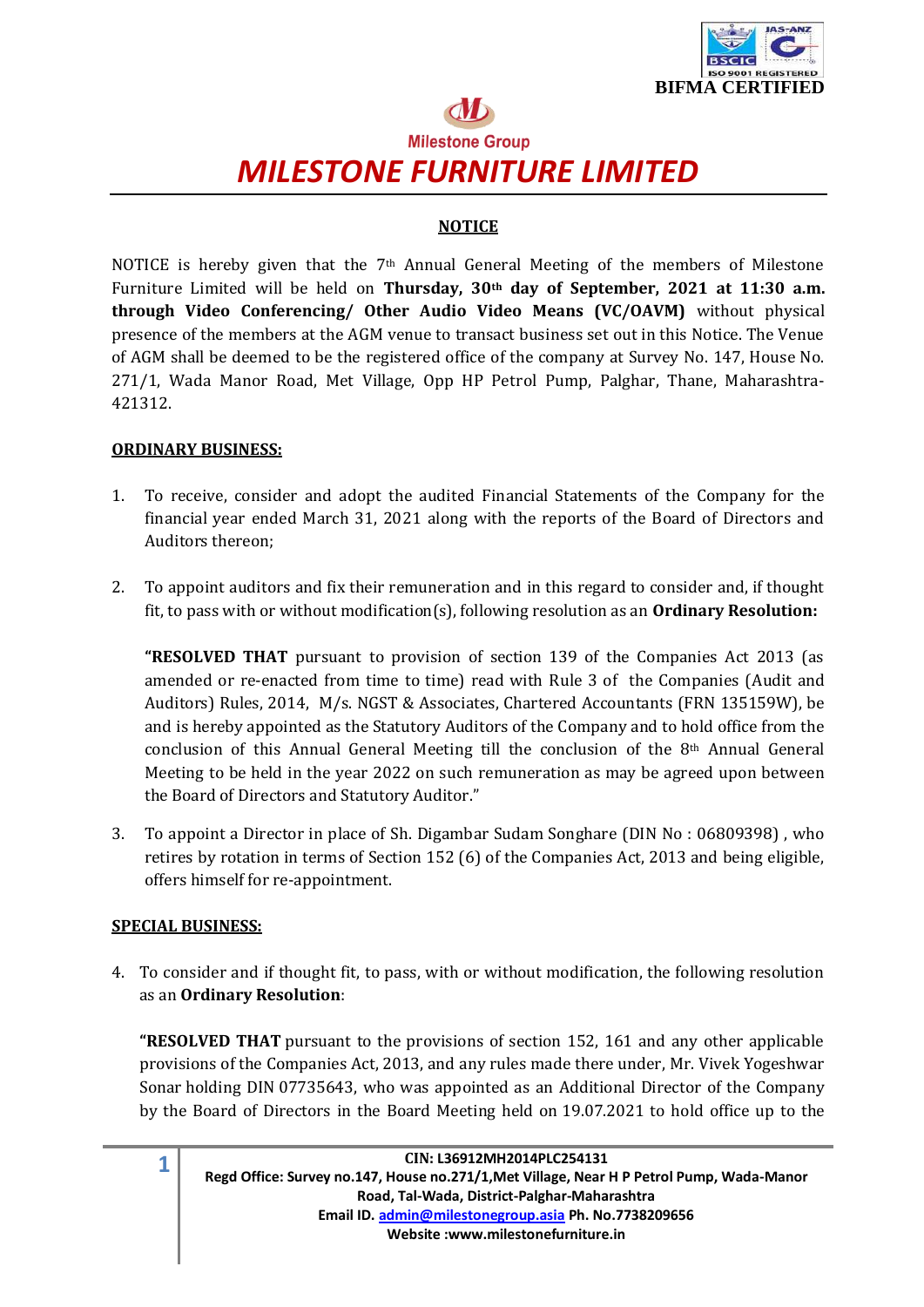

date of this Annual General meeting; be and is hereby appointed as Whole-time & Executive Director of the Company , who shall be liable to retire by rotation.

**FURTHER RESOLVED THAT** the Board be and is hereby authorized to do all acts, deeds and things and take all such steps as may be necessary, proper or expedient to give effect to this resolution."

# 5. **REGULARIZATION OF APPOINTMENT OF MR. KHUSHDEEP SINGH MANN (DIN: 09192358) AS NON- EXECUTIVE INDEPENDENT DIRECTOR**

To consider and if thought fit, to pass, with or without modification, the following resolution as an Ordinary Resolution:

**"RESOLVED THAT** pursuant to the provisions of section 152, 161 and any other applicable provisions of the Companies Act, 2013, and any rules made there under, Mr. Khushdeep Singh Mann (DIN 09192358), who was appointed as an Additional Director (Non-Executive & Independent) of the Company by the Board of Directors in the Board Meeting held on 19.07.2021 to hold office up to the date of this Annual General meeting; be and is hereby appointed as Independent Director of the Company for a period of 5 years i.e. from 19.07.2021 to 18.07.2026 .

**FURTHER RESOLVED THAT** the Board be and is hereby authorized to do all acts, deeds and things and take all such steps as may be necessary, proper or expedient to give effect to this resolution."

6. **REGULARIZATION OF APPOINTMENT OF MS. SHAREEN JACOB (DIN: 09190958) AS NON- EXECUTIVE INDEPENDENT WOMAN DIRECTOR**

To consider and if thought fit, to pass, with or without modification, the following resolution as an Ordinary Resolution:

**"RESOLVED THAT** pursuant to the provisions of section 152, 161 and any other applicable provisions of the Companies Act, 2013, and any rules made there under, Ms. Shareen Jacob (DIN 09190958), who was appointed as an Additional Woman Director (Non-Executive & Independent) of the Company by the Board of Directors in the Board Meeting held on 19.07.2021 to hold office up to the date of this Annual General meeting; be and is hereby appointed as Independent Woman Director of the Company for a period of 5 years i.e. from 19.07.2021 to 18.07.2026 .

**FURTHER RESOLVED THAT** the Board be and is hereby authorized to do all acts, deeds and things and take all such steps as may be necessary, proper or expedient to give effect to this resolution."

> **By Order of the Board of Directors** For **MILESTONE FURNITURE LIMITED**

Dated: 02.09.2021 **sd/-**Place: Mumbai **DIGAMBAR SUDAM SONGHARE** (MANAGING DIRECTOR) DIN 06809398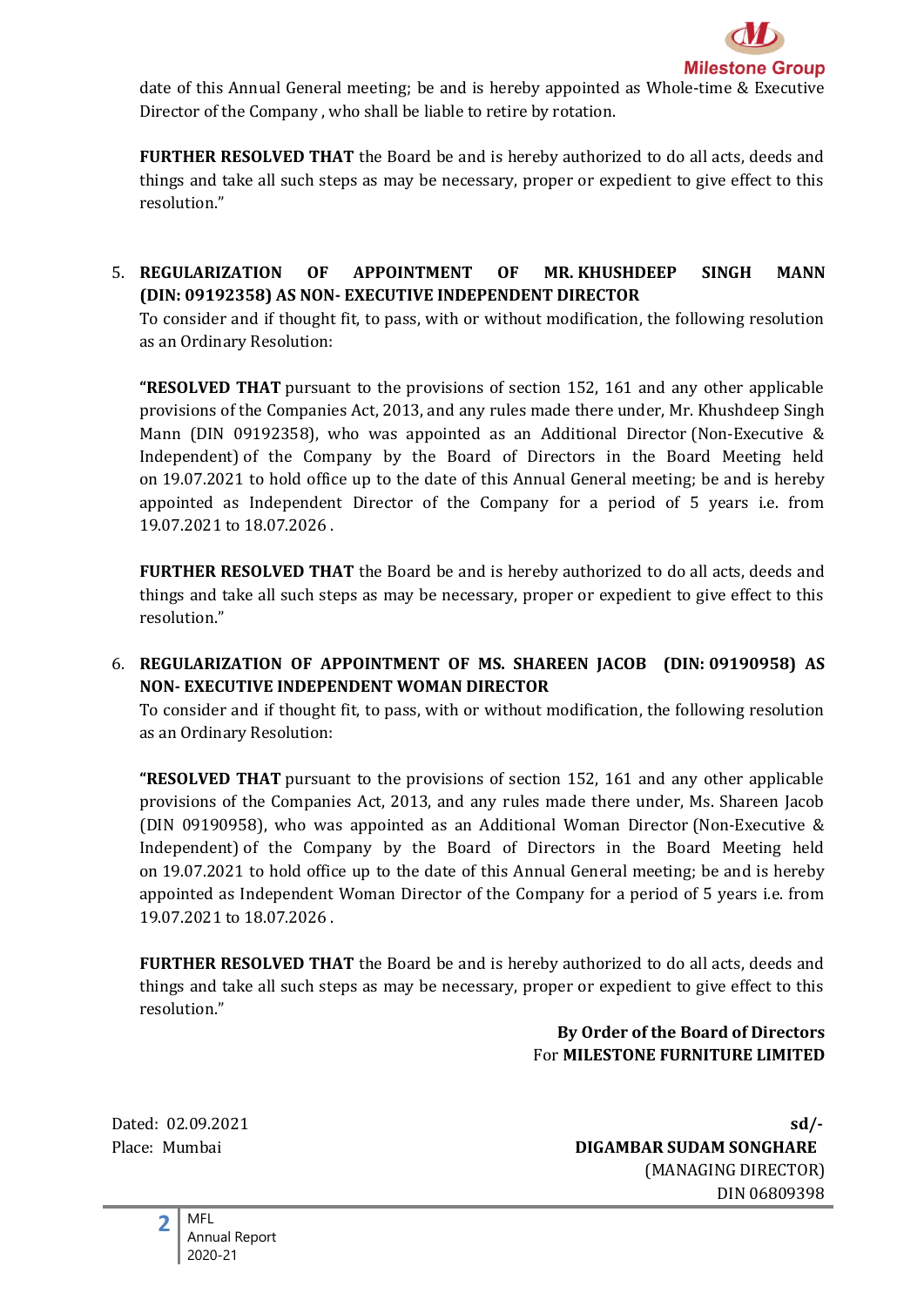

# **NOTES:**

- 1. In view of the COVID-19 pandemic, the Ministry of Corporate Affairs ('MCA') issued General Circular Nos.14/2020, 17/2020 and 20/2020 dated 8th April, 2020, 13th April 2020 and 5th May, 2020, respectively and by General Circular No. 02/2021 dated 13th January, 2021, allowed companies whose AGMs were due to be held in the year 2020 or become due in the year 2021, to conduct their AGMs on or before 31.12.2021, in accordance with the requirements provided in paragraphs 3 and 4 of the General Circular No. 20/2020 ("MCA Circulars"). The Securities and Exchange Board of India ('SEBI') also issued Circular No. SEBI/HO/CFD/CMD1/CIR/P/2020/79 dated 12th May, 2020 the validity of which has been extended till 31st December, 2021 by SEBI, vide its Circular No. SEBI/HO/CFD/ CMD2/CIR/P/2021/11 dated 15th January, 2021 ("SEBI Circulars"). In compliance with these Circulars, provisions of the Act and the SEBI (Listing Obligations and Disclosure Requirements) Regulations, 2015 ("Listing Regulations"), the  $7<sup>th</sup>$  AGM of the Company is being conducted through VC/OAVM Facility, which does not require physical presence of members at a common venue. The Members can attend and participate in the AGM through VC/OAVM only. Further, the Company will be availing remote e-voting/ e-voting system for casting vote during AGM from Central Depository Services (India) Limited (CDSL).
- 2. The Explanatory Statement pursuant to Section 102(1) of the Companies Act, 2013 (the "Act"), setting out the material facts for items of special business mentioned in items 4 to 6 of the Notice is annexed herewith.
- 3. In terms of the MCA Circulars since the physical attendance of Members has been dispensed with, there is no requirement of appointment of proxies. Accordingly, the facility of appointment of proxies by Members under Section 105 of the Act will not be available for the 7th AGM. However, in pursuance of Section 112 and Section 113 of the Act, representatives of the Members may be appointed for the purpose of voting through remote e-Voting, for participation in the 7th AGM through VC/OAVM Facility only. Therefore, **attendance slip and route map are not annexed to this notice**.
- 4. The Register of Members and Share Transfer Books of the Company will remain closed from Friday, 24th September, 2021 to Thursday, 30th September, 2021 (both days inclusive) for the purpose of the AGM.
- 5. M/s NGST & Associates having (Firm Registration No. 135159W), Chartered Accountants, the Statutory Auditors of the Company will hold office till the conclusion of the next Annual General Meeting of the Company to be held in the year 2022. Pursuant to the notification dated 7th May, 2018, issued by Ministry of Corporate Affairs, the requirement for ratification of appointment of Statutory Auditors by the shareholders at every Annual General Meeting has been done away with. In view of the above, ratification by the members for continuance of their appointment in the ensuing Annual General Meeting is not being sought.
- 6. M/s Shivam Sharma & Associates (CP No. 16558 and M. No. 16558), Practicing Company Secretaries has been appointed to act as Secretarial Auditors of the Company for the F.Y. 2021- 22 in its Board Meeting held on 02.09.2021.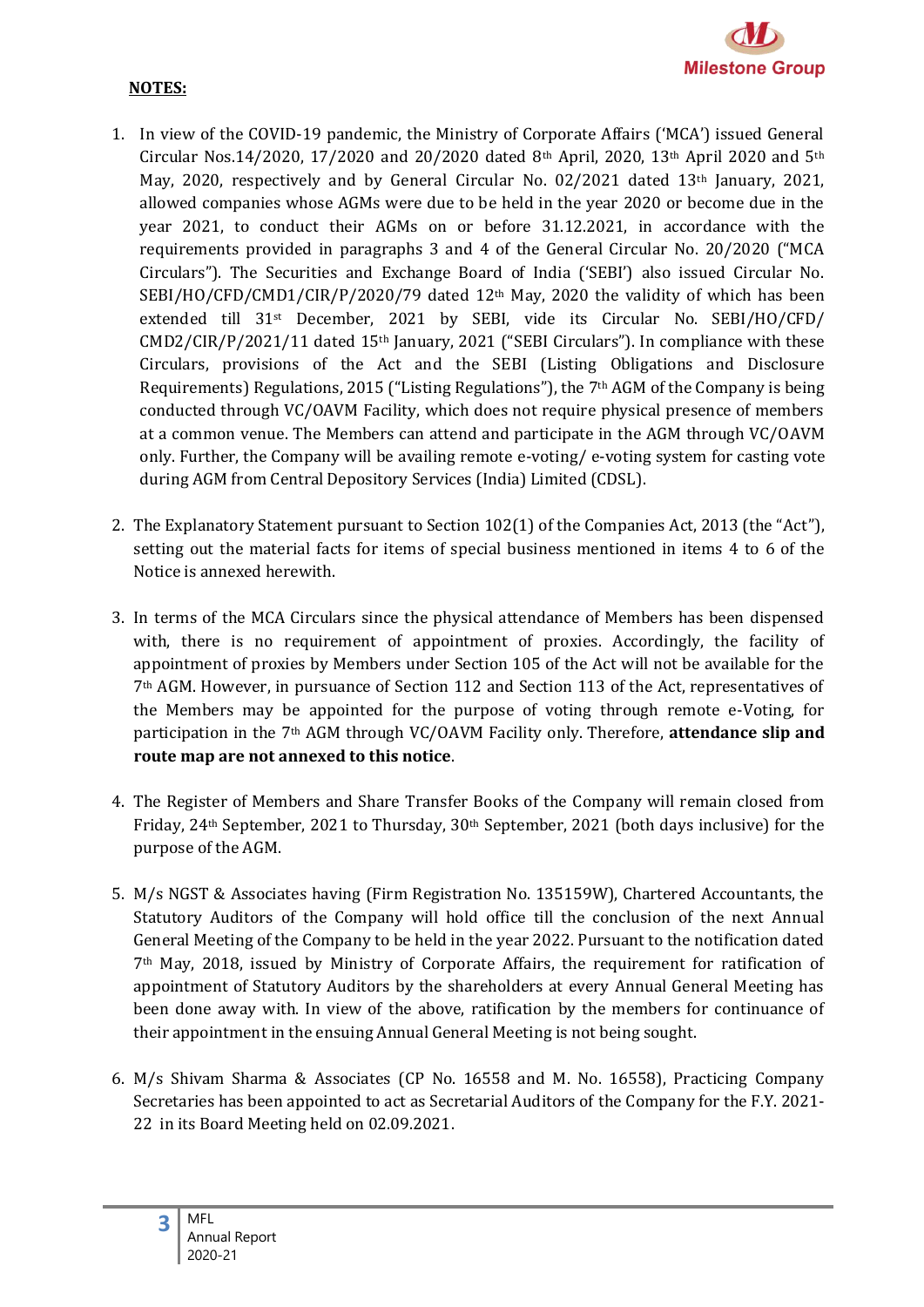

- 7. The Company's Registrar and Share Transfer Agents for its Share Registry work (physical and electronic) are **M/S Skyline Financial Services Private Limited**, Address- D-153A, 1stFloor, Okhla Industrial Area, Phase 1, New Delhi., EMAIL: [virenr@skylinerta.com](mailto:virenr@skylinerta.com)
- 8. Members are requested to intimate/update changes, if any, pertaining to their name, postal address, email address, telephone/mobile numbers, Permanent Account Number (PAN), mandates, nominations, power of attorney, bank details such as name of the bank and branch details, bank account number, MICR code, IFSC code, etc. (along with duly cancelled cheque leaf stating the said details) to their Depository Participant in case the shares are held by them in electronic form or to the Company's RTA in case the shares are held by them in physical form, which will help the Company and the Company's RTA to provide efficient and better services. Members holding shares in physical form are requested to consider converting their holding to dematerialized form to eliminate all risks associated with physical shares and for ease of portfolio management. Members can contact the Company or RTA for assistance in this regard. Further, members who hold shares in physical mode in multiple folios in identical names or joint holding in the same order of names are requested to send the share certificates to RTA, for consolidation into a single folio.
- 9. Institutional / Corporate Shareholders (i.e. other than individuals / HUF, NRI, etc.) are required to send a scanned copy (PDF/ JPG Format) of its Board or governing body Resolution/Authorization etc., authorising its representative to attend the AGM through VC / OAVM on its behalf and to vote through remote e-voting. The said Resolution/Authorization shall be sent to the Scrutinizer by email through its registered email address at [cs@milestonefurniture.in](mailto:cs@milestonefurniture.in)
- 10. To support the 'Green Initiative', Members who have not yet registered their email addresses are requested to register the same with their Depository Participant in case the shares are held by them in electronic form and with Company's RTA in case the shares are held by them in physical form. This may be considered as an advance opportunity to the members to register their e-mail address and changes therein as required under Rule 18 of the Companies (Management and Administration) Rules, 2014, as amended from time to time.
- 11. Details under Regulation 36(3) and 26(4) of the Listing Regulations and in terms of Secretarial Standard-2 in respect of the Directors seeking appointment/re-appointment at the 7th Annual General Meeting are annexed hereto as **Annexure I** to this Notice which forms part of the explanatory statement. Requisite declarations have been received from the Directors seeking appointment/reappointment.
- 12. As per Regulation 40 of SEBI Listing Regulations, as amended, securities of listed companies can be transferred only in dematerialised form with effect from, 1st April, 2019, except in case of request received for transmission or transposition of securities. In view of this and to eliminate all risks associated with physical shares and for ease of portfolio management, members holding shares in physical form are requested to consider converting their holdings to dematerialised form.
- 13. The attendance of the Members attending the AGM through VC/OAVM will be counted for the purpose of reckoning the quorum under Section 103 of the Companies Act, 2013. Members can attend and participate in the Annual General Meeting through VC/OACM only.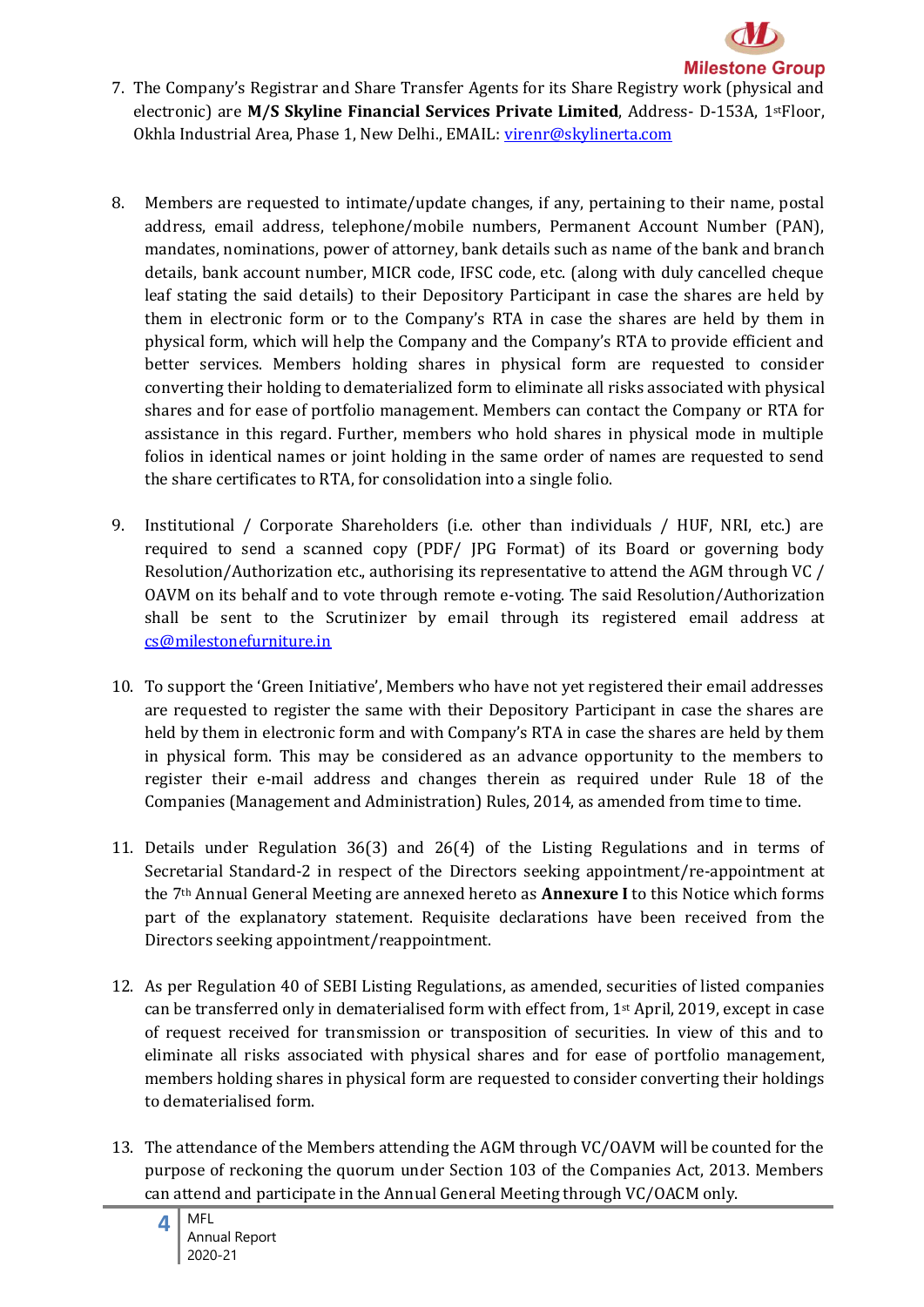

- 14. In line with the Ministry of Corporate Affairs (MCA) Circular No. 17/2020 dated  $13<sup>th</sup>$  April 2020 and General Circular No. 20/2020 dated 5th May, 2020 read with General Circular No. 02/2021 dated 13th January, 2021 issued by MCA and Circular No. SEBI/HO/CFD/CMD2/CIR/P/2021/11 dated 15th January, 2021 issued by SEBI, the Notice of the AGM along with the Annual Report 2020-21 has been uploaded on the website of the Company at [www.milestonefurniture.in.](http://www.milestonefurniture.in/) The Notice of the Annual General Meeting along with the Annual Report for the financial year 2020-21 is being sent only by electronic mode to those Members whose email addresses are registered with the Company/Depositories in accordance with the aforesaid MCA Circulars and circular issued by SEBI dated 12th May, 2020. The Notice is also available on the websites of the Stock Exchange i.e. BSE Limited. For members who have not registered their email ids so far, are requested to register their email ids for receiving all communications including Annual Report, Notices from the Company electronically.
- 15. Members desirous of getting any information about the accounts and/or operations of the Company are requested to write to The Company at least seven days before the date of the Meeting to enable the Company to keep the information ready at the Meeting.
- 16. All the documents referred to in the Notice and Explanatory Statement along with other relevant documents will be made available for inspection by the Members on the website of the Company during the meeting.
- 17. The voting rights of shareholders shall be in proportion to their shares of the paid-up equity share capital of the Company as on the cut-off date i.e. Thursday, 23rd Day of September 2021. Members are eligible to cast vote only if they are holding shares as on that date and a person who is not a member as on the cut off date should treat this notice for information purposes only.
- 18. The Securities and Exchange Board of India (SEBI) vide circular No. SEBI/HO/MIRSD/DOP1/CIR/P/ 2018/73 dated 20th April 2018 has mandated compulsory submission of Permanent Account Number (PAN) and bank details by every participant in the securities market. Members holding shares in the electronic form are, therefore requested to submit their PAN and bank details to their Depository Participant(s) and members holding shares in physical form shall submit the details to Company/RTA.
- 19. The remote e-Voting period commences on Monday, 27th day of September, 2021 (9.00 a.m.) and ends on Wednesday, 29th day of September, 2021 (5.00 p.m.). During this period, Members of the Company, holding shares either in physical form or in dematerialized form, as on the cut-off date (record date) i.e. Friday, the  $23<sup>rd</sup>$  day of September, 2021 may cast their vote by remote e-voting. The facility of casting votes by a member using remote e-voting as well as the e-voting system on the date of the EGM/AGM will be provided by CDSL.
- 20. Members of the Company who acquires shares after the sending of Notice by the Company and hold shares as on the cut-off date i.e Thursday,  $23<sup>rd</sup>$  Day of September 2021, shall follow the same procedure for e-Voting as described here in the Notice.
- 21. A person, whose name is recorded in the register of members or in the register of beneficial owners maintained by the depositories and Company's RTA as on the cut-off date only shall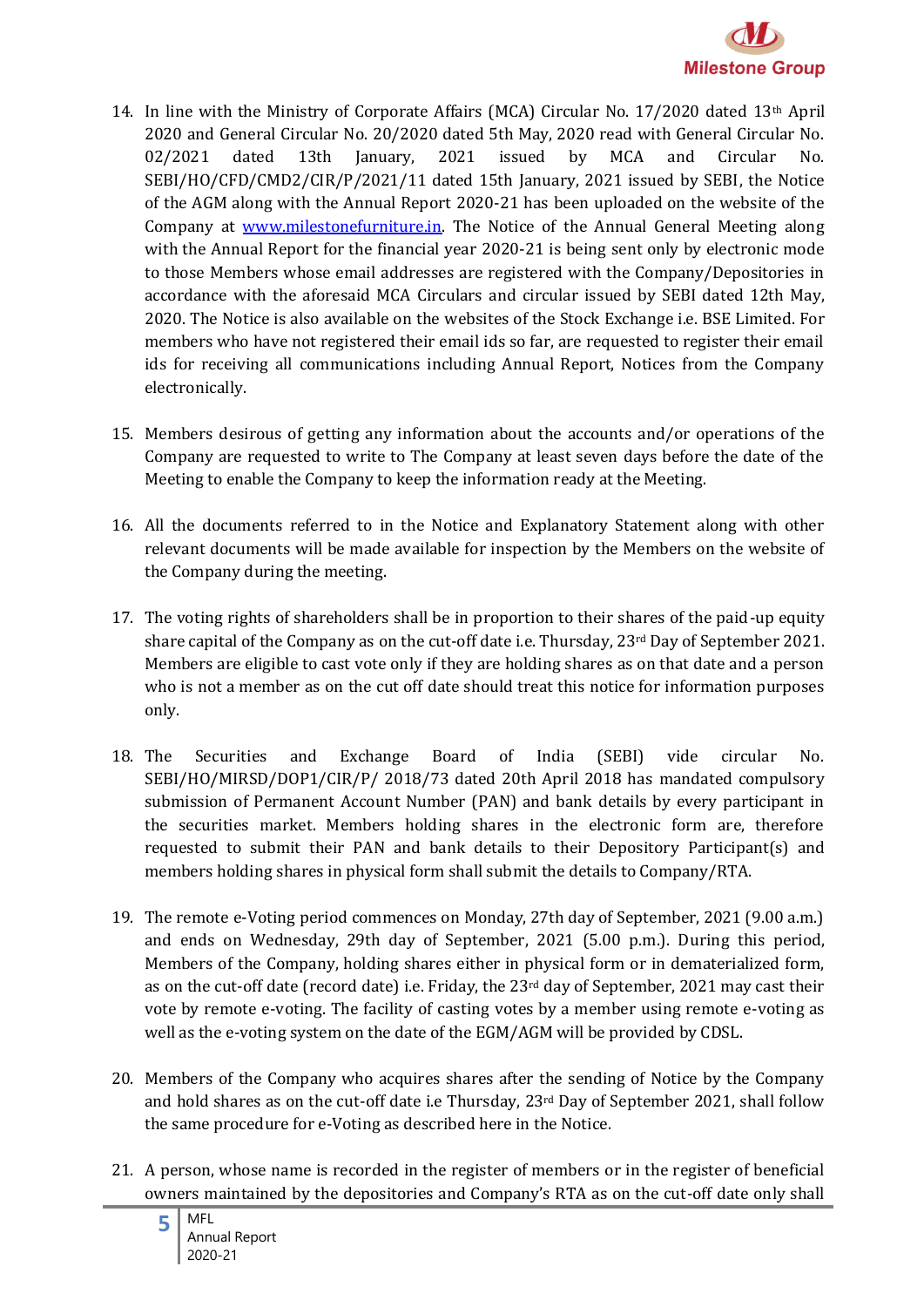

be entitled to avail the facility remote e-voting as well as voting at the AGM through VC/OAVM.

- 22. Mr. Shivam Sharma, Proprietor of M/s Shivam Sharma & Associates, Practicing Company Secretaries has been appointed as the Scrutinizer to scrutinize the remote e-voting process as well as the e-voting process at the AGM in a fair and transparent manner.
- 23. The Scrutinizer shall make, not later than 48 hours of the conclusion of the AGM, a consolidated scrutinizer's report of the total votes cast in favour or against, if any, to the Chairman or a Director authorised by him in writing, who shall countersign the same. The Chairman or the authorised Director shall declare the result of the voting forthwith.
- 24. The results declared along with the Scrutinizer's Report shall be uploaded on the Company's website [www.milestonefurniture.in](http://www.milestonefurniture.in/) as well as on the website of BSE India at <https://www.bseindia.com/> after the same is declared by the Chairman/authorised person. The Results shall also be simultaneously forwarded to the BSE.
- 25. In case of joint holders, the Members whose name appear first holder in the order of names as per the Register of Members of the Company will be entitled to vote at the AGM.

# **26. E-Voting**

- 1. As you are aware, in view of the situation arising due to COVID-19 global pandemic, the General Meetings of the Companies shall be conducted as per the guidelines issued by the Ministry of Corporate Affairs (MCA) vide Circular No. 14/2020 dated April 8, 2020, Circular No.17/2020 dated April 13, 2020 and Circular No. 20/2020 dated May 05, 2020. The forthcoming AGM/EGM will thus be held through through video conferencing (VC) or other audio visual means (OAVM). Hence, Members can attend and participate in the ensuing AGM/EGM through VC/OAVM.
- 2. Pursuant to the provisions of Section 108 of the Companies Act, 2013 read with Rule 20 of the Companies (Management and Administration) Rules, 2014 (as amended) and Regulation 44 of SEBI (Listing Obligations & Disclosure Requirements) Regulations 2015 (as amended) read with SEBI Circular No. SEBI/HO/CFD/CMD/CIR/P/2020/242 dated 09.12.2020, and MCA Circulars dated April 08, 2020, April 13, 2020 and May 05, 2020 the Company is providing facility of remote e-voting to its Members in respect of the business to be transacted at the AGM/EGM. For this purpose, the Company has entered into an agreement with Central Depository Services (India) Limited (CDSL) for facilitating voting through electronic means, as the authorized e-Voting's agency. The facility of casting votes by a member using remote e-voting as well as the e-voting system on the date of the AGM will be provided by CDSL.
- 3. The Members can join the AGM in the VC/OAVM mode 15 minutes before and after the scheduled time of the commencement of the Meeting by following the procedure mentioned in the Notice. The facility of participation at the AGM through VC/OAVM will be made available to atleast 1000 members on first come first served basis. This will not include large Shareholders (Shareholders holding 2% or more shareholding), Promoters, Institutional Investors, Directors, Key Managerial Personnel, the Chairpersons of the Audit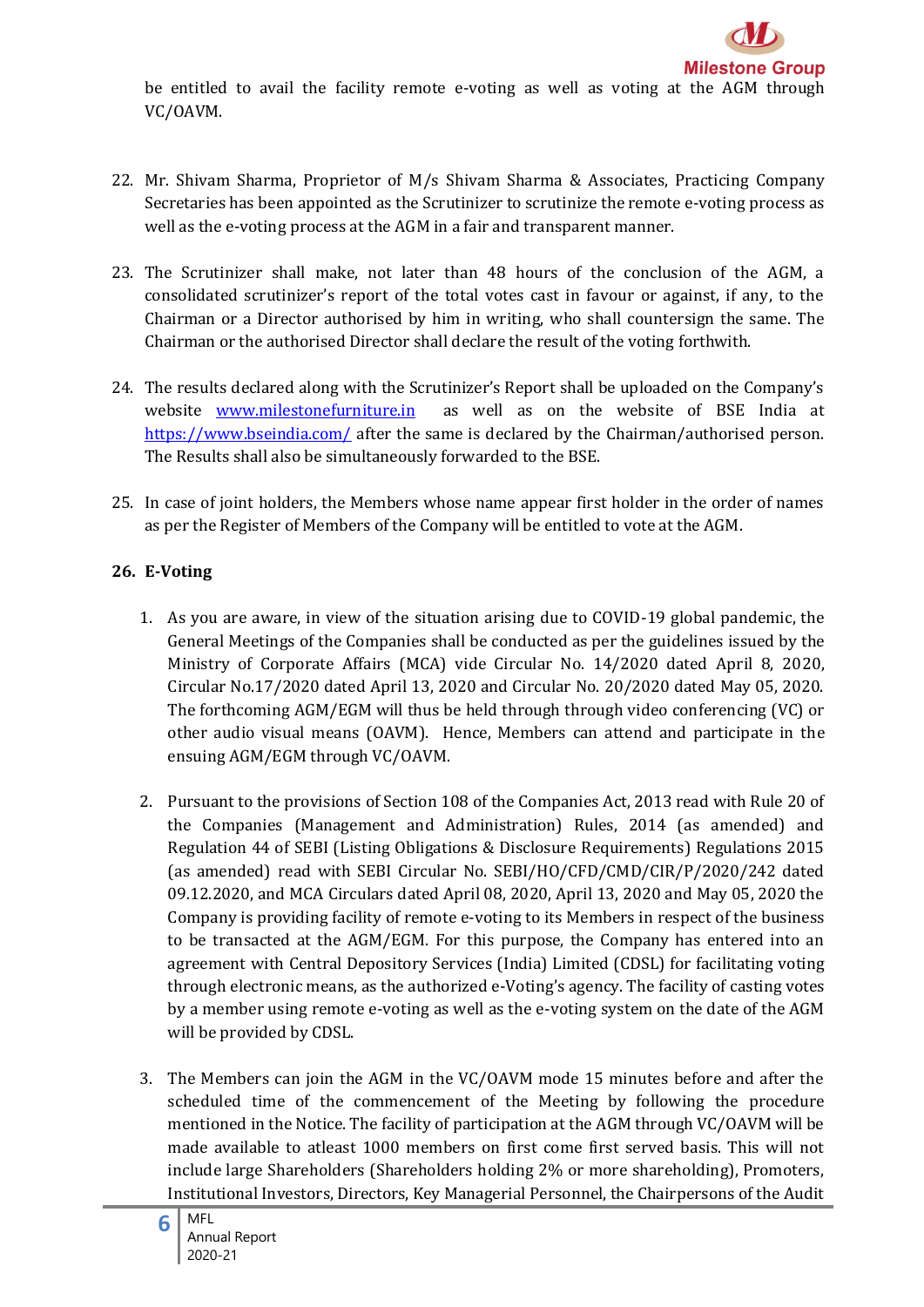

Committee, Nomination and Remuneration Committee and Stakeholders Relationship Committee, Auditors etc. who are allowed to attend the AGM without restriction on account of first come first served basis.

- 4. The attendance of the Members attending the AGM through VC/OAVM will be counted for the purpose of ascertaining the quorum under Section 103 of the Companies Act, 2013.
- 5. Pursuant to MCA Circular No. 14/2020 dated April 08, 2020, the facility to appoint proxy to attend and cast vote for the members is not available for this AGM. However, in pursuance of Section 112 and Section 113 of the Companies Act, 2013, representatives of the members such as the President of India or the Governor of a State or body corporate can attend the AGM through VC/OAVM and cast their votes through e-voting.
- 6. In line with the Ministry of Corporate Affairs (MCA) Circular No. 17/2020 dated April 13, 2020, the Notice calling the AGM/EGM has been uploaded on the website of the Company at [http://www.milestonefurniture.in/.](http://www.milestonefurniture.in/) The Notice can also be accessed from the websites of the Stock Exchanges i.e. BSE Limited at www.bseindia.com. The AGM Notice is also disseminated on the website of CDSL (agency for providing the Remote e-Voting facility and e-voting system during the AGM) i.e. [www.evotingindia.com.](http://www.evotingindia.com/)
- 7. The AGM has been convened through VC/OAVM in compliance with applicable provisions of the Companies Act, 2013 read with MCA Circular No. 14/2020 dated April 8, 2020 and MCA Circular No. 17/2020 dated April 13, 2020 and MCA Circular No. 20/2020 dated May 05, 2020.
- 8. In continuation of this Ministry's [General Circular No. 20/2020,](https://abcaus.in/companies-act/cos-allowed-conduct-agm-video-conferencing-audio-visual-means-during-calendar-year-2020.html) dated 05th May, 2020 and after due examination, it has been decided to allow companies whose AGMs were due to be held in the year 2020, or become due in the year 2021, to conduct their AGMs on or before 31.12.2021, in accordance with the requirements provided in paragraphs 3 and 4 of the General Circular No. 20/2020 as per MCA circular no. 02/2021 dated January,13,2021.

# **THE INSTRUCTIONS OF SHAREHOLDERS FOR E-VOTING AND JOINING VIRTUAL MEETINGS ARE AS UNDER:**

- i) The voting period begins on **Monday, 27th Day of September 2021 at 09:00 AM** and ends on **Wednesday, 29th Day of September 2021 at 05:00 PM.** During this period shareholders' of the Company, holding shares either in physical form or in dematerialized form, as on the cut-off date **i.e. Thursday, 23rd Day of September 2021** may cast their vote electronically. The voting right of shareholders shall be in proportion to their share in the paid-up equity share capital of the Company as on the cut-off date, being **Thursday, 23rd Day of September 2021** The e-voting module shall be disabled by CDSL for voting thereafter.
- ii) Shareholders who have already voted prior to the meeting date would not be entitled to vote at the meeting venue.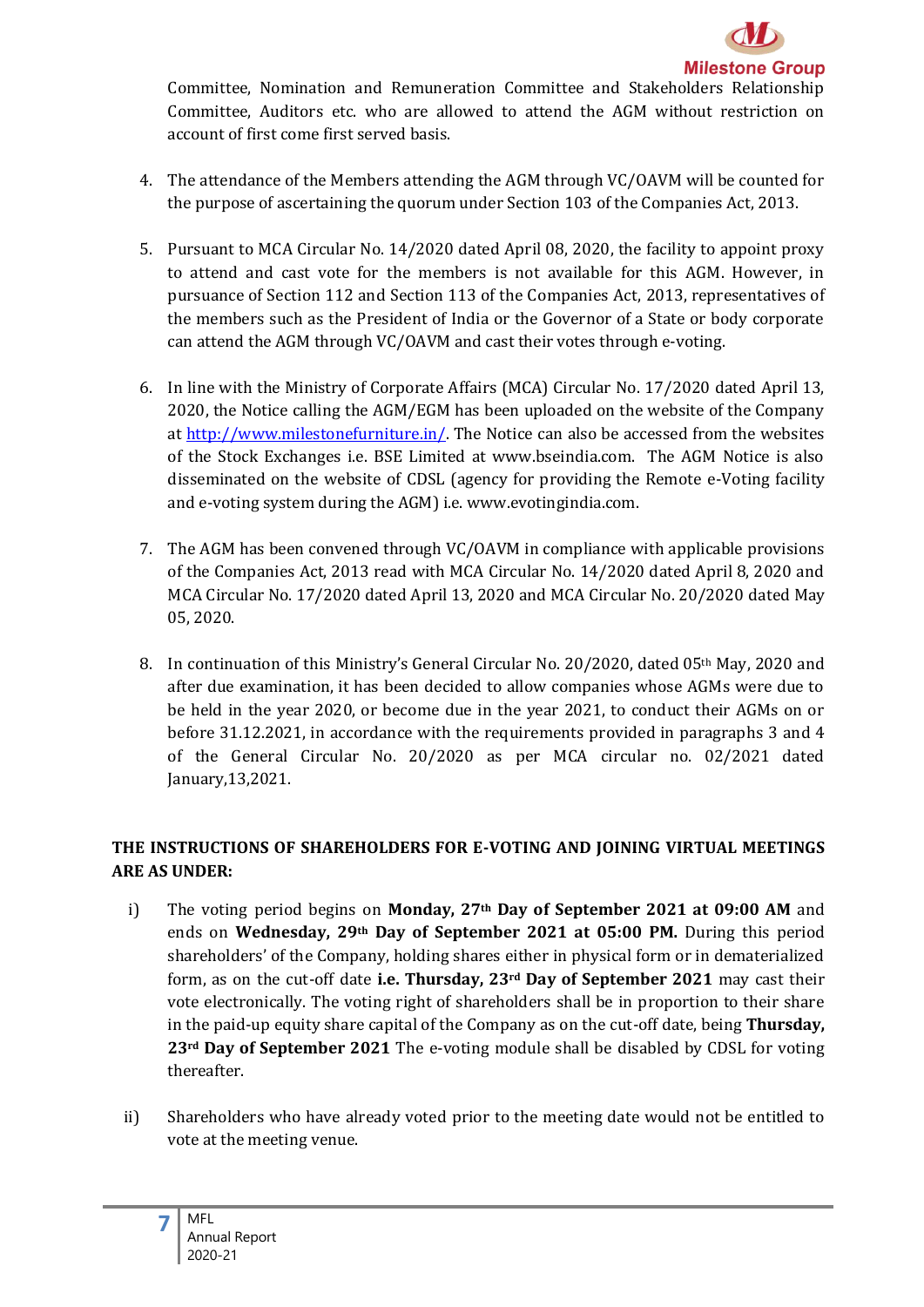

# iii) **Login method for e-Voting and joining virtual meetings for Individual shareholders holding securities in Demat mode CDSL/NSDL is given below:**

In terms of **SEBI Circular No. SEBI/HO/CFD/CMD/CIR/P/2020/242 dated December 9, 2020** on e-Voting facility provided by Listed Companies, Individual shareholders holding securities in demat mode are allowed to vote through their demat account maintained with Depositories and Depository Participants. Shareholders are advised to update their mobile number and email Id in their demat accounts in order to access e-Voting facility.

# **Login method for Individual shareholders holding securities in demat mode is given below:**

| Type of                                                                     | <b>Login Method</b>                                                                                                                                                                                                                                                                                                                                                                                                                                                                                                                                                                                                                                                                                                                                                                                                                                 |  |
|-----------------------------------------------------------------------------|-----------------------------------------------------------------------------------------------------------------------------------------------------------------------------------------------------------------------------------------------------------------------------------------------------------------------------------------------------------------------------------------------------------------------------------------------------------------------------------------------------------------------------------------------------------------------------------------------------------------------------------------------------------------------------------------------------------------------------------------------------------------------------------------------------------------------------------------------------|--|
| shareholders                                                                |                                                                                                                                                                                                                                                                                                                                                                                                                                                                                                                                                                                                                                                                                                                                                                                                                                                     |  |
| Individual<br>Shareholders holding<br>securities in Demat<br>mode with CDSL | 1) Users who have opted for CDSL Easi/ Easiest facility, can login<br>through their existing user id and password. Option will be made<br>reach e-Voting page without any further<br>available<br>to<br>authentication. The URL for users to login to Easi / Easiest<br>arehttps://web.cdslindia.com/myeasi/home/login<br>visit<br>or<br>www.cdslindia.com and click on Login icon and select New                                                                                                                                                                                                                                                                                                                                                                                                                                                   |  |
|                                                                             | System Myeasi.<br>After successful loginthe Easi / Easiest user will be able to see the<br>2)<br>e-Voting option for eligible companieswhere the evoting is in<br>progress as per the information provided by company. On clicking<br>the evoting option, the user will be able to see e-Voting page of<br>the e-Voting service provider for casting your vote during the<br>remote e-Voting period or joining virtual meeting & voting during<br>the meeting. Additionally, there is also links provided to access the<br>Service<br>ofall<br>Providersi.e.<br>e-Voting<br>system<br>CDSL/NSDL/KARVY/LINKINTIME, so that the user can visit the e-<br>Voting service providers' website directly.<br>If the user is not registered for Easi/Easiest, option to register is<br>3)<br>availableathttps://web.cdslindia.com/myeasi/Registration/EasiR |  |
|                                                                             | egistration<br>Alternatively, the user can directly access e-Voting page by<br>4)<br>providing Demat Account Number and PAN No. from a e-Voting<br>link availableon www.cdslindia.com home page or click on<br>https://evoting.cdslindia.com/Evoting/EvotingLoginThe system<br>will authenticate the user by sending OTP on registered Mobile &<br>Email as recorded in the Demat Account. After successful<br>authentication, user will be able to see the e-Voting optionwhere<br>the evoting is in progressand also able to directly access the<br>system of all e-Voting Service Providers.                                                                                                                                                                                                                                                     |  |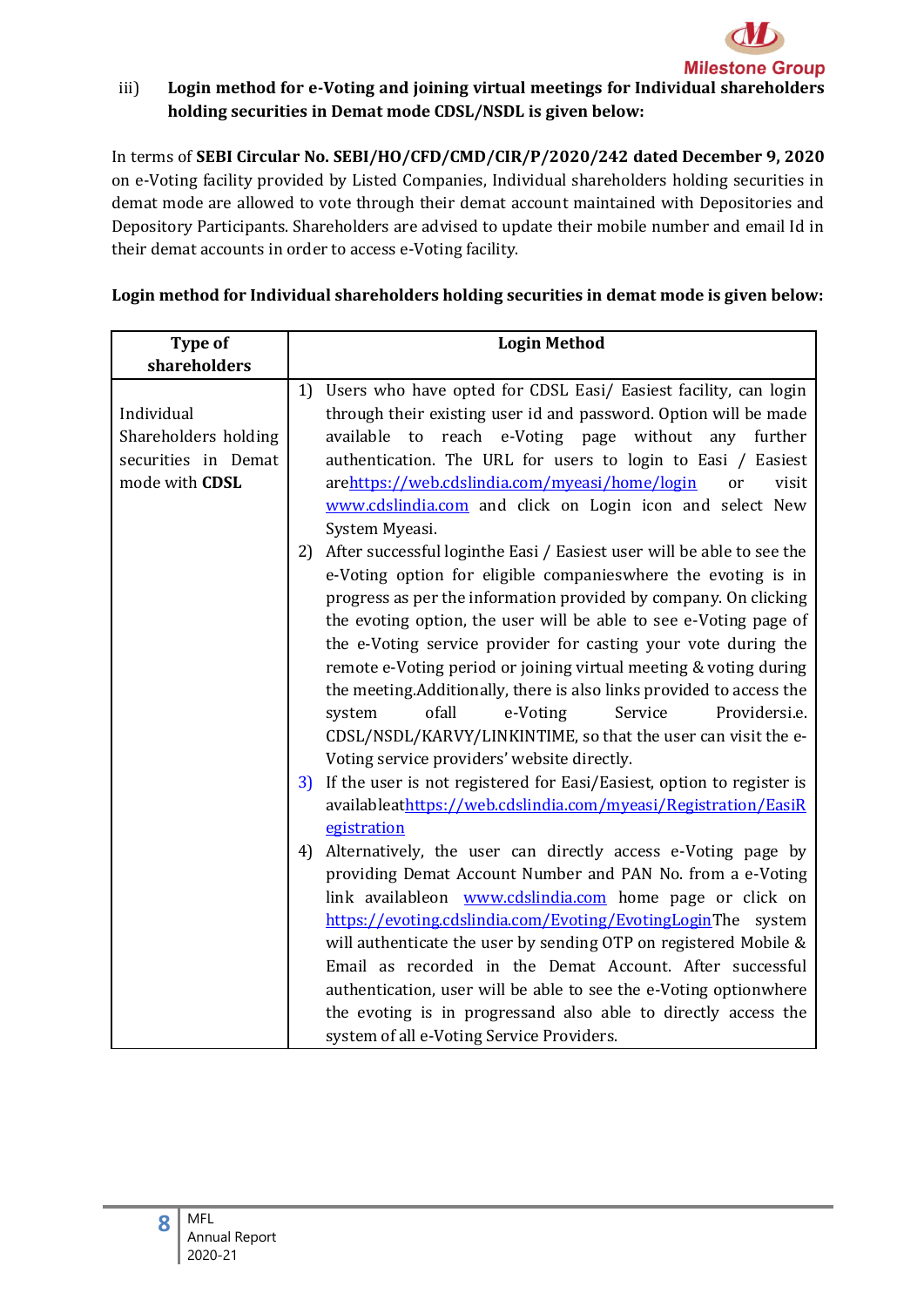

|                        | <b>MILESTOLIE GLOU</b>                                                  |
|------------------------|-------------------------------------------------------------------------|
| Individual             | 1) If you are already registered for NSDL IDeAS facility, please visit  |
| Shareholders holding   | the e-Services website of NSDL. Open web browser by typing the          |
| securities in demat    | following URL: https://eservices.nsdl.com either on a Personal          |
| mode with NSDL         | Computer or on a mobile. Once the home page of e-Services is            |
|                        | launched, click on the "Beneficial Owner" icon under "Login"            |
|                        | which is available under 'IDeAS' section. A new screen will open.       |
|                        | You will have to enter your User ID and Password. After                 |
|                        | successful authentication, you will be able to see e-Voting             |
|                        | services. Click on "Access to e-Voting" under e-Voting services and     |
|                        | you will be able to see e-Voting page. Click on company name or         |
|                        | e-Voting service provider name and you will be re-directed to e-        |
|                        | Voting service provider website for casting your vote during the        |
|                        | remote e-Voting period or joining virtual meeting & voting during       |
|                        | the meeting.                                                            |
|                        | If the user is not registered for IDeAS e-Services, option to<br>2)     |
|                        | register is available at https://eservices.nsdl.com.<br>Select          |
|                        | "Register Online for IDeAS "Portal<br>click<br>or<br>at                 |
|                        | https://eservices.nsdl.com/SecureWeb/IdeasDirectReg.jsp                 |
|                        | Visit the e-Voting website of NSDL. Open web browser by typing<br>3)    |
|                        | the following URL: https://www.evoting.nsdl.com/ either on a            |
|                        | Personal Computer or on a mobile. Once the home page of e-              |
|                        | Voting system is launched, click on the icon "Login" which is           |
|                        | available under 'Shareholder/Member' section. A new screen will         |
|                        | open. You will have to enter your User ID (i.e. your sixteen digit      |
|                        | demat account number hold with NSDL), Password/OTP and a                |
|                        | Verification Code as shown on the screen. After successful              |
|                        | authentication, you will be redirected to NSDL Depository site          |
|                        | wherein you can see e-Voting page. Click on company name or e-          |
|                        | Voting service provider name and you will be redirected to e-           |
|                        | Voting service provider website for casting your vote during the        |
|                        | remote e-Voting period or joining virtual meeting & voting during       |
|                        | the meeting                                                             |
| Individual             | You can also login using the login credentials of your demat account    |
| Shareholders           | through your Depository Participant registered with NSDL/CDSL for       |
| (holding securities in | e-Voting facility. After Successful login, you will be able to see e-   |
| demat mode) login      | Voting option. Once you click on e-Voting option, you will be           |
| through<br>their       | redirected<br>NSDL/CDSL<br>Depository site<br>after<br>to<br>successful |
| <b>Depository</b>      | authentication, wherein you can see e-Voting feature. Click on          |
| Participants           | company name or e-Voting service provider name and you will be          |
|                        | redirected to e-Voting service provider website for casting your vote   |
|                        | during the remote e-Voting period or joining virtual meeting & voting   |
|                        | during the meeting.                                                     |
|                        |                                                                         |

**Important note:** Members who are unable to retrieve User ID/ Password are advised to use Forget User ID and Forget Password option available at abovementioned website.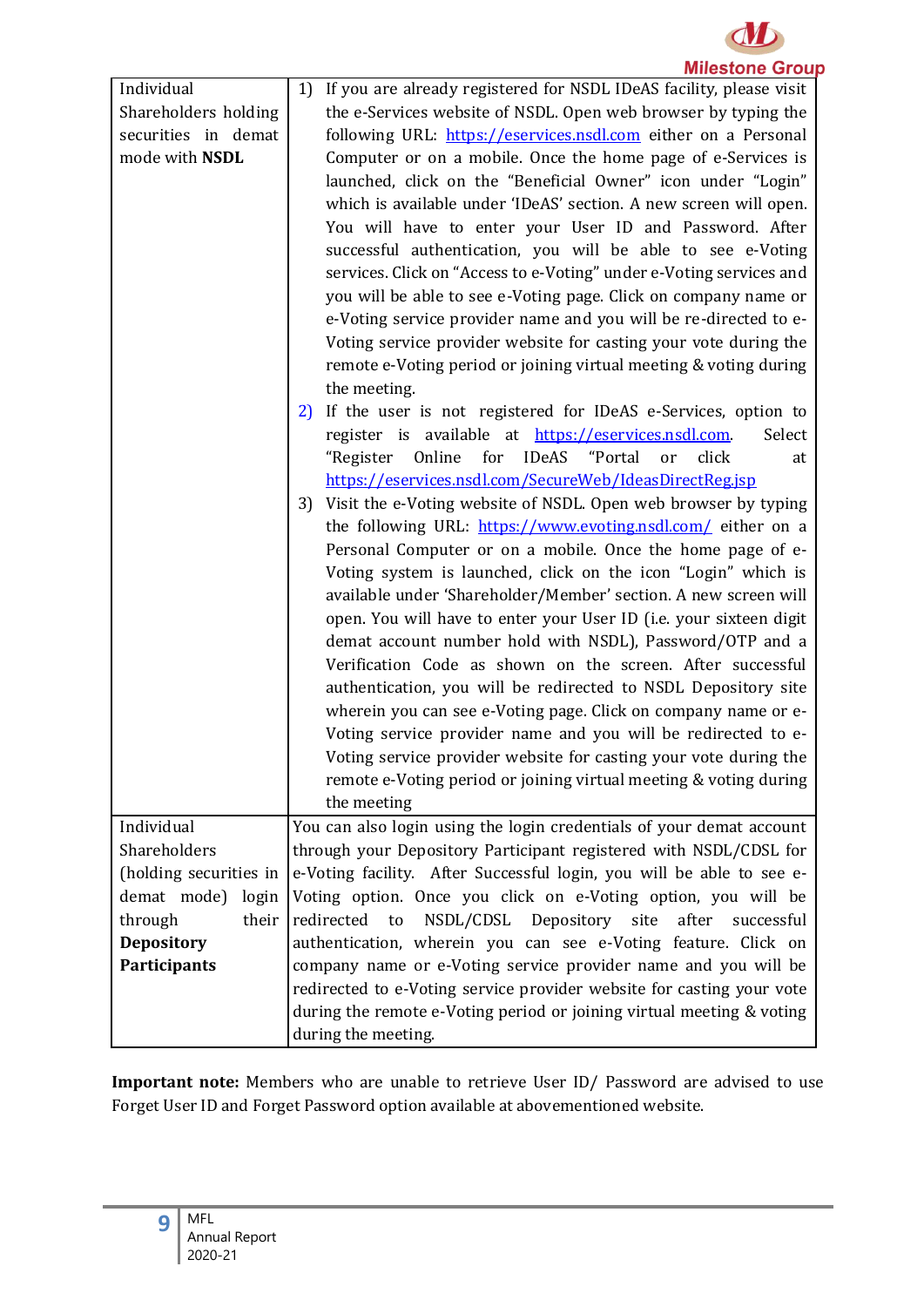

# **Helpdesk for Individual Shareholders holding securities in demat mode for any technical issues related to login through Depository i.e. CDSL and NSDL**

| Login type                                 | <b>Helpdesk details</b>                           |
|--------------------------------------------|---------------------------------------------------|
| Individual Shareholders holding securities | Members facing any technical issue in login can   |
| in Demat mode with CDSL                    | contact CDSL helpdesk by sending a request at     |
|                                            | helpdesk.evoting@cdslindia.comor contact at       |
|                                            | 022-23058738 and 22-23058542-43.                  |
| Individual Shareholders holding securities | Members facing any technical issue in login can   |
| in Demat mode with NSDL                    | contact NSDL helpdesk by sending a request at     |
|                                            | evoting@nsdl.co.in or call at toll free no.: 1800 |
|                                            | 1020 990 and 1800 22 44 30                        |

# iv) **Login method for e-Voting and joining virtual meetings for Physical shareholders and shareholders other than individual holding in Demat form.**

- 1) The shareholders should log on to the e-voting website [www.evotingindia.com.](http://www.evotingindia.com/)
- 2) Click on "Shareholders" module.
- 3) Now enter your User ID
	- a. For CDSL: 16 digits beneficiary ID,
	- b. For NSDL: 8 Character DP ID followed by 8 Digits Client ID,
	- c. Shareholders holding shares in Physical Form should enter Folio Number registered with the Company.

Alternatively, if you are registered for CDSL Easi/ Easiest facility i.e. MyEasi registration, you can log-in at [https://www.cdslindia.com](https://www.cdslindia.com/) from Login - Myeasi using your login credentials. Once you successfully log-in to CDSL's e-services i.e. MyEasi, click on e-Voting option and proceed directly to cast your vote electronically.

- 4) Next enter the Image Verification as displayed and Click on Login.
- 5) If you are holding shares in demat form and had logged on to [www.evotingindia.com](http://www.evotingindia.com/) and voted on an earlier e-voting of any company, then your existing password is to be used.
- 6) If you are a first-time user follow the steps given below:

|            |      | For Physical shareholders and other than individual shareholders                                                                                                                            |  |
|------------|------|---------------------------------------------------------------------------------------------------------------------------------------------------------------------------------------------|--|
|            |      | holding shares in Demat.                                                                                                                                                                    |  |
| <b>PAN</b> |      | Enter your 10 digit alpha-numeric *PAN issued by Income Tax Department                                                                                                                      |  |
|            |      | (Applicable for both demat shareholders as well as physical shareholders)                                                                                                                   |  |
|            |      | Shareholders who have not updated their PAN with the<br>$\bullet$<br>Company/Depository Participant are requested to use the sequence<br>number sent by Company/RTA or contact Company/RTA. |  |
| Dividend   | Bank | Enter the Dividend Bank Details or Date of Birth (in dd/mm/yyyy format)                                                                                                                     |  |
| Details    |      | as recorded in your demat account or in the company records in order to                                                                                                                     |  |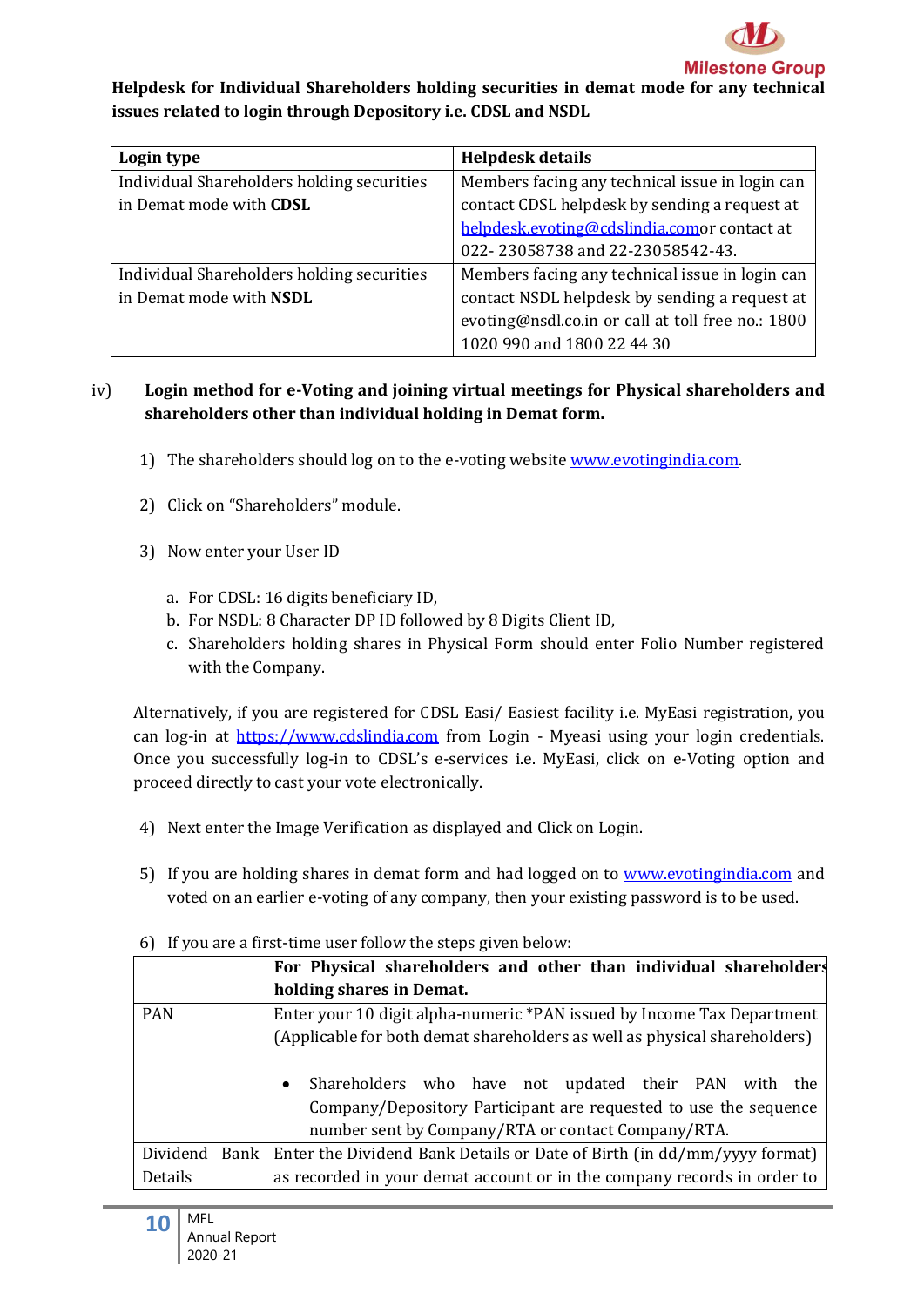

| <b>OR</b> Date of login. |                                                                        |
|--------------------------|------------------------------------------------------------------------|
| Birth (DOB)              | • If both the details are not recorded with the depository or company, |
|                          | please enter the member id / folio number in the Dividend Bank         |
|                          | details field.                                                         |

- v) After entering these details appropriately, click on "SUBMIT" tab.
- vi) Shareholders holding shares in physical form will then directly reach the Company selection screen. However, shareholders holding shares in demat form will now reach 'Password Creation' menu wherein they are required to mandatorily enter their login password in the new password field. Kindly note that this password is to be also used by the demat holders for voting for resolutions of any other company on which they are eligible to vote, provided that company opts for e-voting through CDSL platform. It is strongly recommended not to share your password with any other person and take utmost care to keep your password confidential.
- vii) For shareholders holding shares in physical form, the details can be used only for e-voting on the resolutions contained in this Notice.
- viii) Click on the EVSN for the relevant <Company Name> on which you choose to vote.
- ix) On the voting page, you will see "RESOLUTION DESCRIPTION" and against the same the option "YES/NO" for voting. Select the option YES or NO as desired. The option YES implies that you assent to the Resolution and option NO implies that you dissent to the Resolution.
- x) Click on the "RESOLUTIONS FILE LINK" if you wish to view the entire Resolution details.
- xi) After selecting the resolution, you have decided to vote on, click on "SUBMIT". A confirmation box will be displayed. If you wish to confirm your vote, click on "OK", else to change your vote, click on "CANCEL" and accordingly modify your vote.
- xii) Once you "CONFIRM" your vote on the resolution, you will not be allowed to modify your vote.
- xiii) You can also take a print of the votes cast by clicking on "Click here to print" option on the Voting page.
- xiv) If a demat account holder has forgotten the login password then Enter the User ID and the image verification code and click on Forgot Password & enter the details as prompted by the system.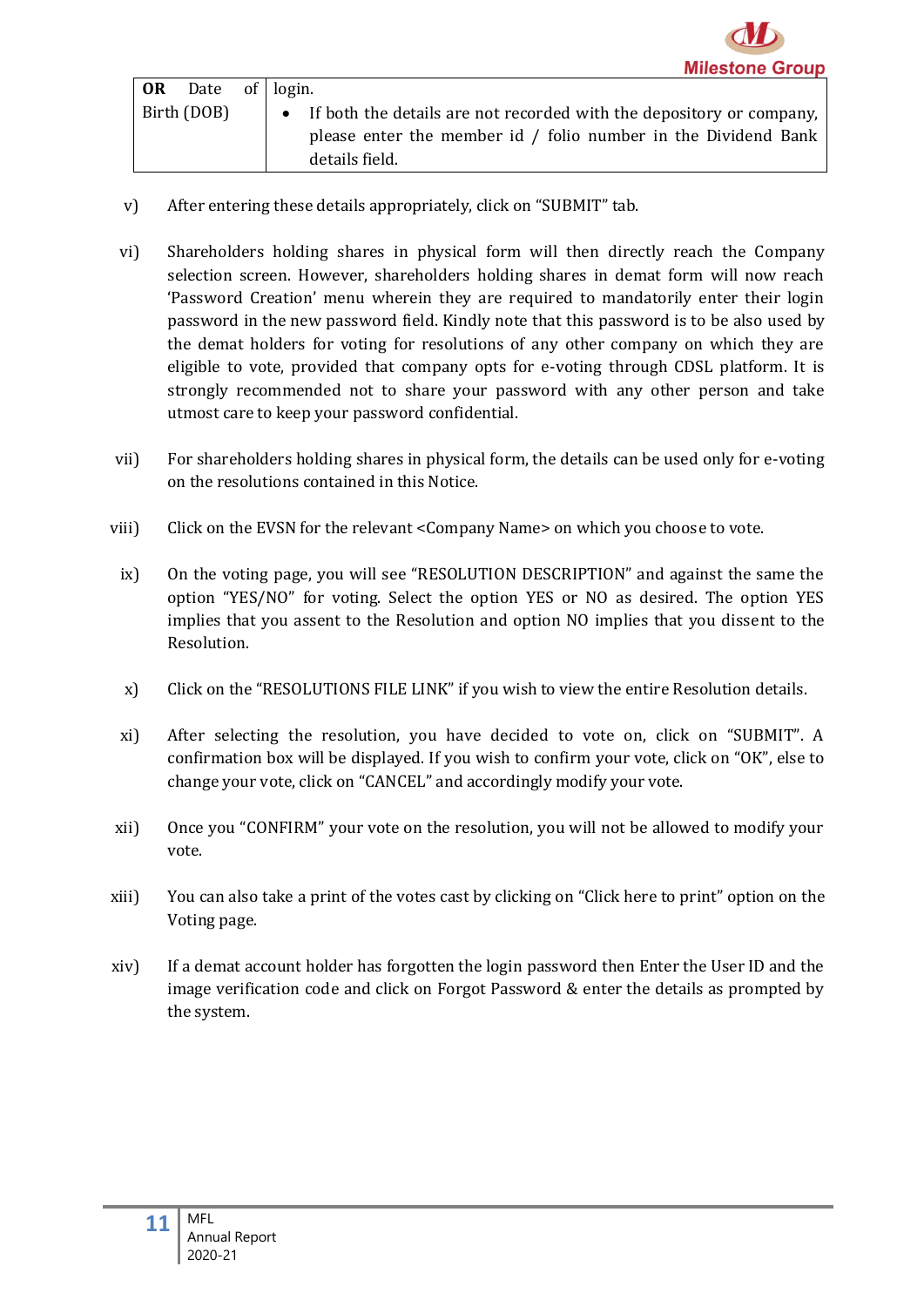# **INSTRUCTIONS FOR SHAREHOLDERS ATTENDING THE AGM THROUGH VC/OAVM & E-VOTING DURING MEETING ARE AS UNDER:**

- 1. The procedure for attending meeting &e-Voting on the day of the AGM is same as the instructions mentioned above for e-voting.
- 2. The link for VC/OAVM to attend meeting will be available where the EVSN of Company will be displayed after successful login as per the instructions mentioned above for e-voting.
- 3. Shareholders who have voted through Remote e-Voting will be eligible to attend the meeting. However, they will not be eligible to vote at the AGM/EGM.
- 4. Shareholders are encouraged to join the Meeting through Laptops/IPads for better experience.
- 5. Further shareholders will be required to allow Camera and use Internet with a good speed to avoid any disturbance during the meeting.
- 6. Please note that Participants Connecting from Mobile Devices or Tablets or through Laptop connecting via Mobile Hotspot may experience Audio/Video loss due to Fluctuation in their respective network. It is therefore recommended to use Stable Wi-Fi or LAN Connection to mitigate any kind of aforesaid glitches.
- 7. Shareholders who would like to express their views/ask questions during the meeting may register themselves as a speaker by sending their request in advance atleast **7 days prior to meeting** mentioning their name, demat account number/folio number, email id, mobile number at [cs@milestonefurniture.in.](mailto:cs@milestonefurniture.in) The shareholders who do not wish to speak during the AGM but have queries may send their queries in advance **7 days prior to meeting** mentioning their name, demat account number/folio number, email id, mobile number at [cs@milestonefurniture.in.](mailto:cs@milestonefurniture.in) These queries will be replied to by the company suitably by email.
- 8. Those shareholders who have registered themselves as a speaker will only be allowed to express their views/ask questions during the meeting.
- 9. Only those shareholders, who are present in the AGM/EGM through VC/OAVM facility and have not casted their vote on the Resolutions through remote e-Voting and are otherwise not barred from doing so, shall be eligible to vote through e-Voting system available during the AGM.
- 10. If any Votes are cast by the shareholders through the e-voting available during the AGM and if the same shareholders have not participated in the meeting through VC/OAVM facility, then the votes cast by such shareholders shall be considered invalid as the facility of e-voting during the meeting is available only to the shareholders attending the meeting.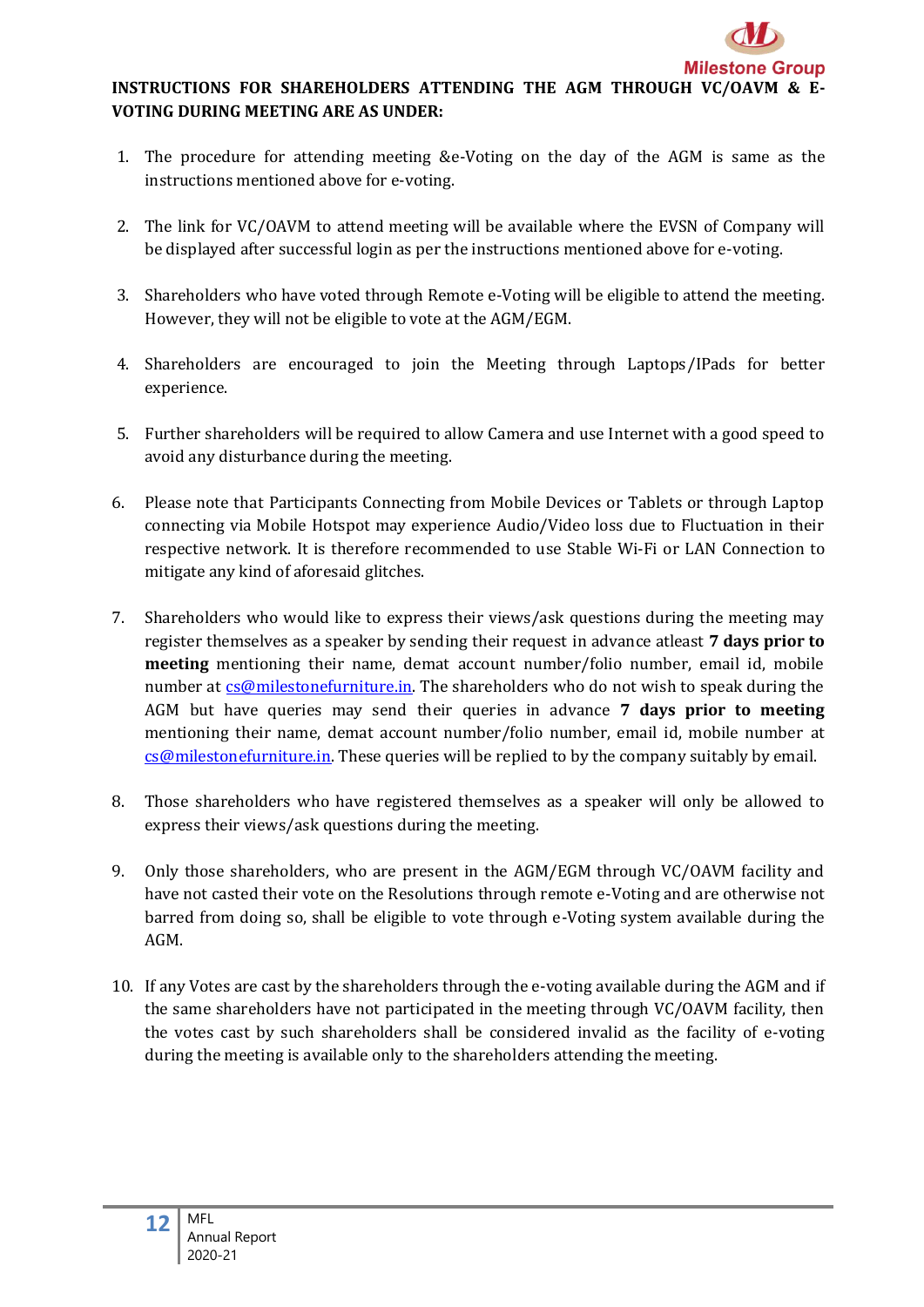

# **PROCESS FOR THOSE SHAREHOLDERS WHOSE EMAIL IDS ARE NOT REGISTERED WITH THE DEPOSITORIES FOR PROCURING USER ID AND PASSWORD AND REGISTRATION OF E MAIL IDS FOR E-VOTING FOR THE RESOLUTIONS SET OUT IN THIS NOTICE:**

- 1. **For Physical shareholders-** Please provide necessary details like Folio No., Name of shareholder, scanned copy of the share certificate (front and back), PAN (self attested scanned copy of PAN card), AADHAR (self attested scanned copy of Aadhar Card) by email to **Company/RTA email id at** [cs@milestonefurniture.in](mailto:cs@milestonefurniture.in) or [virenr@skylinerta.com](mailto:virenr@skylinerta.com)
- 2. **For Demat shareholders** Please update your email id & mobile no. with your respective Depository Participant (DP)
- 3. **For Individual Demat shareholders** Please update your email id & mobile no. with your respective Depository Participant (DP) which is mandatory while e-Voting & joining virtual meetings through Depository.

If you have any queries or issues regarding attending AGM & e-Voting from the CDSL e-Voting System, you can write an email to [helpdesk.evoting@cdslindia.com](mailto:helpdesk.evoting@cdslindia.com) or contact at 022-23058738 and 022-23058542/43.

All grievances connected with the facility for voting by electronic means may be addressed to Mr. Rakesh Dalvi, Sr. Manager, (CDSL, ) Central Depository Services (India) Limited, A Wing, 25th Floor, MarathonFuturex, Mafatlal Mill Compounds, N M Joshi Marg, Lower Parel (East), Mumbai - 400013 or send an email to [helpdesk.evoting@cdslindia.com](mailto:helpdesk.evoting@cdslindia.com) or call on 022-23058542/43.

> By Order of the Board of Directors For **MILESTONE FURNITURE LIMITED**

Dated: 02.09.2021

Place: Mumbai **sd/-** DIGAMBAR SUDAM SONGHARE (MANAGING DIRECTOR) DIN 06809398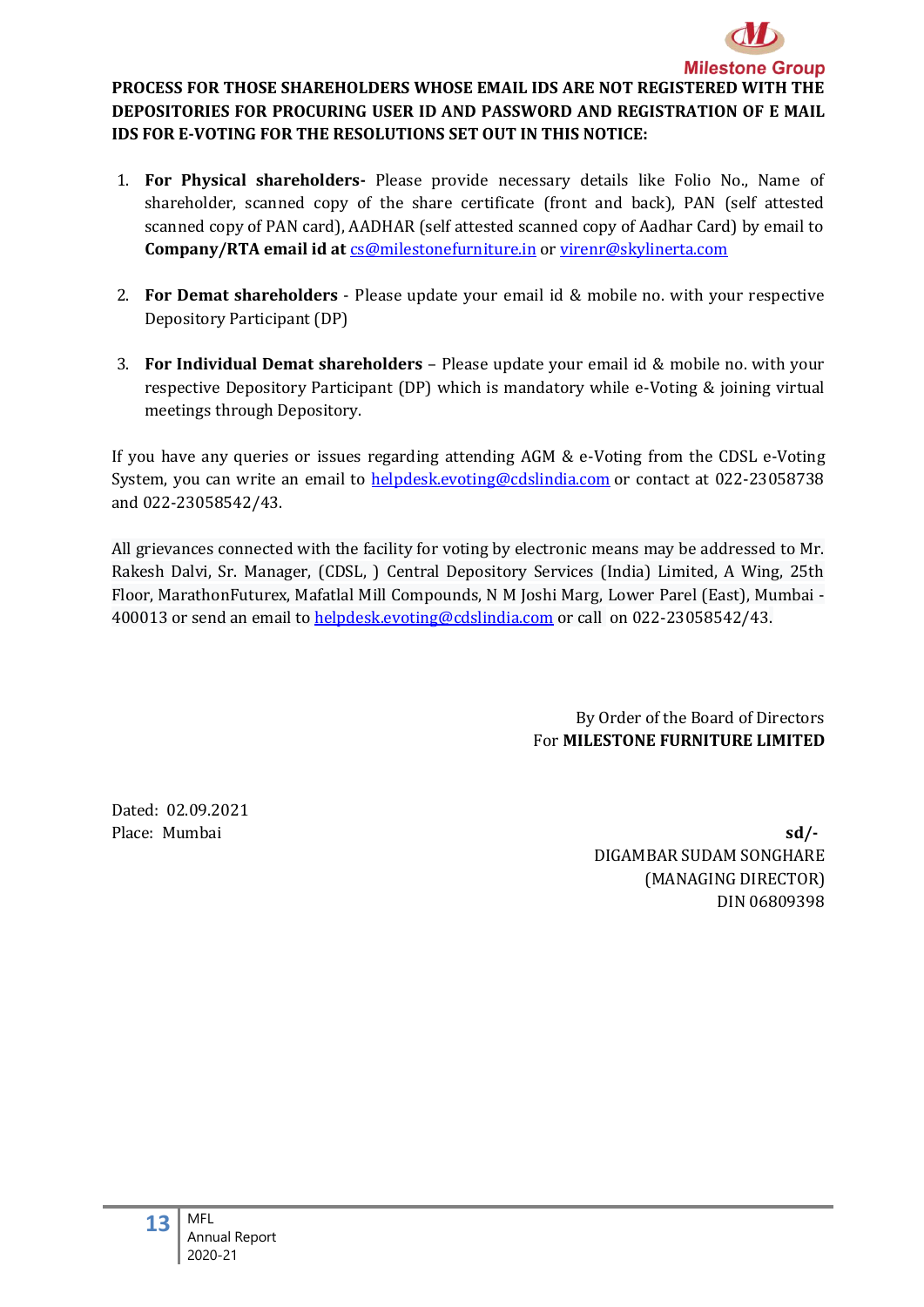

# **EXPLANATORY STATEMENT**

Explanatory Statement for resolutions mentioned under item no. 3 pursuant to section 102 of the Companies Act 2013 (hereinafter referred to as the "Act")

# **Item No. 3**

Mr. Digambar S. Songhare (06809398) is liable to retire by rotation at the ensuing Annual General Meeting of the Company. He being eligible has offered himself for reappointment.

Information pursuant to Regulation 36(3) of the SEBI (Listing Obligations and Disclosure Requirements) Regulations, 2015 with respect to the Directors seeking Appointment/Re appointment in the Annual General Meeting:

| <b>Name of the Director</b>         | Mr. Digambar S. Songhare                                                                                                                                                   |
|-------------------------------------|----------------------------------------------------------------------------------------------------------------------------------------------------------------------------|
| Director Identification             | 06809398                                                                                                                                                                   |
| Number                              |                                                                                                                                                                            |
| Date of Birth                       | 10/10/1982                                                                                                                                                                 |
| Date of Appointment                 | March 12, 2014                                                                                                                                                             |
| Qualifications                      | Graduate                                                                                                                                                                   |
| <b>Brief Resume of the Director</b> | Commerce Graduate, having 13 years of business experience<br>in Material Management and Interior Design, manufacturing<br>and marketing of Interior and Modular Furniture. |
| Expertise in specific               | He has developed the skill and expertise in Space & work                                                                                                                   |
| functional areas                    | station Management, designing and innovation in Furniture                                                                                                                  |
|                                     | used in Education.                                                                                                                                                         |
| Other listed companies in           | Nil                                                                                                                                                                        |
| which he/ she holds                 |                                                                                                                                                                            |
| Directorship                        |                                                                                                                                                                            |
| Chairperson/Member of               | Nil                                                                                                                                                                        |
| Committee(s) of Board of            |                                                                                                                                                                            |
| Directors of the Company            |                                                                                                                                                                            |
| Chairperson/Member of               | Nil                                                                                                                                                                        |
| the Committee(s) of Board           |                                                                                                                                                                            |
| of Directors of other listed        |                                                                                                                                                                            |
| companies in which he/              |                                                                                                                                                                            |
| she is a Director                   |                                                                                                                                                                            |
| Shareholding in the                 | 32.27%                                                                                                                                                                     |
| Company (Equity)                    |                                                                                                                                                                            |
| Disclosure of relationship          | <b>NA</b>                                                                                                                                                                  |
| with other Directors and            |                                                                                                                                                                            |
| <b>Key Managerial Personnel</b>     |                                                                                                                                                                            |
|                                     |                                                                                                                                                                            |

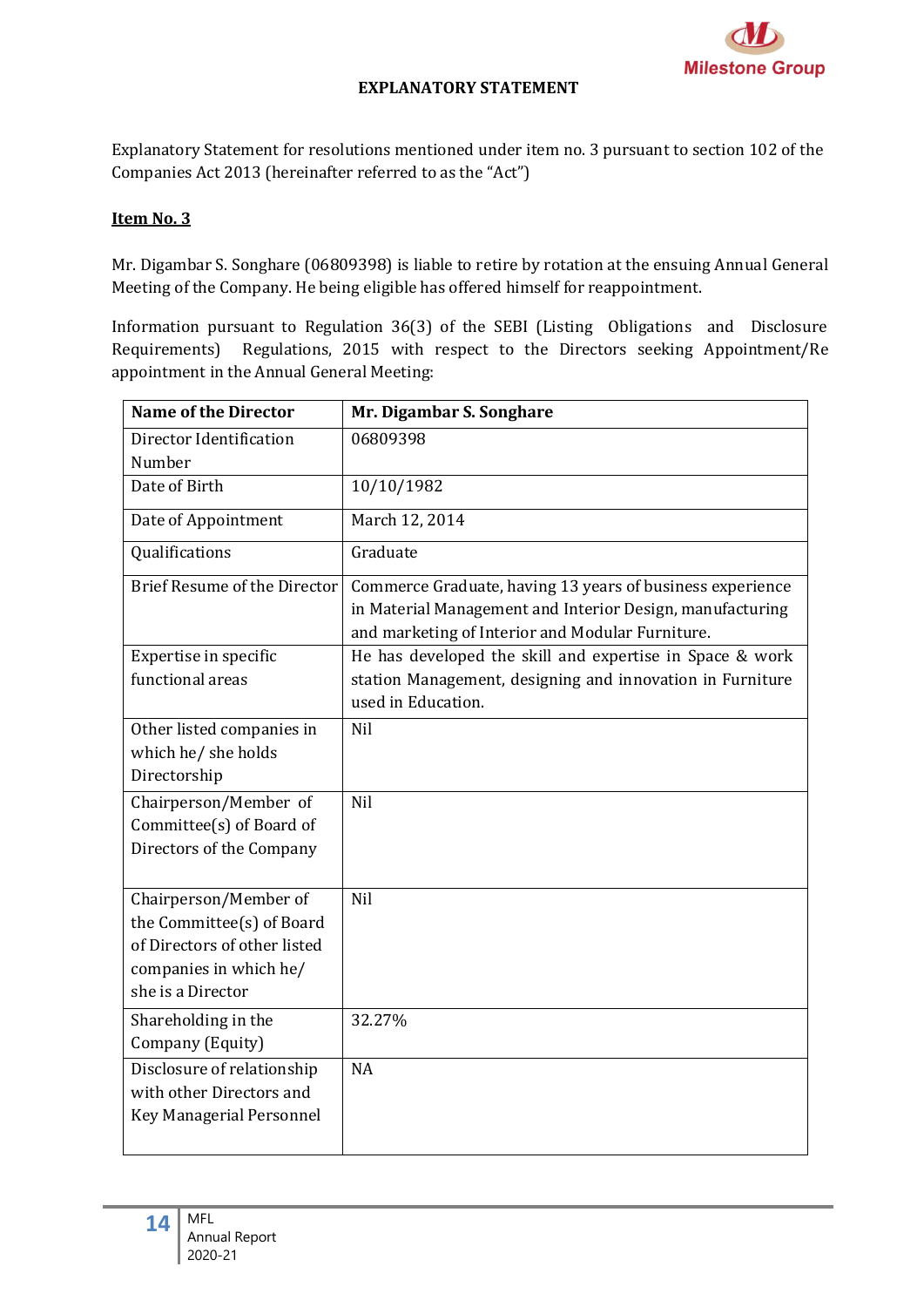

# **Item No. 4**

# **To Approve the Regularization of Appointment of Mr. Vivek Yogeshwar Sonar (DIN: 07735643)**

Mr. Vivek Yogeshwar Sonar (DIN: 07735643) was appointed as Additional Director on the Board of the Company w.e.f. 19th July 2021. Mr. Vivek Yogeshwar Sonar holds office upto the date of the forthcoming Annual General Meeting but is eligible for appointment as Director subject to the approval of shareholders at ensuing Annual General Meeting. A brief profile of Mr. Vivek Yogeshwar Sonar is as mentioned below:

Mr. Vivek Yogeshwar Sonar, 28 Years, holds Bachelor degree in Mechanical Engineering. He has 6 years of experience in the area of plant handling, raw material sourcing. His key expertise is in D2C, marketing and selling of products.

The Nomination and Remuneration Committee and the Board of directors of your Company are of the opinion that his vast knowledge and experience will be of great value to the Company and hence recommends the Resolution Item No. 4 of this notice relating to his appointment as Whole-Time Director, with effect from the approval of shareholders.

None of the other Directors, Key Managerial Personnel or their relatives are concerned or interested in the resolutions of the accompanying notice relating to her appointment.

A detail candidature of Mr. Vivek Yogeshwar Sonar is attached herewith and marked as **'Annexure – I '**

# **Item No. 5**

# **To Approve the Regularization of Appointment of Mr. Khushdeep Singh Mann (DIN: 09192358) As Non- Executive Independent Director**

Mr. Khushdeep Singh Mann (DIN: 09192358) was appointed as Additional Director on the Board of Directors of the Company w.e.f. 19th July 2021. Mr. Khushdeep Singh Mann holds office upto the date of the forthcoming Annual General Meeting but is eligible for appointment as Director subject to the approval of shareholders at ensuing Annual General Meeting. A brief profile of Mr. Khushdeep Singh Mann is as mentioned below:

Mr. Khushdeep Singh Mann, 32 Years, holds degree of LLB. He has expertise of more than 6 Years in any kind of legal matters. He is entrusted with the responsibility to look after the legal Matters of our Company

The Nomination and Remuneration Committee and the Board of directors of your Company are of the opinion that his vast knowledge and experience will be of great value to the Company and hence recommends the Resolution Item No. 5 of this notice relating to his appointment as an Non Executive Independent Director, with effect from the approval of shareholders.

None of the other Directors, Key Managerial Personnel or their relatives are concerned or interested in the resolutions of the accompanying notice relating to her appointment.

A detail candidature of Mr. Khushdeep Singh Mann is attached herewith and marked as **'Annexure – I '**.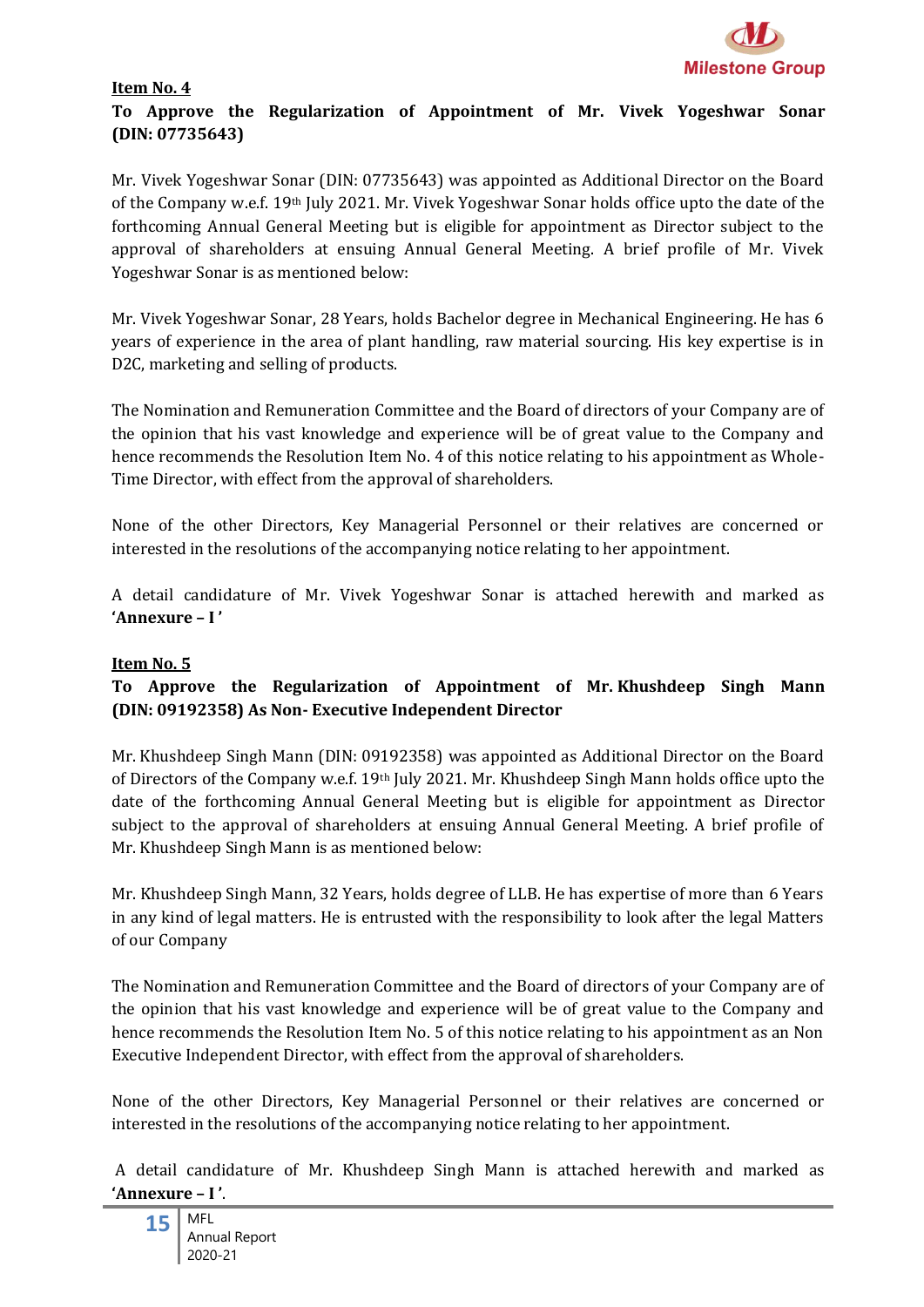

# **Item No. 6**

To Approve the Regularization of Appointment of Ms. Shareen Jacob (DIN: 09190958) As Non-Executive Independent Woman Director

Ms. Shareen Jacob (DIN: 09190958) was appointed as Additional Director on the Board of Directors of the Company w.e.f. 19th July 2021. She holds office upto the date of the forthcoming Annual General Meeting but is eligible for appointment as Director subject to the approval of shareholders at ensuing Annual General Meeting. A brief profile of Ms. Shareen Jacob is as mentioned below:

Ms. Shareen Jacob, 30 Years, holds Bachelor Degree of Science and degree of LLB. She holds diploma in Human Rights. From 7 Years, she is founder & Chairperson of an NGO named People For Human Rights Council. She is Young and dynamic person, having 3 years of experience in Legal matters/suits and entrusted to look into the legal matters of the company.

The Nomination and Remuneration Committee and the Board of directors of your Company are of the opinion that his vast knowledge and experience will be of great value to the Company and hence recommends the Resolution Item No. 6 of this notice relating to his appointment as an Non Executive Independent Director, with effect from the approval of shareholders.

None of the other Directors, Key Managerial Personnel or their relatives are concerned or interested in the resolutions of the accompanying notice relating to her appointment.

A detail candidature of Ms. Shareen Jacob is attached herewith and marked as **'Annexure – I '**.

**By Order of the Board of Directors** For **MILESTONE FURNITURE LIMITED**

Dated: 02.09.2021

Place: Mumbai **sd/- DIGAMBAR SUDAM SONGHARE** (MANAGING DIRECTOR) DIN 06809398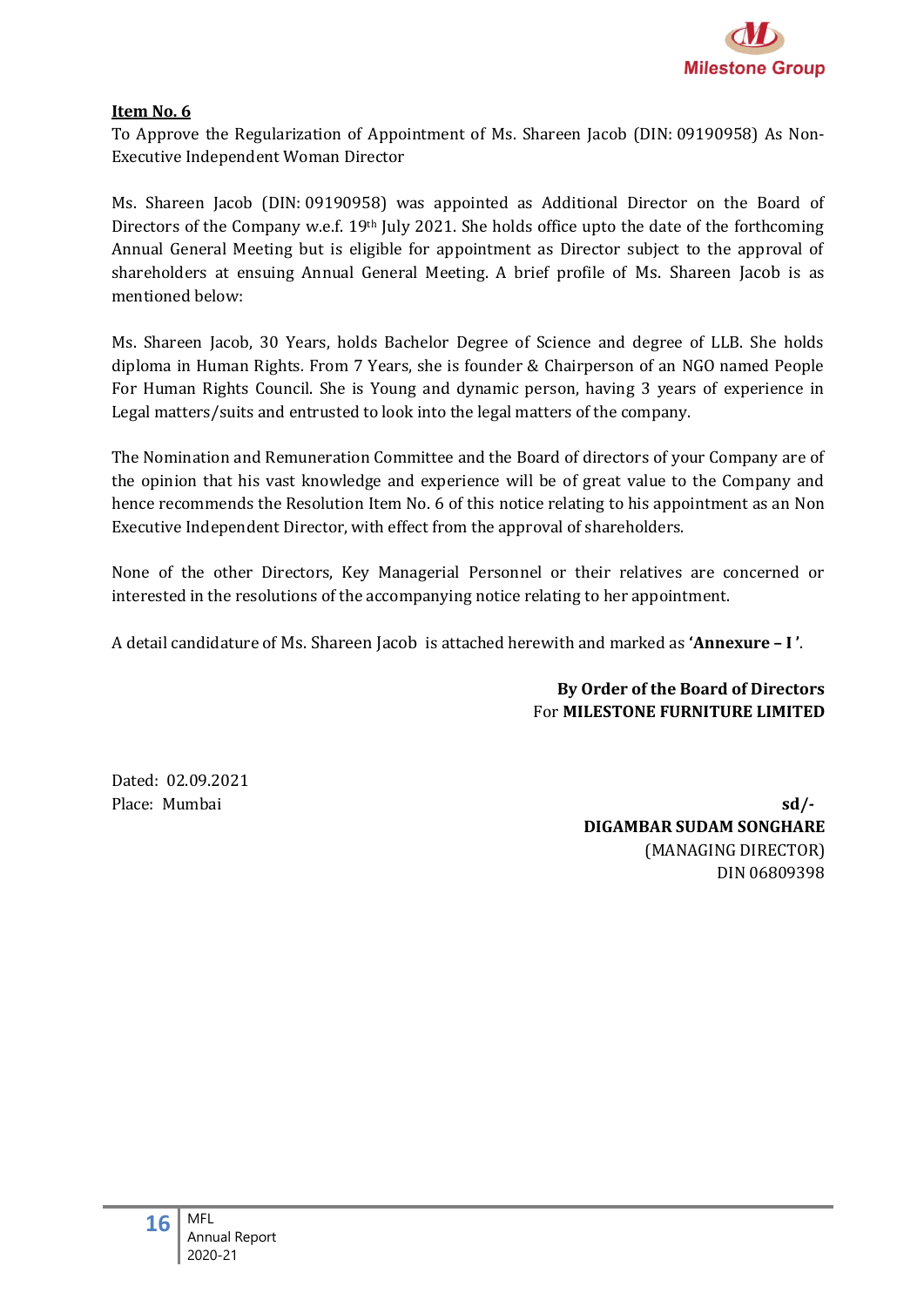

**Information of Directors seeking appointment at the forthcoming AGM pursuant to Secretarial Standard 2 issued by ICSI**

| <b>Name of the Director</b>     | <b>MR. VIVEK YOGESHWAR</b>      | <b>MR. KHUSHDEEP SINGH</b>            | <b>MS. SHAREEN JACOB</b>          |
|---------------------------------|---------------------------------|---------------------------------------|-----------------------------------|
|                                 | <b>SONAR</b>                    | <b>MANN</b>                           |                                   |
| Category                        | Whole-Time & Executive          | <b>Independent Director</b>           | <b>Independent Woman Director</b> |
|                                 | Director                        |                                       |                                   |
| <b>Director Identification</b>  | 07735643                        | 09192358                              | 09190958                          |
| <b>Number</b>                   |                                 |                                       |                                   |
| <b>Date of Birth</b>            | 28.04.1993                      | 11.11.1989                            | 30.12.1990                        |
| <b>Date of Appointment</b>      | 19.07.2021                      | 19.07.2021                            | 19.07.2021                        |
|                                 |                                 |                                       |                                   |
| Qualifications                  | Bachelor degree in              | Bachelor Degree of Science and<br>LLB |                                   |
|                                 | <b>Mechanical Engineering</b>   |                                       | degree of LLB                     |
| Brief Resume of the             | holds Bachelor degree in        | He holds degree of                    | She holds Bachelor Degree of      |
| <b>Director</b>                 | Mechanical Engineering.         | LLB. He is entrusted                  | Science and degree of LLB.        |
|                                 | He has 6 years of               | with the                              | She holds diploma in Human        |
|                                 | experience in the area of       | responsibility to look                | Rights. From 7 Years, she is      |
|                                 | plant handling, raw             | after the legal Matters               | founder & Chairperson of an       |
|                                 | material sourcing.              | of our Company                        | named People<br>NGO<br>For        |
|                                 |                                 |                                       | Human Rights Council.             |
| Expertise in specific           | His key expertise is in D2C,    | having more than 6                    | having 3 years of experience in   |
| functional areas                | marketing and selling of        | Years in any kind of                  | Legal matters/suits               |
|                                 | products                        | legal matters.                        |                                   |
| listed<br><b>Other</b>          | <b>NIL</b>                      | $\rm NIL$                             | <b>NIL</b>                        |
| companies in which              |                                 |                                       |                                   |
| he/<br>she<br>holds             |                                 |                                       |                                   |
| Directorship                    |                                 |                                       |                                   |
| Chairperson/Membe               | 1. MEMBER<br><b>AUDIT</b><br>OF | <b>NIL</b>                            | <b>NIL</b>                        |
| r of Committee(s) of            | COMMITTEE<br><b>FROM</b>        |                                       |                                   |
| <b>Board of Directors of</b>    | 19.07.2021                      |                                       |                                   |
| the Company                     | 2. PRESIDING OFFICER OF         |                                       |                                   |
|                                 | <b>INTERNAL</b><br>COMPLAINT    |                                       |                                   |
|                                 | COMMITTEE                       |                                       |                                   |
| Chairperson/Membe               | <b>NIL</b>                      | <b>NIL</b>                            | <b>NIL</b>                        |
| r of the Committee(s)           |                                 |                                       |                                   |
| of Board of Directors           |                                 |                                       |                                   |
| of<br>other<br>listed           |                                 |                                       |                                   |
| companies in which              |                                 |                                       |                                   |
| he/she is a Director            |                                 |                                       |                                   |
| Shareholding in the             | <b>NIL</b>                      | <b>NIL</b>                            | <b>NIL</b>                        |
| <b>Company (Equity)</b>         |                                 |                                       |                                   |
| <b>Disclosure</b><br>of         | <b>NONE</b>                     | <b>NONE</b>                           | <b>NONE</b>                       |
| relationship<br>with            |                                 |                                       |                                   |
| other Directors and             |                                 |                                       |                                   |
| <b>Managerial</b><br><b>Key</b> |                                 |                                       |                                   |
| Personnel                       |                                 |                                       |                                   |

**By Order of the Board of Directors** For **MILESTONE FURNITURE LIMITED**

Dated: 02.09.2021

Place: Mumbai **sd/- DIGAMBAR SUDAM SONGHARE** (MANAGING DIRECTOR) DIN 06809398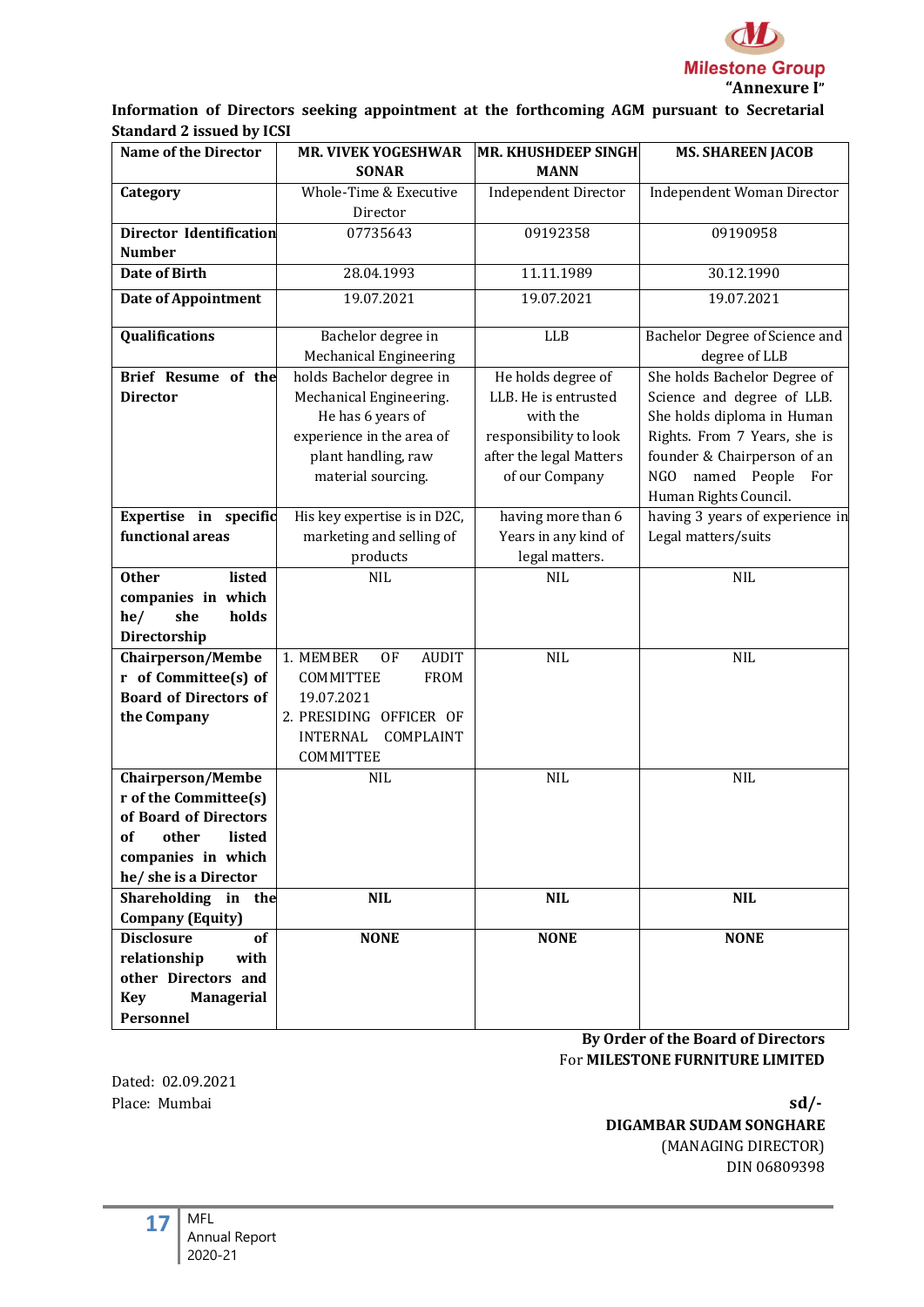

# **Milestone Group** *MILESTONE FURNITURE LIMITED*

# **BOARD'S REPORT**

### To, **The Members of Milestone Furniture Limited (Earlier known as Milestone Furniture Private Limited)**

Your Directors have the pleasure in presenting their 7<sup>th</sup> Annual Report together with Audited Financial Statements of the Company for the year ended 31<sup>st</sup> March 2021.

#### **FINANCIAL HIGHLIGHTS (RS.)**

| <b>Particulars</b>                                    | <b>Current year</b> | <b>Previous Year</b> |
|-------------------------------------------------------|---------------------|----------------------|
|                                                       | $(2020-21)$         | $(2019-20)$          |
| <b>Income From Operations</b>                         | 22,33,599           | 80,31,974            |
| Other Income                                          |                     |                      |
| <b>Total Income</b>                                   | 22,33,599           | 80,31,974            |
| Profit/Loss before Depreciation, Finance Cost and Tax | (93,09,268)         | 23,60,592            |
| Expense                                               |                     |                      |
| Less:                                                 |                     |                      |
| Depreciation                                          | (32,06,101)         | 21,56,254            |
| <b>Finance Cost</b>                                   | (26, 304)           | 5,928                |
| <b>Profit / Loss before Tax</b>                       | (1, 25, 41, 673)    | 1,98,410             |
| <b>Current Tax</b>                                    |                     | 49,602               |
| Deferred Tax                                          |                     | 17,514               |
| Prior period items                                    |                     |                      |
| Profit / Loss for the year                            | (1, 25, 41, 673)    | 1,31,294             |
| Earnings per share (Rs.) :<br><b>Basic</b>            | (1.35)              | 0.01                 |
| <b>Diluted</b>                                        | (1.35)              | 0.01                 |

#### **STATE OF AFFAIRS OF THE COMPANY**

During the year under review, the company recorded the total Income of amounting Rs. 22,33,599/- during the Financial Year 2020-21 as compared to Rs. 80,31,974 in the previous financial year. The Net loss during the financial Year 2020-21 was Rs. 1,25,41,673 as compared to net profit of Rs. 1,98,410 in previous financial year translating to Earning Per Share at rs.(1.35). even in adverse situation, your directors have managed to work to some extent and have earned income as mentioned above. Your directors are optimistic for growth of company in near future.

## **TRANSFER TO RESERVES IN TERMS OF SECTION 134 (3) (J) OF THE COMPANIES ACT, 2013**

The Board of directors has not proposed to transfer the net profit/loss amount to reserves during the Financial Year 2020-21.

**18 CIN: L36912MH2014PLC254131 Regd Office: Survey no.147, House no.271/1,Met Village, Near H P Petrol Pump,Wada-Manor Road, Tal-Wada, District-Palghar-Maharashtra Email ID. [admin@milestonegroup.asia](mailto:admin@milestonegroup.asia) Ph. No.7738209656 Website :www.milestonefurniture.in**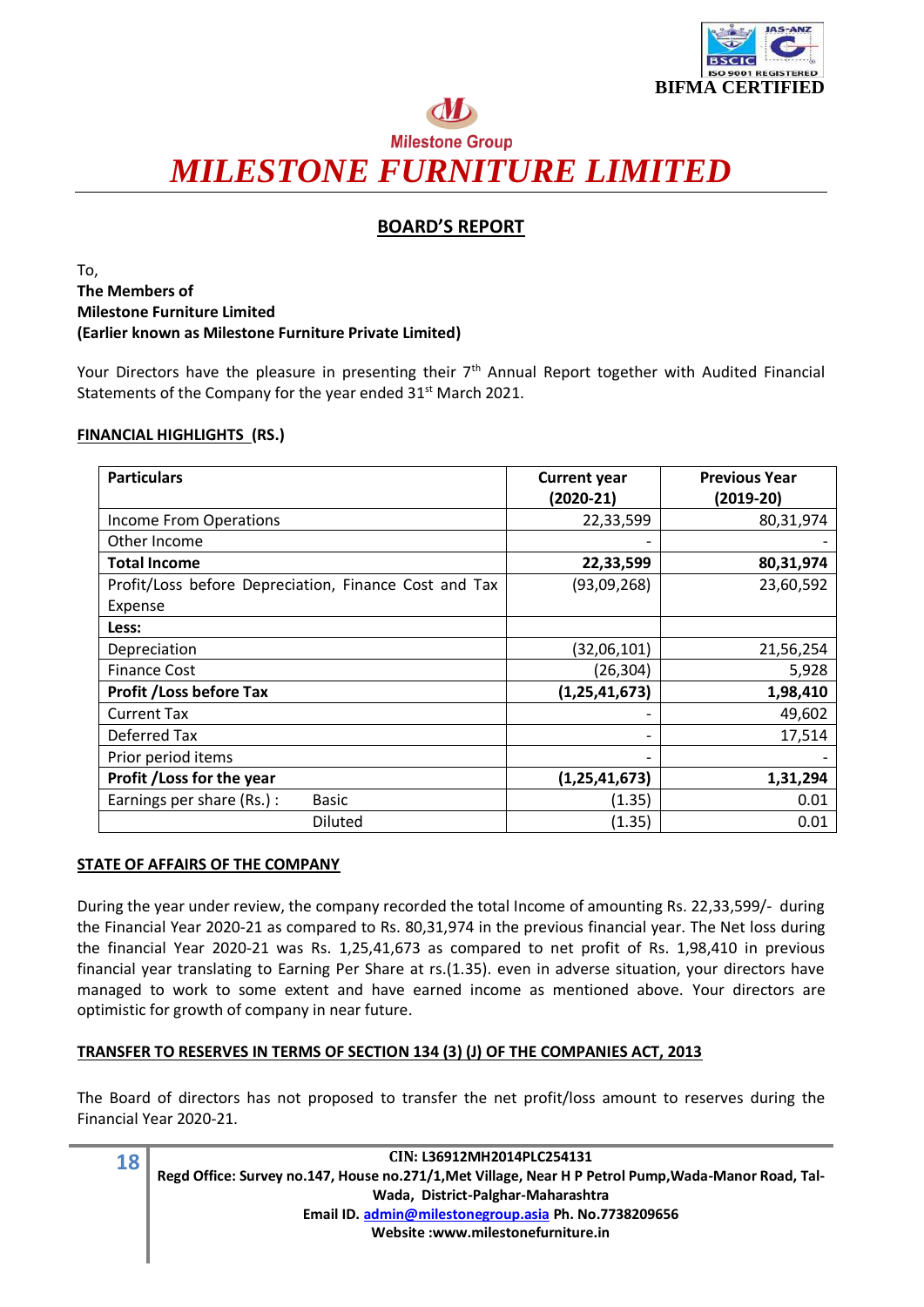

#### **CHANGE IN THE NATURE OF BUSINESS**

There is no change in the nature of the business of the Company during the financial year.

#### **CHANGE IN THE NAME OF THE COMPANY**

During the period under review, there has been no change in the name of the Company.

#### **MATERIAL CHANGES & COMMITMENT AFFECTING THE FINANCIAL POSITION OF THE COMPANY**

There are no material changes affecting the financial position of the company subsequent to the close of the financial year 2020-21 till the date of report.

Apart from above, during the year, the Company has appointed M/s Skyline Financials Services Private Limited as its Registrar and Share Transfer Agent (RTA) w.e.f. 12<sup>th</sup> November, 2020.

During the Year under review, the address of registered office of the company was shifted from from Gala No 03 Aslam Compound Chandivali, Sakinaka andheri E.Mumbai No 400072 to Survey no.147, House no.271/1, Vada Manor Road, Met Village, Opp HP Petrol Pump, Tehsil - Vada, District - Palghar, Maharashtra- 421312 w.e.f. December 30, 2020 in previous Annual General Meeting.

#### **SHARE CAPITAL:**

During the financial year 2020-21, there was no change in the Authorized, Issued, Subscribed and Paid-up Share Capital of the Company. As on March 31, 2021, the Authorized Share Capital of the Company was Rs. 10,00,00,000/- comprising of 1,00,00,000 equity shares of Rs. 10/- each out of which Issued, Subscribed and Paid-up Share Capital was Rs. 9,29,70,000/- comprising of 92,97,000 equity shares of Rs. 10/- each.

#### **DIVIDEND**

Your Directors have not recommended any dividend on the equity shares for the financial year ended March 31, 2021, due to accumulated Losses.

#### **PARTICULARS OF LOANS, GUARANTEES OR INVESTMENTS**

In accordance with the provisions of Sections 186 of the Companies Act, 2013, complete particulars of loans given, investments made, guarantees given and securities provided, if any, have been disclosed in the financial statements.

#### **DEPOSITS**

Your Company has not invited any deposits from public/ shareholders in accordance with Chapter V of the Companies Act, 2013.

#### **ANNUAL RETURN**

The Extract of Annual Return as required under section 92(3) of the Companies Act, 2013 read with Rule 12 of the Companies (Management and administration) Rules, 2014 is annexed herewith in prescribed Form MGT-9 as **"Annexure-I"**.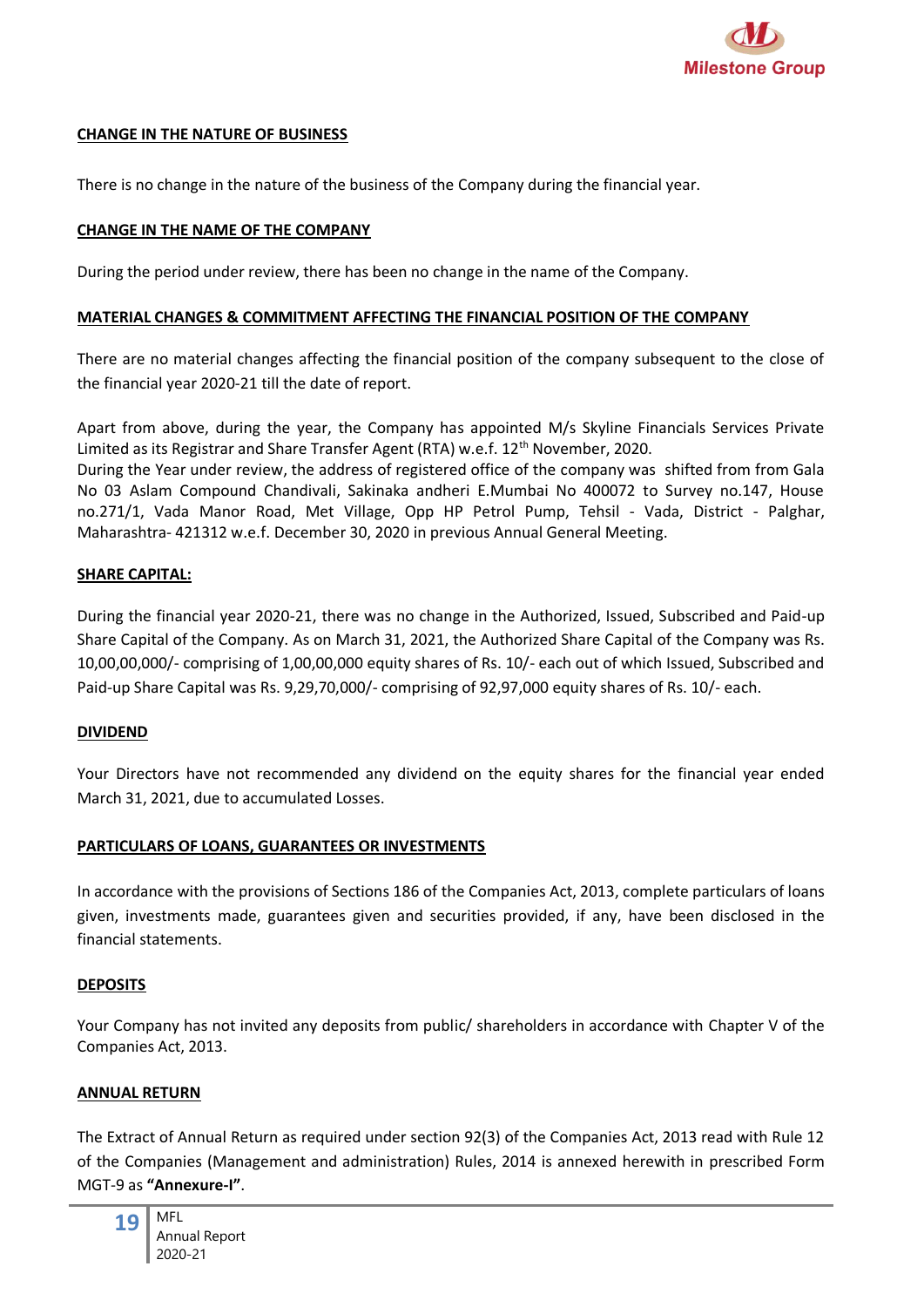

#### **PARTICULARS OF CONTRACTS OR ARRANGEMENTS MADE WITH RELATED PARTIES**

During the year, Company has not entered into any transaction with related parties pursuant to the provisions of section 188 of the Companies Act, 2013 read with Rule 8(2) of the Companies (Accounts) Rules, 2014 and which could be considered 'material' as per Regulation 23 of the Securities Exchange Board of India (Listing Obligations & Disclosure Requirements) Regulations, 2015.

Hence, no particulars are being provided in **FORM AOC-2**, is annexed and forms part of the report as per "**Annexure- II"** 

#### **DETAILS OF SUBSIDIARY/JOINT VENTURES/ASSOCIATE COMPANIES**

As on  $31^{st}$  March 2021, the Company does not have any subsidiary/joint venture/associate companies.

#### **CORPORATE GOVERNANCE:**

In terms of SEBI (Listing Obligations and Disclosure Requirements) Regulations, 2015 exempts companies which have listed their specified securities on SME Exchange from compliance with corporate governance provisions.

Since the equity share capital of your Company is listed exclusively on the SME Platform of BSE, the Company is exempted from compliance with Corporate Governance requirements, and accordingly the reporting requirements like Corporate Governance Report, Business Responsibility Report etc. are not applicable to the Company.

#### **CORPORATE SOCIAL RESPONSIBILITY (CSR)**

Since the Company does not fall under the criteria stated under section 135 of the Act, the Company has not developed or implemented a policy for Corporate Social Responsibility. In view of the same no CSR initiative was undertaken by the company.

#### **SIGNIFICANT & MATERIAL ORDERS PASSED BY THE REGULATORS OR COURTS OR TRIBUNALS**

There are no significant material orders passed by the regulators or Courts or Tribunal which would impact the going concern status of the company and its future operation. However, Members attention is drawn to the statement on Contingent Liabilities and commitments in the notes forming part of the financial statement.

#### **CONSERVATION OF ENERGY, TECHNOLOGY ABSORPTION, FOREIGN EXCHANGE EARNINGS AND OUTGO**

In view of the nature of activities which are being carried out by the Company, Rules 2A and 2B of the Companies (Disclosure of Particulars in the Report of Board of Directors) Rules, 1988, concerning conservation of energy and technology absorption respectively are not applicable to the Company.

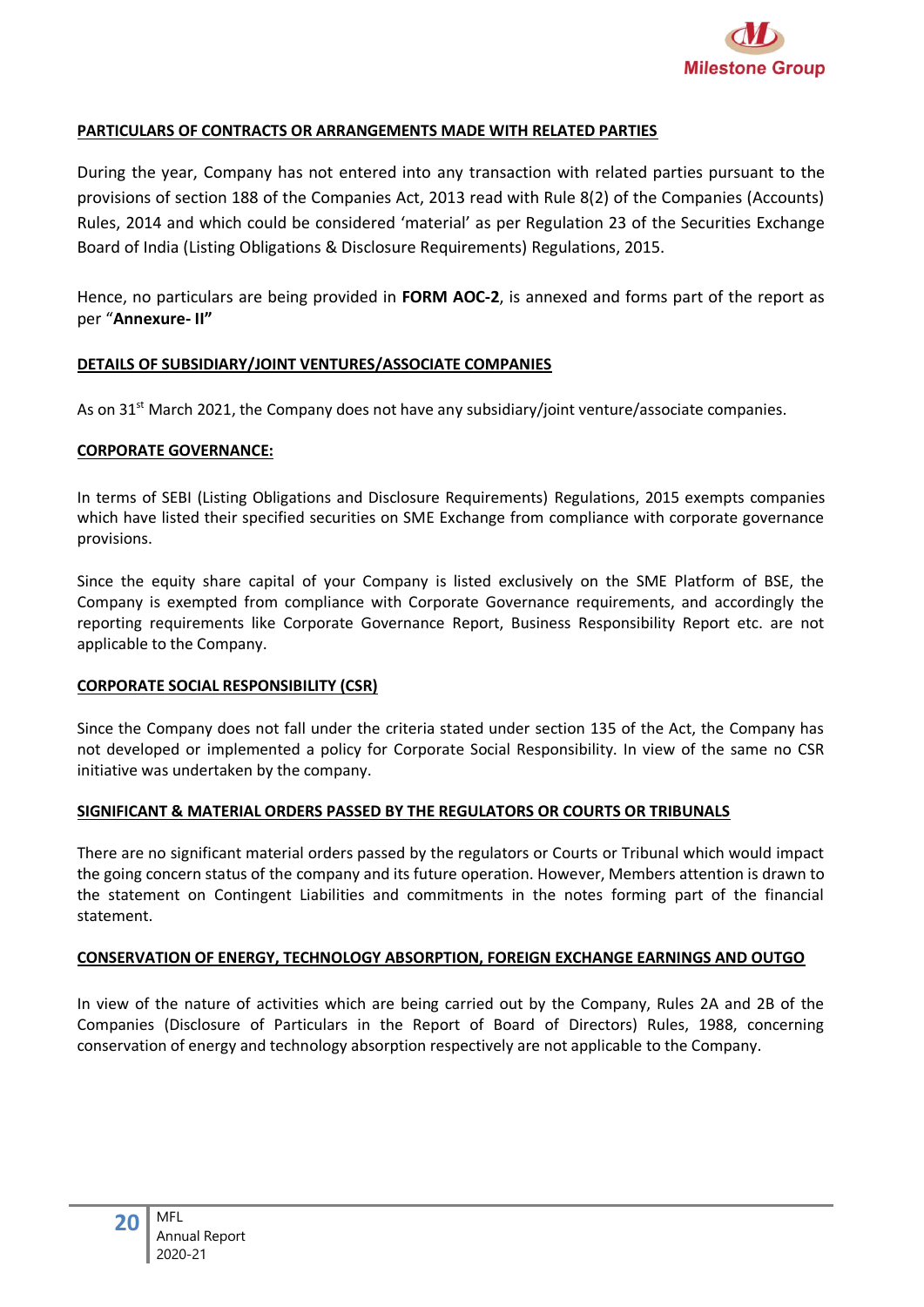

#### **FOREIGN EXCHANGE EARNING AND OUTGO:**

The foreign exchange earnings and outgo details are as below:

| <b>Particulars</b>               | 2020-21(Rs.) | 2019-20 (Rs.) |
|----------------------------------|--------------|---------------|
| Foreign exchange earned in terms | Nil          | Nil           |
| of actual inflows                |              |               |
| Foreign exchange outgo in terms  | Nil          | Nil           |
| of actual outflows               |              |               |

#### **MANAGEMENT DISCUSSION AND ANALYSIS**

Management Discussion and Analysis Report as required under the SEBI (Listing Obligations and Disclosure Requirements) Regulations, 2015 read with amendments thereto; forms part of Annual Report as **Annexure- III**.

#### **DECLARATION BY INDEPENDENT DIRECTORS**

The Board of Directors of the Company hereby confirms that all the Independent directors duly appointed by the Company have given the declaration and they meet the criteria of independence as provided under section 149(6) of the Companies Act, 2013.

#### **BOARD EVALUATION:**

The Board has carried out an annual evaluation of its own performance, as well as the working of its Committees. The Board lay down the criteria for the performance evaluation. The contribution and impact of individual Directors were reviewed through a peer evaluation on parameters such as level of engagement and participation, flow of information, independence of judgment, conflicts resolution and their contribution in enhancing the Board's overall effectiveness. A feedback cum assessment of individual directors, the board as a whole and its committees was conducted. The feedback obtained from the interventions was discussed in detail and, where required, independent and collective action points for improvement put in place.

#### **DIRECTORS AND KEY MANAGERIAL PERSONNEL**

During the year under review, following changes were there in the Board:

- Mr. Shivaji Laxman Dabhane (DIN: 07978002) resigned from Directorship as on 05<sup>th</sup> December, 2020. Also, Arzoo (DIN:07022436) and Akash Vinayak Parte (DIN: 08721093) were appointed as Additional Director in the Company w.e.f. 30<sup>th</sup> October, 2020.
- Ms. Kangan Dhamija, was appointed as Company Secretary cum Compliance Officer of the Company w.e.f. 27<sup>th</sup> August, 2020
- Ms. Triveni Rajesh Jade was appointed as Chief Financial Officer (CFO) of the Company w.e.f.  $30<sup>th</sup>$ October, 2020.

After Close of Financial Year i.e. after 31<sup>st</sup> March 2021, following changes took place in the Board:

Ms. Kangan Dhamija resigned from the post of Company secretary cum compliance officer of the company w.e.f. 21.05.2021 and Ms. Charu Aggarwal (M.No. 51227) was appointed as Company secretary cum compliance officer of the company w.e.f. 19.07.2021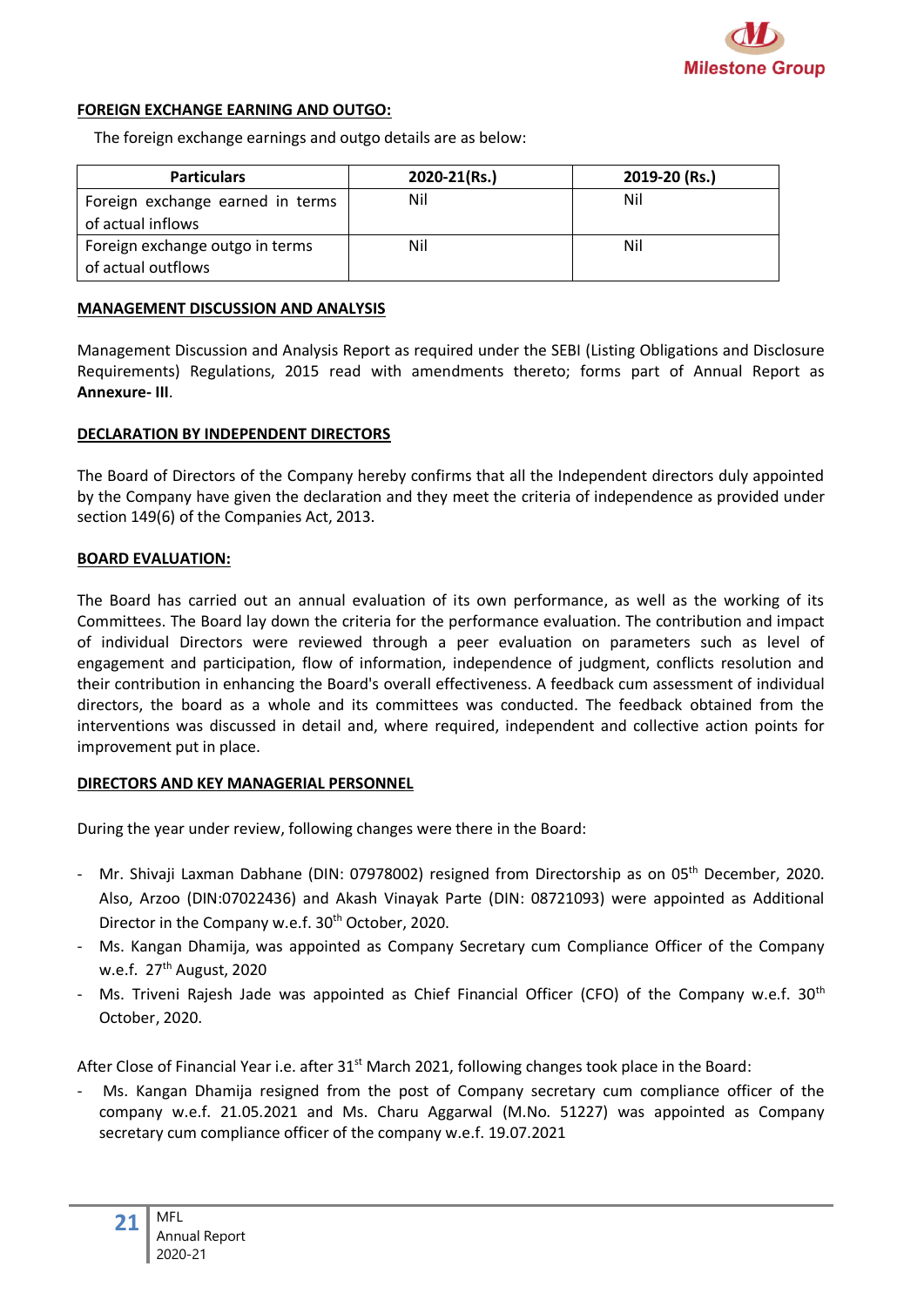

- Mr. Ganesh Kumar Sadanand Patlikadan (DIN 06809407) resigned from the Directorship of the Company w.e.f. 01.07.2021 and Mr. Vivek Yogeshwar Sonar (DIN 07735643) was appointed in his place w.e.f. 19.07.2021.
- Mr. Khushdeep Singh Mann (DIN 09192358) and Ms. Shareen Jacob (DIN 09190958) was appointed on the Board As Independent Director and Independent Woman Director respectively w.e.f. 19.07.2021.

Apart from above mentioned changes, no other change was made during the year.

In accordance with the provisions of the Companies Act, 2013, and the Articles of Association of the Company, Mr. Digambar Sudam Songhare retires by rotation at the forthcoming Annual General Meeting and being eligible, offers himself for re-appointment.

#### **MEETINGS OF THE BOARD OF DIRECTORS**

During the year Eight Board Meetings were convened and held, the details of which are given as under. The intervening gap between the Meetings was within the period prescribed under the Companies Act, 2013.

| <b>S. No.</b> | <b>Date of Meeting</b> | <b>Board Strength</b> | <b>No. of Directors Present</b> |
|---------------|------------------------|-----------------------|---------------------------------|
| 1.            | 10.05.2020             |                       |                                 |
| 2.            | 31.07.2020             |                       |                                 |
| 3.            | 27.08.2020             |                       |                                 |
| 4.            | 19.09.2020             |                       |                                 |
| 5.            | 30.10.2020             |                       |                                 |
| 6.            | 12.11.2020             |                       |                                 |
| 7.            | 05.12.2020             |                       |                                 |
| 8.            | 15.02.2021             |                       |                                 |

The following Meetings of the Board of Directors were held during the Financial Year 2020-21:

#### **MEETING OF INDEPENDENT DIRECTOR:**

The Meeting of the Independent Directors was held on 31<sup>st</sup> July, 2020.

#### **AUDIT COMMITTEE**

The audit committee of the Company is constituted under the provisions of section 177 of the Companies Act, 2013.

#### **Composition of the Committee:**

- 1. Mr. Shivaji Laxman Dabhane, Non-Executive, Independent Director(Chairman);
- 2. Mr. Digambar SudamSonghare,Director(Member)
- 3. Mr. Amardeep Bhau Mahadik, Independent Director (Member).
- 4. Mr. Ganesh Kumar Sanand, Executive (Member)

During the year under review, the Company held 5 Audit Committee meeting on 10.05.2020, 31.07.2020, 30.10.2020, 12.11.2020, 05.12.2020

However, during the year, after the resignation of Mr. Shivaji Laxman Dabhane, Non-Executive, Independent Director(Chairman) w.e.f. 05.12.2020 and Mr. AmardeepBhauMahadik, Independent Director (Member) w.e.f. 23.09.2019; Mr. Akash Vinayak Parte was appointed as Director of the Company as well as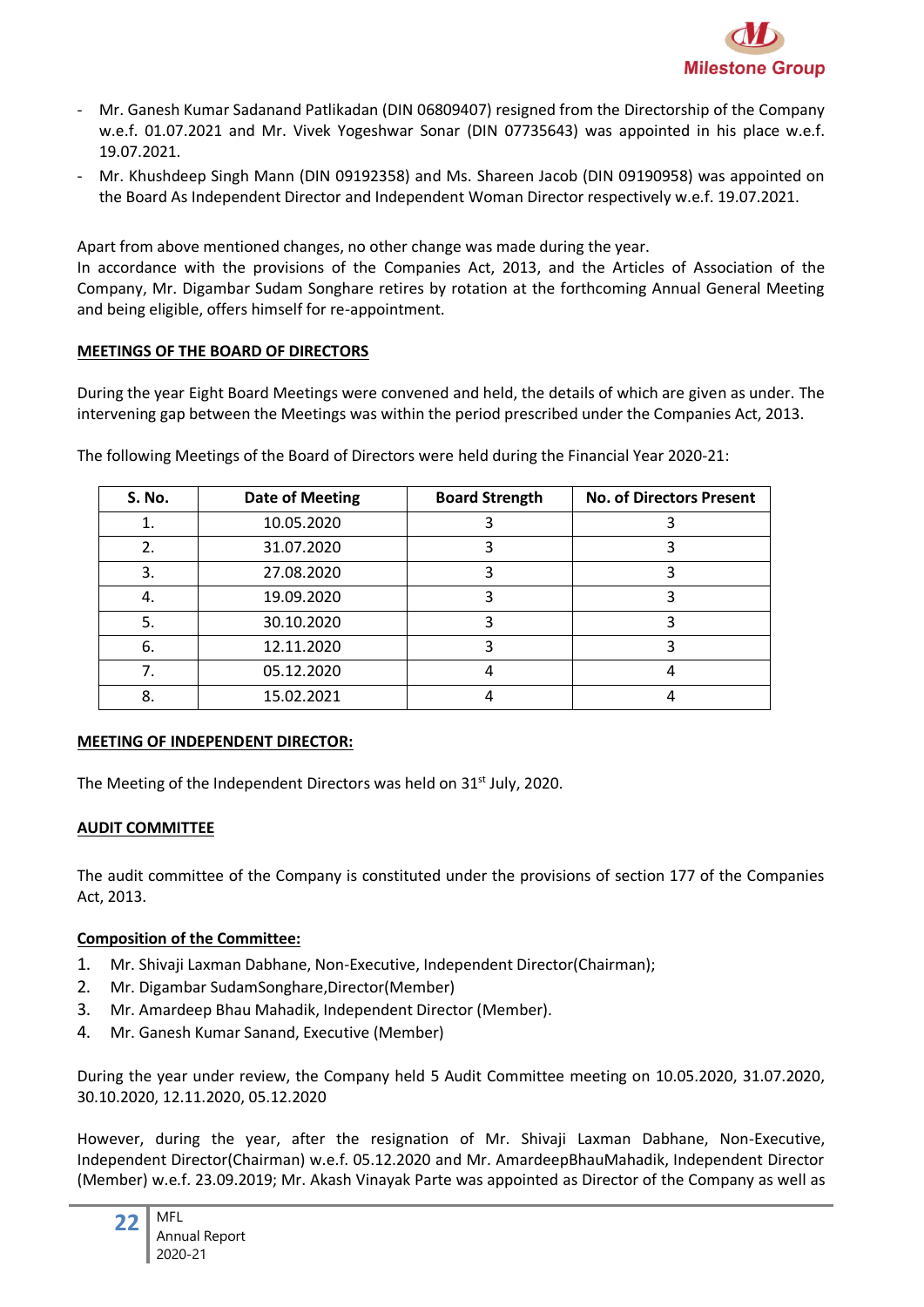

the Chairman of the above said Committee as w.e.f. 05.12.2020 in place of Mr. Shivaji Laxman Dabhane and Ms. Aarzoo was appointed as Independent Director of the Company as well as the Member of the above said Committee w.e.f. 30.10.2020 in place of Mr. Amardeep Bhau Mahadik.

After closure of FY 2020-2021, Mr. Ganesh Kumar Sadanand resigned from the post of Directorship w.e.f. 01.07.2021, so from the membership of the above mentioned Committee and Mr. Vivek Yogeshwar Sonar was appointed in his place w.e.f. 19.07.2021 as the director of the Company as well as the member of the Audit Committee.

#### **NOMINATION AND REMUNERATION COMMITTEE:**

The Nomination and Remuneration Committee of the Company is constituted under the provisions of section 178 of the Companies Act, 2013.

#### **Composition of the Committee:**

- 1. Mr. Shivaji Laxman Dabhane, Non-Executive, Independent Director (Chairman);and
- 2. Mr. AmardeepBhauMahadik, Non-Executive, Independent Director(Member);
- 3. Mr. Digambar SudamSonghare, Managing Director (Member);

During the year under review, the Company held 3 Nomination and Remuneration Committee meeting on 27.08.2020, 30.10.2020 and 05.12.2020

However, during the year, after the resignation of Mr. Shivaji Laxman Dabhane, Non-Executive, Independent Director(Chairman) w.e.f. 05.12.2020 and Mr. AmardeepBhauMahadik, Independent Director (Member) w.e.f. 23.09.2019; Mr. Akash Vinayak Parte was appointed as Independent Director of the Company as well as the Chairman of the above said Committee w.e.f. 05.12.2020 in place of Mr. Shivaji Laxman Dabhane and Ms. Aarzoo was appointed as Independent Director of the Company as well as the Member of the above said Committee w.e.f. 30.10.2020 in place of Mr. Amardeep Bhau Mahadik.

#### **STAKEHOLDERS RELATIONSHIP COMMITTEE:**

The Stakeholders Relationship Committee of the Company is constituted under the provisions of section 178 of the Companies Act, 2013.

#### **Composition of the Committee:**

- 1. Mr. Shivaji Laxman Dabhane, Non-Executive, Independent Director (Chairman);
- 2. Mr. Digambar SudamSonghare, Managing Director (Member);
- 3. Mr. AmardeepBhauMahadik, Non-Executive, Independent Director (Member).

During the year under review, the Company held 6 Stakeholders Relationship Committee meeting on 20.08.2020, 26.08.2020, 13.10.2020, 30.10.2020, 05.12.2020 and 20.01.2021.

However, during the year, after the resignation of Mr. Shivaji Laxman Dabhane, Non-Executive, Independent Director(Chairman) w.e.f. 05.12.2020 and Mr. AmardeepBhauMahadik, Independent Director (Member) w.e.f. 23.09.2019; Mr. Akash Vinayak Parte was appointed as Independent Director of the Company as well as the Chairman of the above said Committee w.e.f. 05.12.2020 in place of Mr. Shivaji Laxman Dabhane and Ms. Aarzoo was appointed as Independent Director of the Company as well as the Member of the above said Committee w.e.f. 30.10.2020 in place of Mr. Amardeep Bhau Mahadik.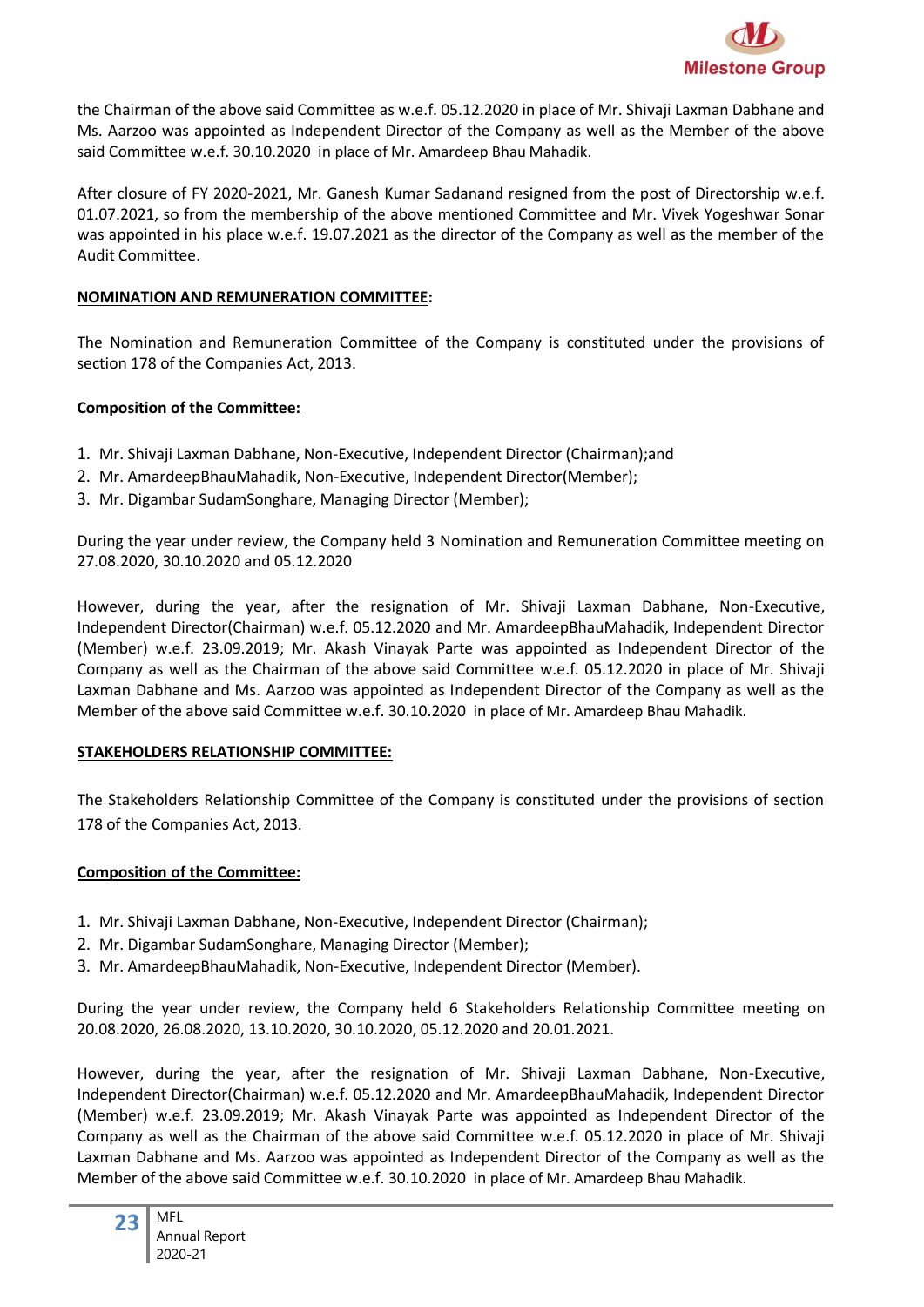

#### **INTERNAL COMPLAINT COMMITTEE:**

The Internal Complaint Committee of the Company is constituted pursuant to the provision of Sexual Harassment of Women at Workplace (Prevention, Prohibition and Redressal) Act, 2013 ("Act")

#### **Composition of the Committee:**

| <b>Name of Member</b>       | <b>Designation in the Committee</b> |
|-----------------------------|-------------------------------------|
| Mrs. Sushma S. Nevase       | <b>Presiding Officer</b>            |
| Mr. Ganesh Kumar Patlikadan | <b>Presiding Officer</b>            |
| Mr. AmardeepbhauMahadik     | Member                              |
| Mr. Shivaji Laxman Dabahane | Member                              |

During the year under review, the Company held 3 Internal Complaint Committee meeting on 31.07.2020, 30.10.2020 and 05.12.2020

However, during the year, after the resignation of Mr. Shivaji Laxman Dabhane, Non-Executive, Independent Director(Member) w.e.f. 05.12.2020 and Mr. Amardeep Bhau Mahadik, Independent Director (Member) w.e.f. 23.09.2019; Mr. Akash Vinayak Parte was appointed as Director of the Company as well as the Member of the above said Committee as w.e.f. 05.12.2020 in place of Mr. Shivaji Laxman Dabhane and Ms. Aarzoo was appointed as Director of the Company as well as the Member of the above said Committee w.e.f. 30.10.2020 in place of Mr. Amardeep Bhau Mahadik.

After closure of FY 2020-2021, Mr. Ganesh Kumar Sadanand resigned from the post of Directorship w.e.f. 01.07.2021, so from the designation of Presiding officer of the above mentioned Committee and Mr. Vivek Yogeshwar Sonar was appointed in his place w.e.f. 19.07.2021 as the director of the Company as well as the Presiding Officer of the Committee.

#### **AUDITORS AND THEIR REPORTS STATUTORY AUDITOR**

M/s. NGST & Associates and Associates (FRN: 135159W), Chartered Accountants, who are the statutory auditor of the Company, who holds office till the conclusion of the next AGM and are eligible for reappointment. Pursuant to the provisions of section 139(1) of the Companies Act, 2013 and the Rules framed there under, it is proposed to appoint M/s. NGST and Associates (FRN: 135159W), Chartered Accountants as statutory auditor of the Company from the conclusion of the forthcoming AGM till the conclusion of the 8<sup>th</sup> Annual General Meeting to be held in year 2022. The Members are requested to consider their re-appointment.

Pursuant to the notification dated May, 7, 2018 issued by Ministry of Corporate Affairs, the requirement for ratification of appointment of Auditors by the shareholders at every Annual General Meeting has been done away with. Further, the Auditors have confirmed their eligibility under Section 141 of the Companies Act, 2013 and the rules made there under.

The Auditors' Report read along with Notes to Accounts is self explanatory and therefore, does not call for any further comments. The Auditors' Report does not contain any qualification, reservation or adverse remarks. No fraud has been reported by the Statutory Auditors under Section 143(12).

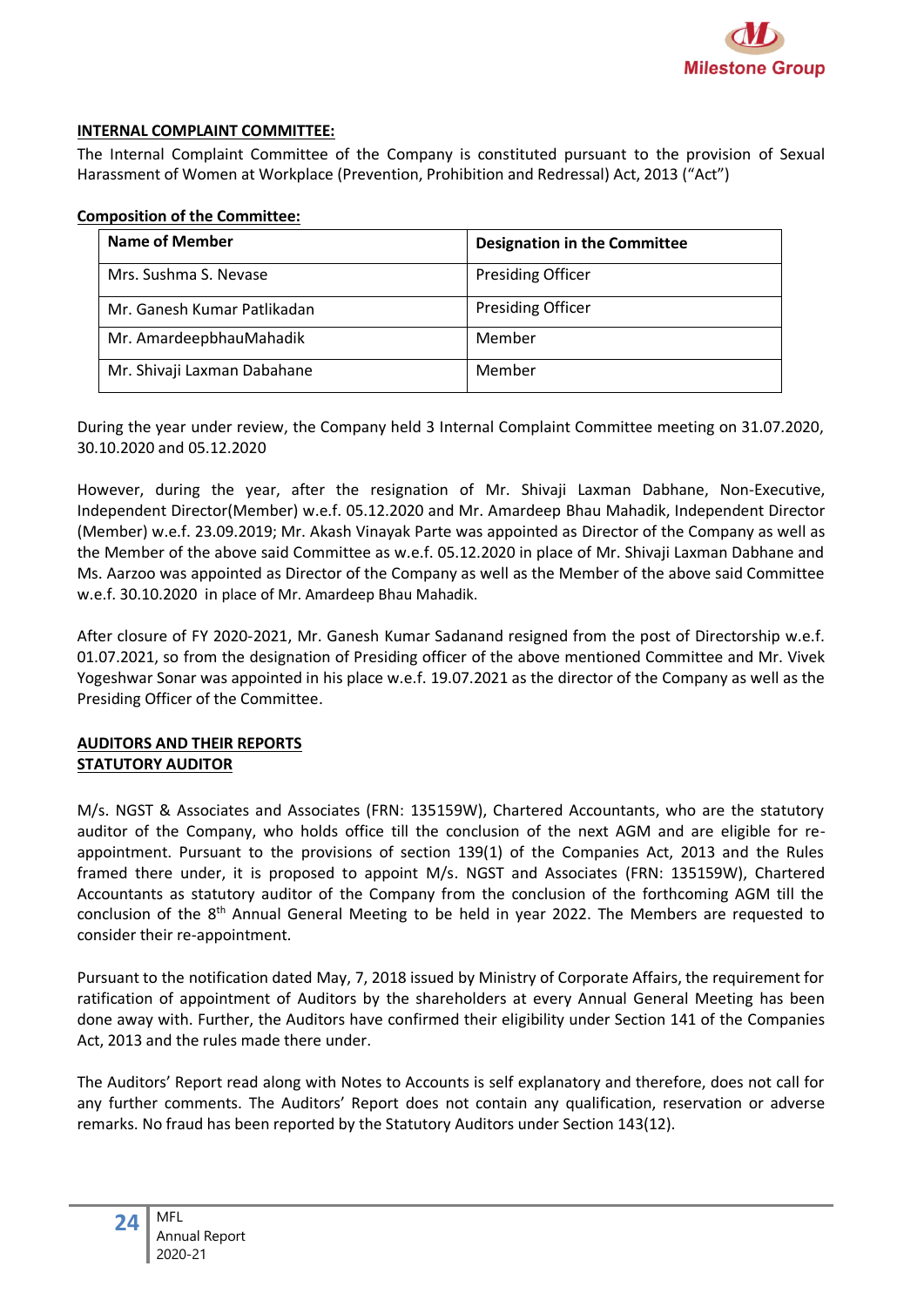

#### **SECRETARIAL AUDITOR**

Pursuant to the provisions of Section 204 of the Companies Act, 2013 and the Companies (Appointment and Remuneration of Managerial Personnel) Rules, 2014, the Company had appointed M/s. Sourabh Parnami & Associates, Company Secretaries in Practice to undertake the Secretarial Audit of the Company for the financial year 2020-21 but due to their unavailability the Company has appointed M/s Shivam Sharma & Associates, Company Secretaries In Practice w.e.f. 04.08.2021. The Secretarial Audit Report is annexed herewith as **Annexure - IV**.

No fraud has been reported by the Secretarial Auditors under Section 143 (12) of the Companies Act, 2013 and the rules made thereunder. However, some qualifications/queries have been reported in the Secretarial Audit Report which are as listed below alongwith replies thereon:

| S. No. | <b>Qualifications/Queries</b>                                                                                                                                                                                                                                                                                                                                                                                                                                                                                                                                                                                                                            | <b>Remarks</b>                                                                                                                                                                                                                                                                                    |
|--------|----------------------------------------------------------------------------------------------------------------------------------------------------------------------------------------------------------------------------------------------------------------------------------------------------------------------------------------------------------------------------------------------------------------------------------------------------------------------------------------------------------------------------------------------------------------------------------------------------------------------------------------------------------|---------------------------------------------------------------------------------------------------------------------------------------------------------------------------------------------------------------------------------------------------------------------------------------------------|
| 1.     | The Company has not appointed internal auditor<br>during the year                                                                                                                                                                                                                                                                                                                                                                                                                                                                                                                                                                                        | The company is looking for a sincere<br>candidate for the organization but due<br>to COVID; majority people are not<br>for<br>available<br>auditing<br>matters.<br>However, after relaxation in scenario,<br>the company is ensuring that the<br>same pending compliance will be done<br>in time. |
| 2.     | The Company has not complied the provisions of the<br>section 134 with respect to signing of financial                                                                                                                                                                                                                                                                                                                                                                                                                                                                                                                                                   | The issue occurred due to<br>non<br>availability of concerned persons.                                                                                                                                                                                                                            |
| 3.     | The Company is processing to disclose on its website<br>the various required details/information/records<br>which are mandatory for a Listed Company to<br>disclose on its website                                                                                                                                                                                                                                                                                                                                                                                                                                                                       | The updation of website is under<br>process and the company essures that<br>the same will be done before the date<br>of AGM so that the mandatory<br>compliances can be done.                                                                                                                     |
| 4.     | The Company has passed resolution in Board<br>Meeting held on 5th December, 2020 to shifted its<br>registered office from its present location Gala No<br>03 Aslam Compound Chandivali, Sakinaka andheri E.<br>Mumbai No 400072 to Survey no.147, House<br>no.271/1, Met Village, Near H P Petrol Pump, Wada-<br>Manor<br>Road,<br>Tal-Wada,<br>District-Palghar-<br>Maharashtra, pursuant to approval of members in<br>AGM. Thereafter, shareholder of the Company<br>passed special resolution to approve the shifting of<br>registered office of the Company. However, the<br>Company has delayed in the filing form INC-22 due<br>to technical error | The matter has been resolved, Form<br>INC-22 was pending due to some<br>technical error.<br>However, Form INC 22 has been filed<br>w.e.f. 13.08.2021                                                                                                                                              |
| 5.     | The Company has not complied the few provisions of<br>Companies Act, 2013                                                                                                                                                                                                                                                                                                                                                                                                                                                                                                                                                                                | Due to COVID, work from home was<br>going on; due to which employees<br>unable to work<br>properly.<br>were<br>all the<br>pending<br>However,<br>now<br>compliances are clearing day by day.                                                                                                      |

The Board has re-appointed M/s Shivam Sharma & Associates, Company Secretaries in Practice as Secretarial Auditor of the Company for the financial year 2021-22.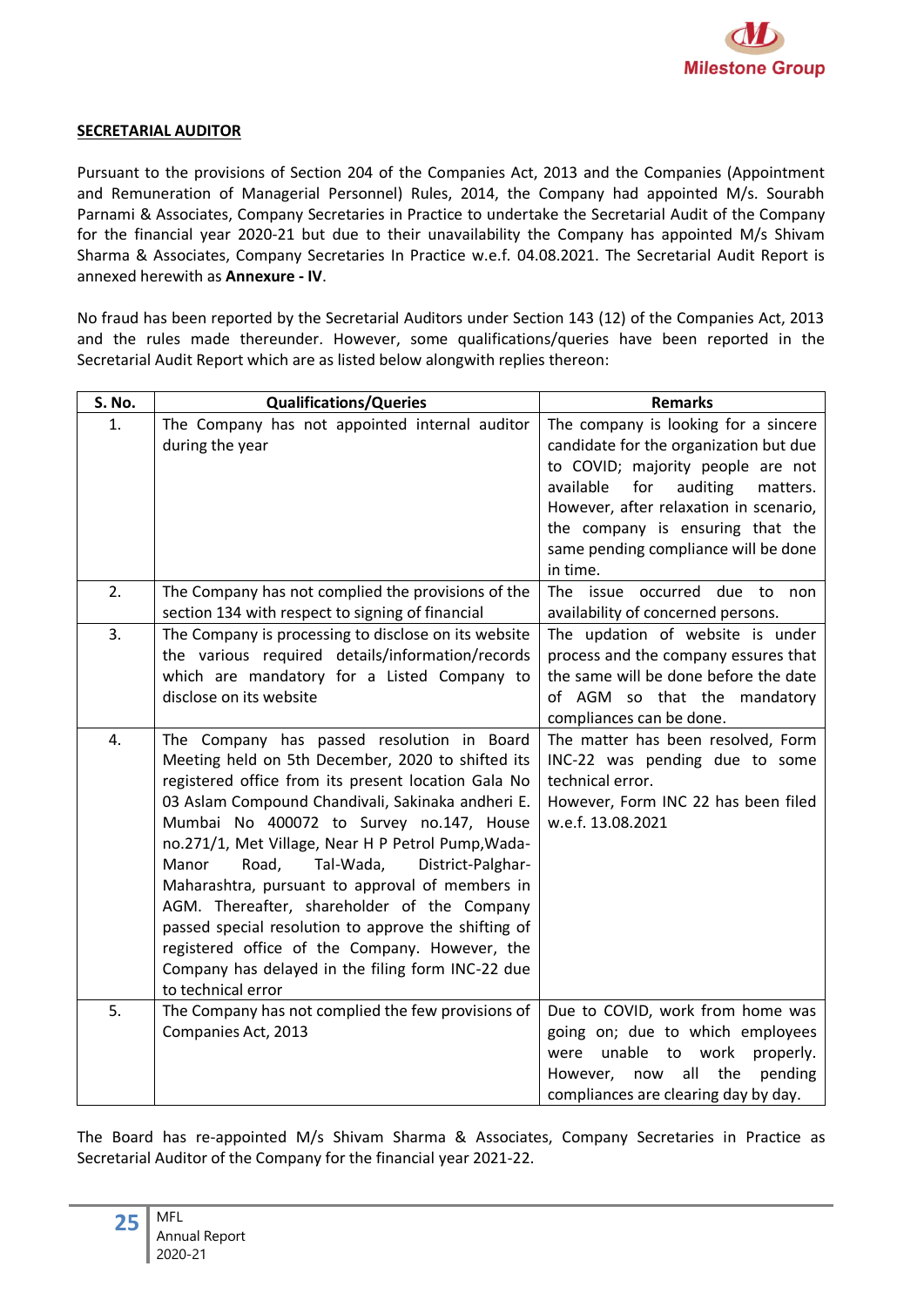

#### **COST AUDITOR**

As per provision of section 148(3) of Companies Act, 2013 and rule 6(2) of Companies (Cost records and audit) Rules, 2014, the Company is not required to appoint a cost auditor to audit the cost records of the Company.

#### **QUALIFICATION, RESERVATION OR ADVERSE REMARK IN THE AUDIT REPORTS**

There is no qualification, reservation or adverse remark made by the Statutory Auditors in their Audit Reports issued by them. However, the queries / qualifications marked by the Secretarial Auditor have already been replied above.

#### **INTERNAL FINANCIAL CONTROLS:**

The Board has laid down standards, processes and procedures for implementing the internal financial controls across the organization. After considering the framework of existing internal financial controls and compliance systems; work performed by the Statutory Auditors, Secretarial Auditors and External Consultants; reviews performed by the Management and relevant Board Committees including the Audit Committee, the Board is of the opinion that the Company's internal financial controls with reference to the financial statements were adequate and effective during the financial year 2020-21.

#### **INTERNAL CONTROL SYSTEMS:**

Adequate internal control systems commensurate with the nature of the Company's business and size and complexity of its operations are in place and have been operating satisfactorily. Internal control systems comprising of policies and procedures are designed to ensure reliability of financial reporting, timely feedback on achievement of operational and strategic goals, compliance with policies, procedure, applicable laws and regulations and that all assets and resources are acquired economically, used efficiently and adequately protected.

#### **REMUNERATION POLICY**

There has been no change in the policy since last financial year. We affirm that the remuneration paid to the Directors is as per the terms laid out in the Nomination and Remuneration Policy of the Company.

#### **PARTICULARS OF EMPLOYEES**

The provisions of the Companies (Appointment and Remuneration of Managerial Personnel) Rules, 2014, are not applicable as, none of the employee in the company during the year, drawing remuneration more than the amount specified in terms of the Act.

#### **DIRECTORS' RESPONSIBILITY STATEMENT**

Pursuant to Section 134(5) of the Companies Act, 2013 the Board of Directors of the Company confirms that-

- a) In the preparation of the annual accounts, the applicable accounting standards had been followed along with proper explanation relating to material departures;
- b) The directors had selected such accounting policies and applied them consistently and made judgments and estimates that are reasonable and prudent so as to give a true and fair view of the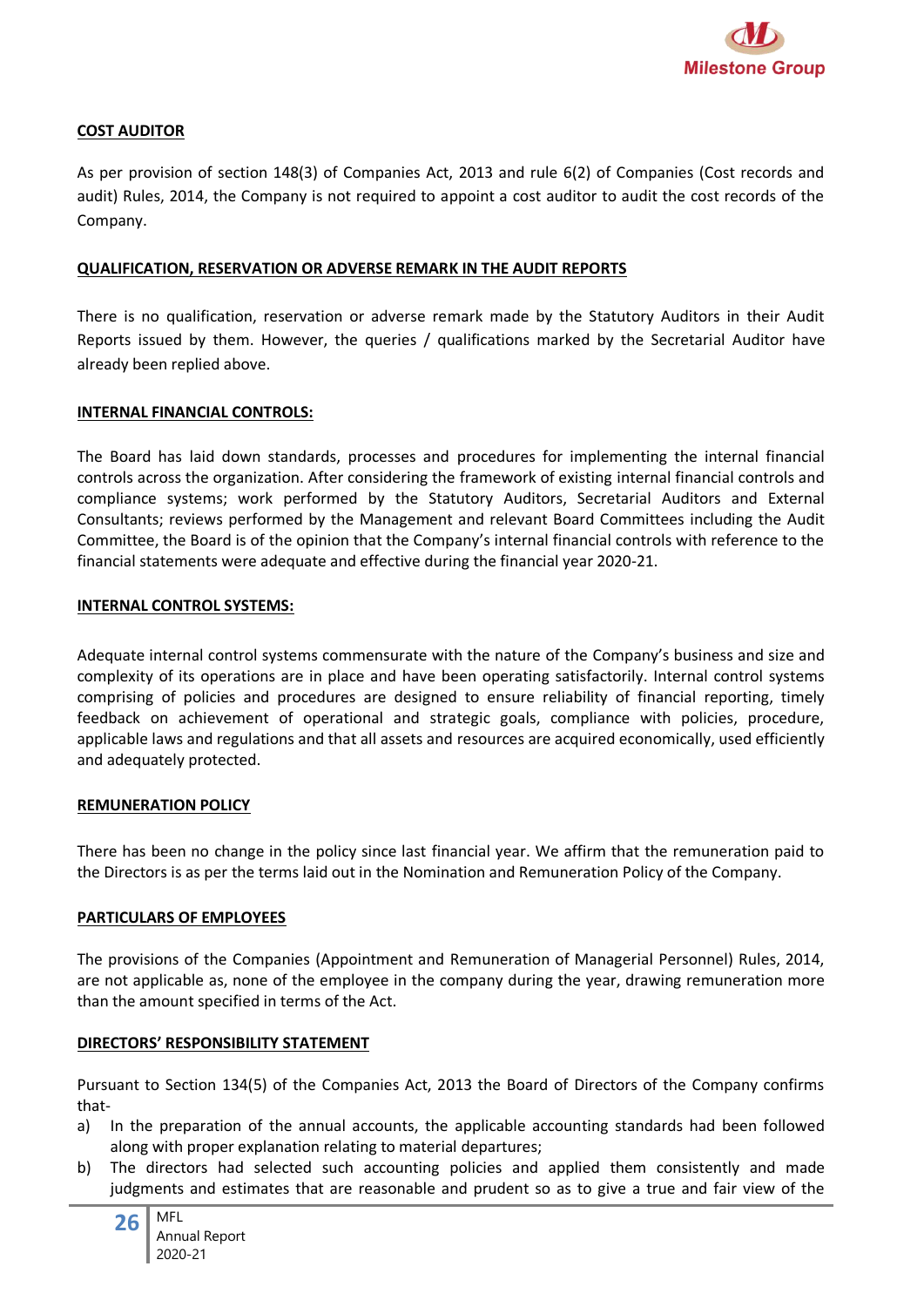

state of affairs of the company at the end of the financial year and of the profit and loss of the company for that period;

- c) The directors had taken proper and sufficient care for the maintenance of adequate accounting records in accordance with the provisions of this Act for safeguarding the assets of the company and for preventing and detecting fraud and other irregularities;
- d) The directors had prepared the annual accounts on a going concern basis; and
- e) The directors, in the case of a listed company, had laid down internal financial controls to be followed by the company and that such internal financial controls are adequate and were operating effectively.
- f) The directors had devised proper systems to ensure compliance with the provisions of all applicable laws and that such systems were adequate and operating effectively.

#### **POLICIES AND DISCLOSURE REQUIREMENTS:**

In terms of provisions of the Companies Act, 2013 and pursuant to SEBI (LODR) Regulations 2015, the Company has adopted various policies/code of conduct such as Vigil Mechanism Policy, Nomination and Remuneration Policy, Risk Management Policy, policy for prevention of Sexual Harassment of Women at workplace, Code for Independent Directors, Policy on Related Party Transactions and Code of Conduct for prevention of Insider Trading. The same are placed on the website of the company at **[www.milestonefurniture.in.](http://www.milestonefurniture.in/)**

#### **VIGIL MECHANISM POLICY**

Pursuant to the provisions of Section 177(9) & 177(10) of the Companies Act 2013, the Company has in place a well formulated Vigil Mechanism Policy to deal with instance of fraud and mismanagement, if any. The Purpose of vigil mechanism is to provide for adequate safeguards against victimization of persons who use such mechanism and allows direct access to the Chairperson of the audit committee in exceptional cases. The policy enables the employees, Directors and other stakeholders to raise their concern about unethical behavior, actual or suspected fraud or violation of Code of Conduct and Ethics.

There was no incident when the access to the Audit Committee was denied to any employees with respect to vigil mechanism.

#### **RISK MANAGEMENT**

The Board of Directors of the Company has in place a Risk Management which aims of enhancing shareholders' value and providing on optimum risk-reward trade off. The risk management approach is based on a clear understanding of the variety of risks that the organization faces, disciplined risk monitoring and measurement and continuous risk assessment and mitigation measures.

The Company manages monitors and reports on the principal risks and uncertainties that can impact its ability to achieve its strategic objectives.

## **OBLIGATION OF COMPANY UNDER THE SEXUAL HARASSMENT OF WOMEN AT WORKPLACE (PREVENTION, PROHIBITION AND REDRESSAL) ACT, 2013**

In order to prevent sexual harassment of women at work place a new act The Sexual Harassment of Women at workplace (Prevention, Prohibition and Redressal) Act, 2013 has been notified on 9th December, 2013. Under the said Act the company had set up an Internal Complaints Committee to look into complaints relating to sexual harassment at work place of any women employee.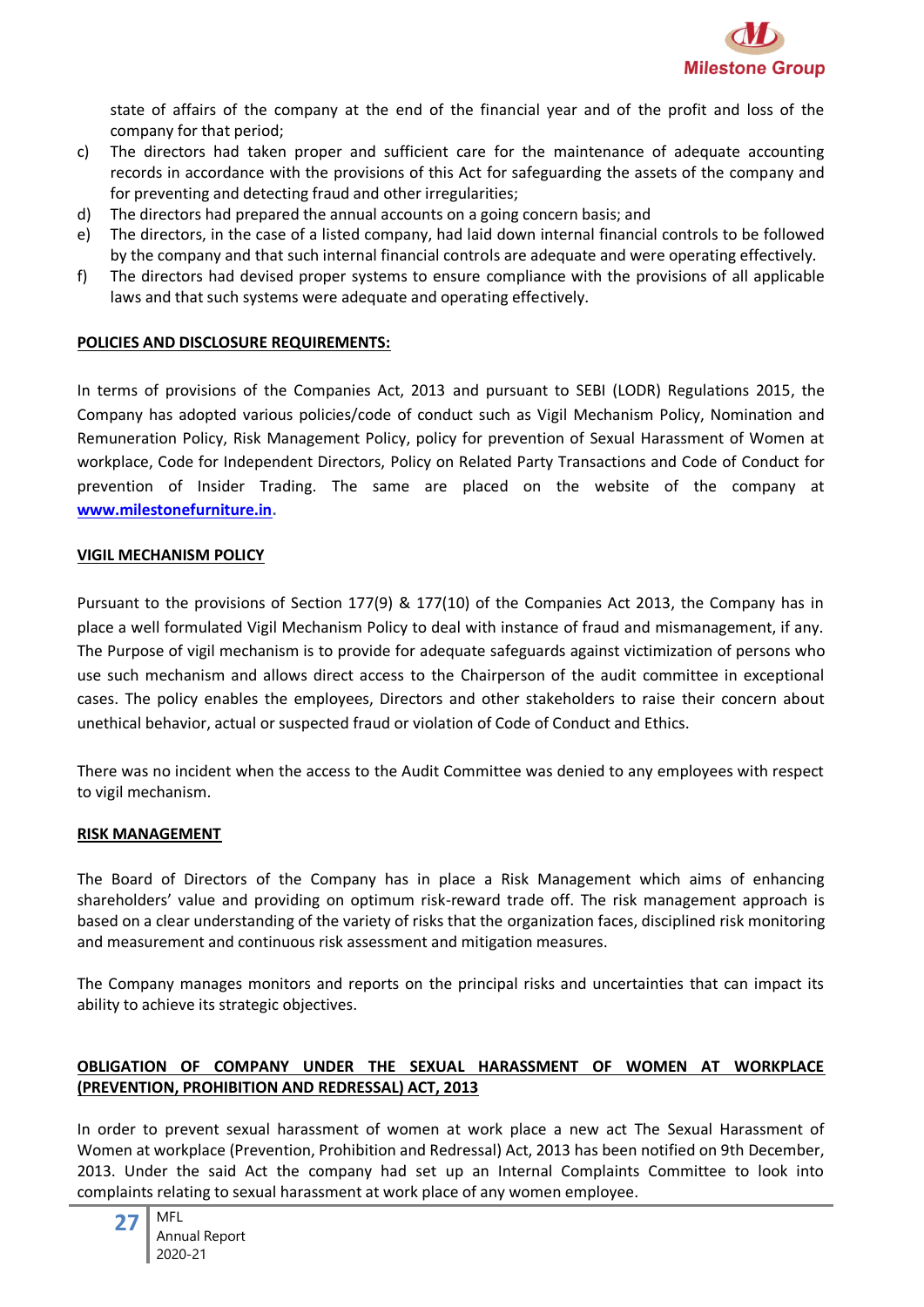

Company has already adopted and implemented a policy for prevention of Sexual Harassment of Women at workplace. During the year Company has not received any complaint of harassment. The policy has been placed on the website of the company a[t www.milestonefurniture.in.](http://www.milestonefurniture.in/)

#### **INSIDER TRADING**

In compliance with the Securities and Exchange Board of India (Prohibition of Insider Trading) Regulations, 2015 (Regulations), your Company has adopted the following

- a) Code of Conduct for Regulating, Monitoring and Reporting of Trading by Insiders- The said Code lays down guidelines, which advise Insiders on the procedures to be followed and disclosures to be made in dealing with the shares of the Company and cautions them on consequences of noncompliances.
- b) Code of Practices and Procedures of Fair Disclosures of Unpublished Price Sensitive Information-The Code ensures fair disclosure of events and occurrences that could impact price discovery in the market.
- c) Policy for dealing with Unpublished Price Sensitive Information (UPSI) and Vigil Mechanism Policy for employees to report any leak or suspected leak of UPSI- The policy aims to enable the employees of the Company to report any leak or suspected leak of UPSI, procedures for inquiry in case of leak of UPSI or suspected leak of UPSI and initiate appropriate action and informing the SEBI promptly of such leaks, inquiries and results of such inquiries.
- d) Internal Control Mechanism to prevent Insider Trading- The Internal Control Mechanism is adopted to ensure compliances with the requirements given in the regulations and to prevent Insider Trading. The Audit Committee reviewed and found the same in order

#### **GENERAL DISCLOSURES**

The Directors state that no disclosure or reporting is required in respect of the following items as there were no transactions on these items during the year under review:

- a) Details relating to Deposits covered under Chapter V of the Act.
- b) Issue of equity shares with differential rights as to dividend, voting or otherwise.
- c) Issue of equity shares (including sweat equity shares) and ESOS to employees of the Company under any scheme.
- d) No significant or material orders were passed by the Regulators or Courts or Tribunals which impact the going concern status and Company's operations in future.
- e) There were no instance of non-exercising of voting rights in respect of shares purchased directly by the employees under a scheme pursuant to section 67(3) of the Act read with Rule 16(4) of Companies (Share Capital and Debenture) Rules, 2014 and hence no information has been furnished.

Also, the Board of Directors state that:

- a) The Company has a group policy in place against Sexual Harassment in line with the requirements of the Sexual Harassment of Women at the Workplace (Prevention, Prohibition & Redressal) Act, 2013. Internal Complaints Committee (ICC) has been set up to redress complaints received regarding sexual harassment. The Company has complied with the provisions of abovesaid act. The Company has undertaken 10 workshops or awareness programmes against sexual harassment of women at the workplace. No complaint of Sexual Harassment was received during the financial year 2020-21.
- b) The Company is in compliance of all applicable Secretarial Standards issued by The Institute of Company Secretaries of India from time to time.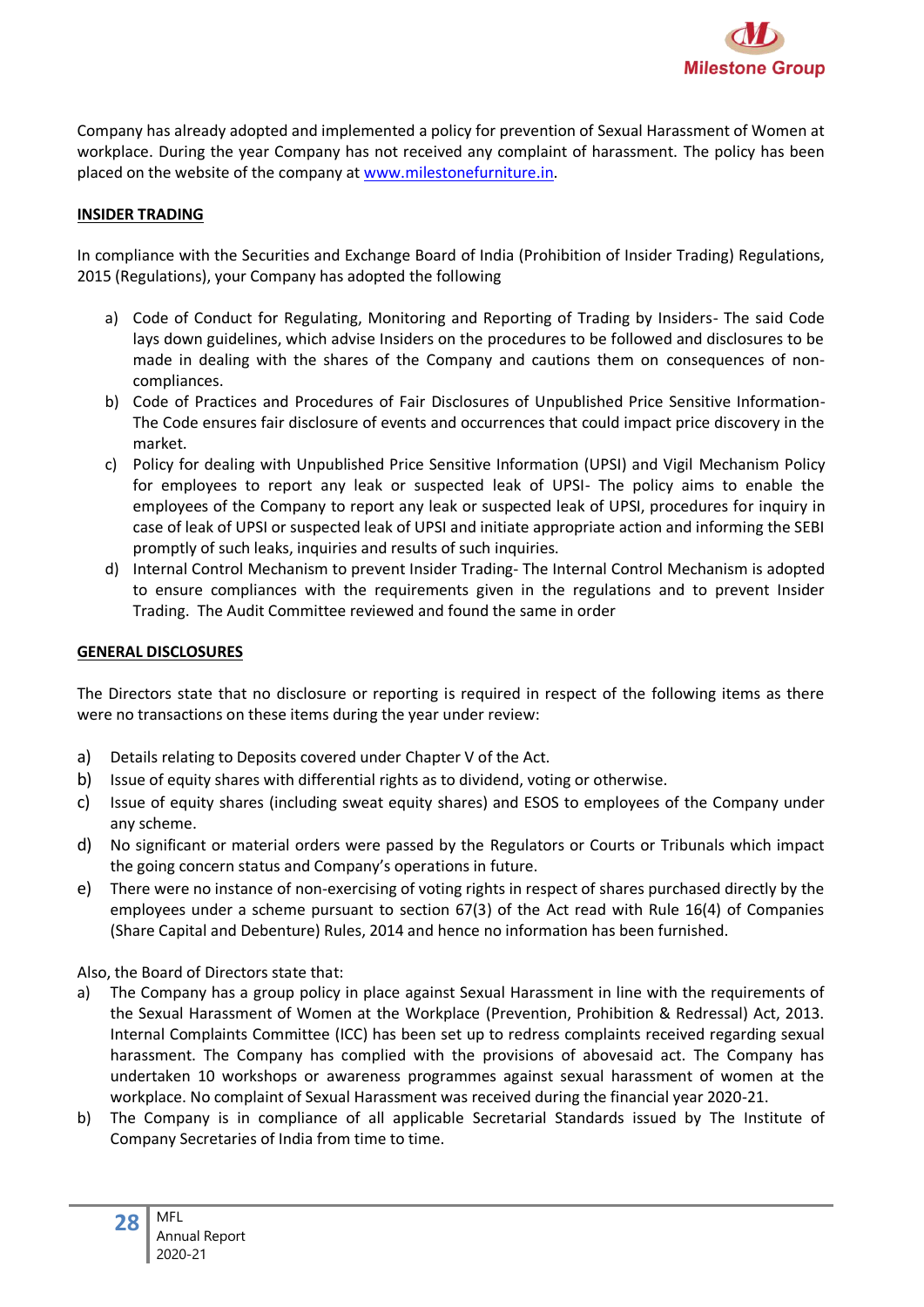

#### **ACKNOWLEDGEMENT**

Your Directors wish to place on record, their appreciation for the valuable assistance and support received by your Company from banks, financial institutions, the Central Government, the Government Authorities, Customers, Vendors and Shareholders. The Board also thanks the employees at all levels, for the dedication, commitment and hard work put in by them.

The Directors regret the loss of life due to COVID-19 pandemic and are deeply grateful and have immense respect for every person who risked their life and safety to fight this pandemic.

The Directors appreciate and value the contribution made by every member of the Milestone Furniture Family.

> **By order of the Board For MILESTONE FURNITURE LIMITED**

**Sd/- (DIGAMBAR SUDAM SONGHARE) MANAGING DIRECTOR DIN: 06809398**

**Place: MUMBAI Date: 2ND SEPTEMBER 2021**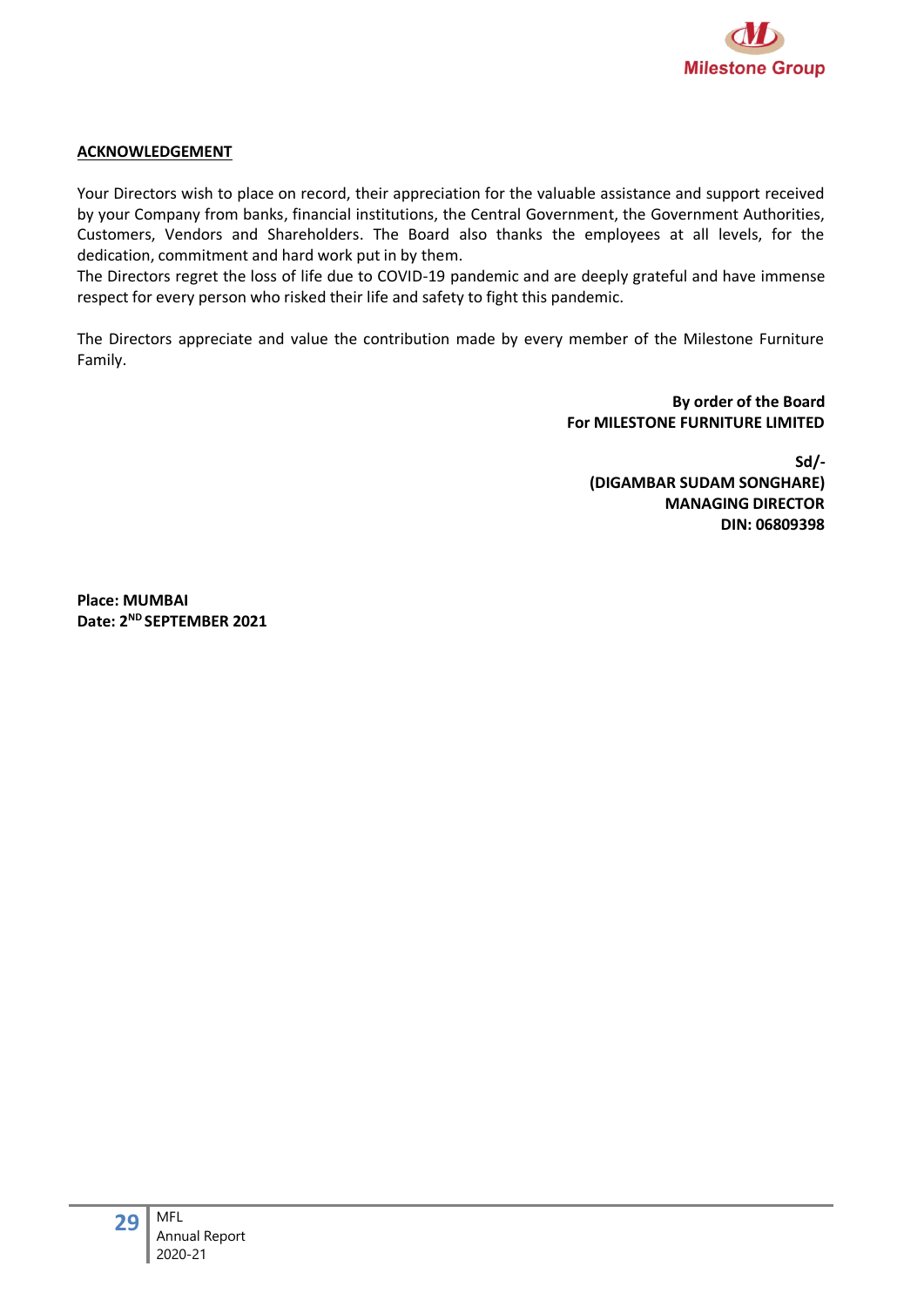

#### **FORM NO. MGT 9 EXTRACT OF ANNUAL RETURN**

# **For the Financial Year ended on 31.03.2021**

# **[Pursuant to Section 92 (3) of the Companies Act, 2013 and rule 12(1) of the Company (Management &**

**Administration) Rules, 2014]**

#### **I) REGISTRATION & OTHERDETAILS:**

|     | <b>CIN</b>                   | L36912MH2014PTC254131                                                                              |  |  |  |
|-----|------------------------------|----------------------------------------------------------------------------------------------------|--|--|--|
| ii  | <b>Registration Date</b>     | 12/03/2014                                                                                         |  |  |  |
|     | Name of the Company          | <b>IMILESTONE FURNITURE LIMITED</b>                                                                |  |  |  |
| iii |                              | (Formerly Milestone Furniture Private Limited)                                                     |  |  |  |
|     | Category/Sub-category of the | Company limited by shares / Indian Non-Government Company                                          |  |  |  |
| iv  | Company                      |                                                                                                    |  |  |  |
|     |                              | Address of the Registered office Survey no.147, House No. 271/1, Wada Manor Road, Met Village, Opp |  |  |  |
| v   | <b>&amp; contact details</b> | HP Petrol Pump, Palghar, Thane, Maharashtra-421312                                                 |  |  |  |
| vi  | Whether listed company       | Yes, BSE SME PLATFORM                                                                              |  |  |  |
| vii |                              | Name, Address & contact details SKYLINE FINANCIAL SERVICES PRIVATE LIMITED                         |  |  |  |
|     | of the Registrar & Transfer  | Add: D-153A, First Floor, okhla industrial area, phase 1, New Delhi-                               |  |  |  |
|     | Agent, if any.               | 110020                                                                                             |  |  |  |

#### **II) PRINCIPAL BUSINESS ACTIVITIES OF THE COMPANY**

(All the business activities contributing 10% or more of the total turnover of the company shall be stated)

| <b>SL</b> | Name & Description of main | NIC Code of the Product | % to total turnover of the |
|-----------|----------------------------|-------------------------|----------------------------|
| No        | products/services          | /service                | company                    |
|           | Household furniture        | 99611410                | 100%                       |

#### **III) PARTICULARS OF HOLDING , SUBSIDIARY & ASSOCIATECOMPANIES**

|     | SI No Name & Address of the<br>Company | <b>CIN/GLN</b> | <b>HOLDING/ SUBSIDIARY/</b><br><b>ASSOCI ATE</b> | % OF SHARES<br><b>HELD</b> | <b>APPLICABLE</b><br><b>SECTION</b> |  |  |  |
|-----|----------------------------------------|----------------|--------------------------------------------------|----------------------------|-------------------------------------|--|--|--|
| NIL |                                        |                |                                                  |                            |                                     |  |  |  |

#### **IV) (a) SHAREHOLDING PATTERN (Equity Share capital Break up as % to total Equity)**

Category-wise Share Holding

|                     |          |                                        |         |                             |                                      |                |              | $5.000$ $\frac{1}{2}$ $\frac{1}{2}$ $\frac{1}{2}$ $\frac{1}{2}$ $\frac{1}{2}$ $\frac{1}{2}$ $\frac{1}{2}$ $\frac{1}{2}$ $\frac{1}{2}$ $\frac{1}{2}$ $\frac{1}{2}$ $\frac{1}{2}$ $\frac{1}{2}$ $\frac{1}{2}$ $\frac{1}{2}$ $\frac{1}{2}$ $\frac{1}{2}$ $\frac{1}{2}$ $\frac{1}{2}$ $\frac{1}{2}$ $\frac{1}{2}$ $\frac$ |                       |
|---------------------|----------|----------------------------------------|---------|-----------------------------|--------------------------------------|----------------|--------------|-----------------------------------------------------------------------------------------------------------------------------------------------------------------------------------------------------------------------------------------------------------------------------------------------------------------------|-----------------------|
| Category of         |          | No. of Shares held at the beginning of |         |                             | No. of Shares held at the end of the |                |              |                                                                                                                                                                                                                                                                                                                       | %                     |
| <b>Shareholders</b> | the year |                                        |         | year                        |                                      |                |              | change                                                                                                                                                                                                                                                                                                                |                       |
|                     | Demat    | <b>Physical</b>                        | Total   | % of Total<br><b>Shares</b> | <b>Demat</b>                         | Physical       | <b>Total</b> | % of Total<br><b>Shares</b>                                                                                                                                                                                                                                                                                           | during<br>the<br>year |
| A. Promoters        |          |                                        |         |                             |                                      |                |              |                                                                                                                                                                                                                                                                                                                       |                       |
| $(1)$ Indian        |          |                                        |         |                             |                                      |                |              |                                                                                                                                                                                                                                                                                                                       |                       |
| a) Individual/HUF   | 6000000  | $\overline{\phantom{0}}$               | 6000000 | 64.54                       | 6000000                              | $\blacksquare$ | 6000000      | 64.54                                                                                                                                                                                                                                                                                                                 | 0                     |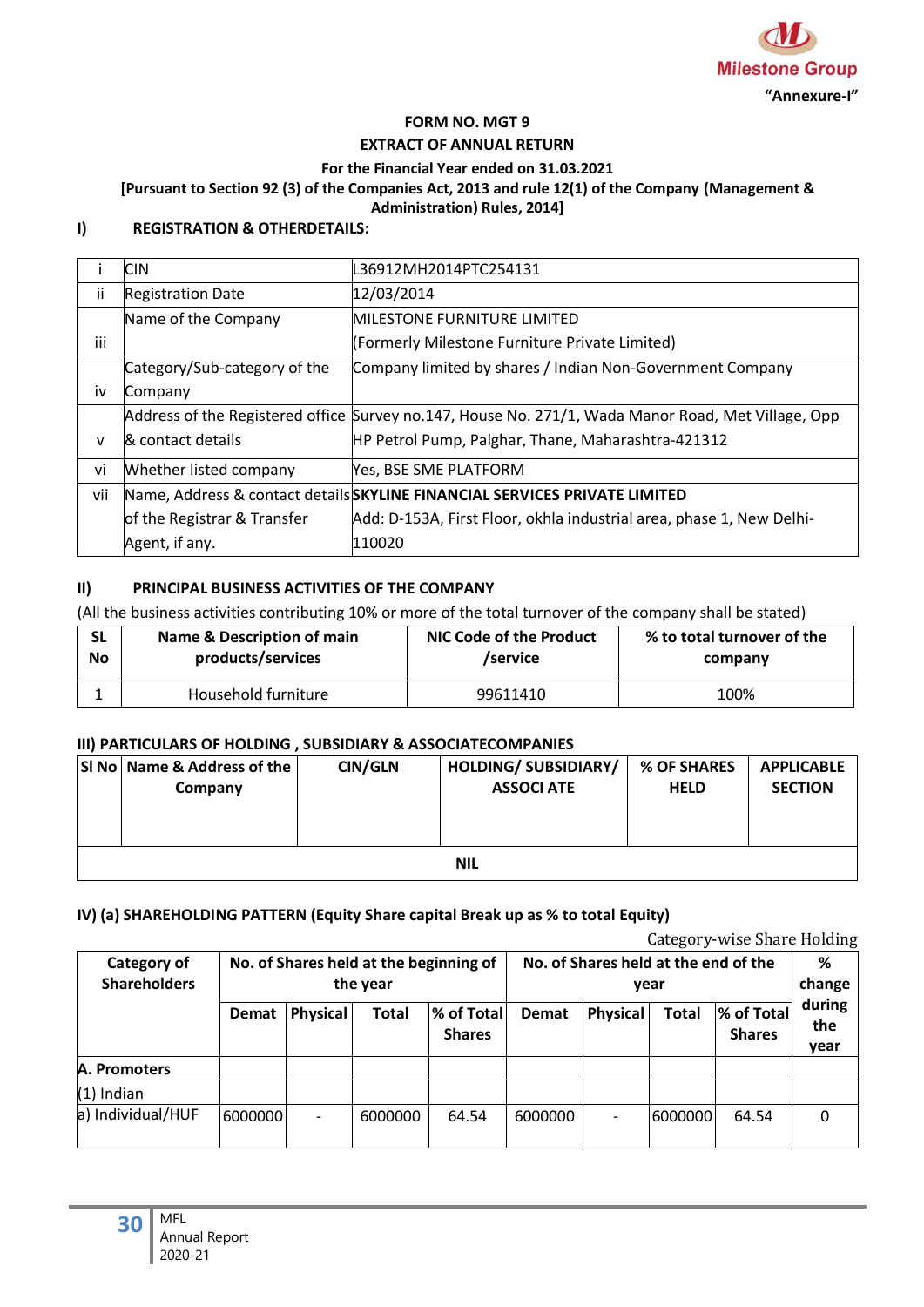

| b) Central Govt.or<br>State Govt.                               |                              |                              |                              |                          |                              |                              |                          |                              |                          |
|-----------------------------------------------------------------|------------------------------|------------------------------|------------------------------|--------------------------|------------------------------|------------------------------|--------------------------|------------------------------|--------------------------|
| c) Bodies Corporate                                             | $\blacksquare$               | $\overline{\phantom{a}}$     | $\qquad \qquad \blacksquare$ | $\overline{\phantom{a}}$ | $\overline{\phantom{a}}$     | --                           | --                       | $\qquad \qquad \blacksquare$ | $\overline{\phantom{a}}$ |
| d) Bank/FI                                                      | $\overline{\phantom{0}}$     | $\overline{\phantom{0}}$     | $\overline{\phantom{a}}$     | $\overline{\phantom{a}}$ | $\qquad \qquad \blacksquare$ | $\overline{\phantom{0}}$     | $\overline{a}$           | $\overline{\phantom{a}}$     |                          |
| e) Any other                                                    | $\blacksquare$               | $\overline{\phantom{a}}$     | $\blacksquare$               | $\overline{\phantom{a}}$ | $\overline{\phantom{a}}$     | $\qquad \qquad \blacksquare$ | $\overline{\phantom{0}}$ | $\qquad \qquad \blacksquare$ | $\overline{\phantom{a}}$ |
| <b>SUB TOTAL:(A) (1)</b>                                        | 6000000                      | $\blacksquare$               | 6000000                      | 64.54                    | 6000000                      | $\overline{a}$               | 6000000                  | 64.54                        | $\pmb{0}$                |
| (2) Foreign                                                     |                              |                              |                              |                          |                              |                              |                          |                              |                          |
| a) NRI- Individuals                                             | $\overline{\phantom{0}}$     | $\overline{\phantom{a}}$     | $\qquad \qquad \blacksquare$ | $\overline{\phantom{a}}$ | $\overline{\phantom{a}}$     | $\qquad \qquad \blacksquare$ | $\overline{\phantom{a}}$ | $\blacksquare$               |                          |
| b) Other Individuals                                            | $\blacksquare$               | $\overline{\phantom{a}}$     | $\qquad \qquad \blacksquare$ | $\overline{\phantom{a}}$ | $\overline{\phantom{a}}$     | $\overline{\phantom{0}}$     |                          | $\overline{\phantom{a}}$     | $\overline{\phantom{a}}$ |
| c) Bodies Corp.                                                 | $\frac{1}{2}$                | $\overline{\phantom{a}}$     | $\overline{\phantom{a}}$     | $\blacksquare$           | $\blacksquare$               | $\frac{1}{2}$                | $\overline{\phantom{a}}$ | $\overline{\phantom{a}}$     |                          |
| d) Banks/FI                                                     | $\overline{\phantom{a}}$     | $\qquad \qquad \blacksquare$ | $\overline{\phantom{a}}$     | $\overline{\phantom{a}}$ | $\overline{\phantom{a}}$     | $\overline{\phantom{0}}$     |                          | $\overline{\phantom{a}}$     |                          |
| e) Any other                                                    | $\overline{a}$               | $\overline{\phantom{0}}$     | $\qquad \qquad \blacksquare$ | $\frac{1}{2}$            | $\overline{\phantom{0}}$     | $\overline{a}$               |                          | $\frac{1}{2}$                |                          |
| SUB TOTAL (A) (2)                                               | $\overline{a}$               | $\overline{\phantom{a}}$     |                              |                          |                              | $\overline{\phantom{0}}$     |                          |                              |                          |
| <b>Total Shareholding</b><br>of Promoter<br>$(A)=(A)(1)+(A)(2)$ | 6000000                      | $\overline{\phantom{0}}$     | 6000000                      | 64.54                    | 6000000                      |                              | 6000000                  | 64.54                        | $\mathbf 0$              |
| <b>B. PUBLIC</b><br><b>SHAREHOLDING</b>                         |                              |                              |                              |                          |                              |                              |                          |                              |                          |
| (1) Institutions                                                | $\blacksquare$               | $\overline{\phantom{a}}$     | $\blacksquare$               | $\overline{\phantom{a}}$ | $\overline{\phantom{m}}$     | $\frac{1}{2}$                | $\overline{\phantom{a}}$ | $\overline{\phantom{a}}$     | $\overline{\phantom{a}}$ |
| a) Mutual Funds                                                 | $\overline{\phantom{a}}$     | $\qquad \qquad \blacksquare$ | $\overline{\phantom{a}}$     | $\overline{\phantom{a}}$ | $\overline{\phantom{a}}$     | $\qquad \qquad \blacksquare$ | $\qquad \qquad -$        | $\qquad \qquad -$            | $\overline{\phantom{a}}$ |
| b) Banks/FI                                                     | $\qquad \qquad \blacksquare$ | $\overline{\phantom{a}}$     | $\qquad \qquad \blacksquare$ | $\overline{\phantom{a}}$ | $\overline{\phantom{0}}$     | $\overline{\phantom{0}}$     | $\overline{\phantom{0}}$ | $\blacksquare$               | $\overline{\phantom{a}}$ |
| C) Central govt                                                 | $\overline{\phantom{a}}$     | $\qquad \qquad \blacksquare$ | $\overline{\phantom{a}}$     | $\overline{\phantom{a}}$ | $\overline{\phantom{a}}$     | $\qquad \qquad \blacksquare$ | $\overline{\phantom{a}}$ | $\qquad \qquad \blacksquare$ | $\overline{\phantom{a}}$ |
| d) State Govt.                                                  | $\frac{1}{2}$                | $\overline{\phantom{a}}$     | $\frac{1}{2}$                | $\overline{\phantom{a}}$ | $\overline{\phantom{a}}$     | $\overline{\phantom{0}}$     | $\overline{\phantom{0}}$ | $\frac{1}{2}$                | $\frac{1}{2}$            |
| e) Venture Capital<br>Fund                                      | $\overline{\phantom{a}}$     | $\qquad \qquad -$            | $\qquad \qquad \blacksquare$ | $\overline{\phantom{a}}$ | $\qquad \qquad -$            | $\qquad \qquad -$            | $\overline{\phantom{a}}$ | $\qquad \qquad -$            | $\overline{\phantom{a}}$ |
| f) Insurance<br>Companies                                       | $\qquad \qquad \blacksquare$ | $\overline{\phantom{a}}$     | $\overline{\phantom{a}}$     | $\overline{\phantom{a}}$ | $\overline{\phantom{a}}$     | $\overline{\phantom{0}}$     | $\overline{\phantom{a}}$ | $\overline{\phantom{a}}$     | $\overline{\phantom{a}}$ |
| g) FIIS                                                         | $\overline{\phantom{a}}$     | $\blacksquare$               | $\overline{\phantom{a}}$     | $\overline{\phantom{a}}$ | $\overline{\phantom{a}}$     | $\qquad \qquad \blacksquare$ | $\overline{\phantom{a}}$ | $\overline{\phantom{a}}$     | $\overline{\phantom{a}}$ |
| h) Foreign Venture<br>Capital Funds                             | $\overline{\phantom{a}}$     | $\overline{\phantom{a}}$     | $\qquad \qquad \blacksquare$ | $\overline{\phantom{a}}$ | $\qquad \qquad -$            | $\qquad \qquad -$            | $\qquad \qquad -$        | $\overline{\phantom{a}}$     | $\qquad \qquad -$        |
| i) Others (specify)                                             | $\blacksquare$               | $\overline{\phantom{a}}$     | $\overline{\phantom{a}}$     | $\blacksquare$           | $\blacksquare$               | $\overline{\phantom{a}}$     | $\blacksquare$           | $\blacksquare$               | $\frac{1}{2}$            |
| SUB TOTAL (B)(1):                                               | $\qquad \qquad \blacksquare$ | $\qquad \qquad \blacksquare$ | $\qquad \qquad \blacksquare$ | $\overline{\phantom{a}}$ | $\qquad \qquad \blacksquare$ | $\overline{\phantom{0}}$     | $\overline{\phantom{0}}$ | $\qquad \qquad \blacksquare$ | $\overline{\phantom{a}}$ |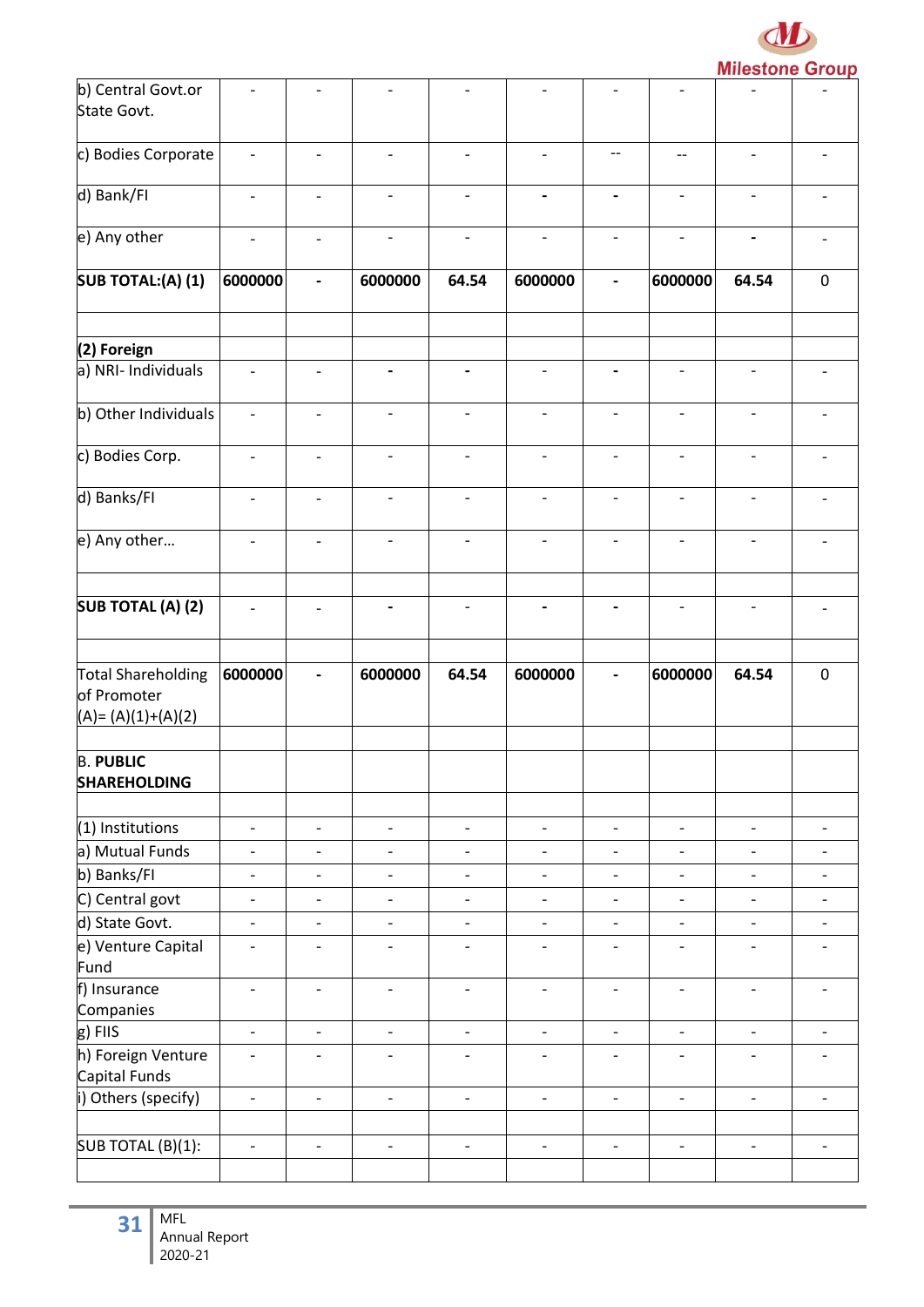

| $(2)$ Non                                                                                          |         |                          |         |                          |                          |                          |         |       |         |
|----------------------------------------------------------------------------------------------------|---------|--------------------------|---------|--------------------------|--------------------------|--------------------------|---------|-------|---------|
| Institutions                                                                                       |         |                          |         |                          |                          |                          |         |       |         |
| a) Bodies                                                                                          |         | $\overline{a}$           |         | $\overline{\phantom{a}}$ | $\overline{\phantom{a}}$ | $\overline{\phantom{0}}$ |         |       |         |
| corporate                                                                                          |         |                          |         |                          |                          |                          |         |       |         |
| i) Indian                                                                                          | 1215355 | $\frac{1}{2}$            | 1215355 | 13.07                    | 1215000                  | $\blacksquare$           | 1215000 | 13.07 | 0.00    |
| ii) Overseas                                                                                       | 3000    | $\overline{\phantom{a}}$ | 3000    | 0.03                     | 3000                     | $\blacksquare$           | 3000    | 0.03  | 0.00    |
| b) Individuals                                                                                     |         |                          |         |                          |                          |                          |         |       |         |
| i) Individual<br>shareholders<br>holding nominal<br>share capital upto<br>Rs. 2 lakhs              | 660000  | $\overline{\phantom{0}}$ | 660000  | 7.10                     | 621000                   | $\overline{\phantom{a}}$ | 621000  | 6.68  | $-0.42$ |
| ii) Individuals<br>shareholders<br>holding nominal<br>share capital in<br>excess of Rs. 2<br>lakhs | 1049645 |                          | 1049645 | 11.29                    | 1086000                  |                          | 1086000 | 11.68 | 0.39    |
| c) Others H U F                                                                                    | 369000  | $\blacksquare$           | 369000  | 3.97                     | 372000                   | $\frac{1}{2}$            | 372000  | 4.00  | 0.03    |
|                                                                                                    |         |                          |         |                          |                          |                          |         |       |         |
| SUB TOTAL (B)(2):                                                                                  | 3297000 | $\overline{\phantom{a}}$ | 3297000 | 35.46                    | 3297000                  | $\overline{\phantom{a}}$ | 3297000 | 35.46 | 0.00    |
| <b>Total Public</b><br>Shareholding<br>$(B)=(B)(1)+(B)(2)$                                         | 3297000 |                          | 3297000 | 35.46                    | 3297000                  |                          | 3297000 | 35.46 | 0.00    |
| C. Shares held by<br><b>Custodian for GDRs</b><br>& ADRs                                           |         |                          |         |                          |                          |                          |         |       |         |
| <b>Grand Total</b><br>$(A+B+C)$                                                                    | 9297000 |                          | 9297000 | 100                      | 9297000                  |                          | 9297000 | 100   |         |

#### **(b) SHARE HOLDING OF PROMOTERS & ITS GROUP**

| SI No.        | <b>Shareholders Name</b>           | Shareholding at the beginning of<br>the year |                             |                                                                          | Shareholding at the end of the year | %<br>change in<br>share                |                                                                 |                               |
|---------------|------------------------------------|----------------------------------------------|-----------------------------|--------------------------------------------------------------------------|-------------------------------------|----------------------------------------|-----------------------------------------------------------------|-------------------------------|
|               |                                    | No of<br>shares                              | shares of<br>the<br>company | % of total  % of shares<br>pledged/<br>encumbere<br>d to total<br>shares | No of<br>shares                     | % of total<br>shares of the<br>company | % of<br>shares<br>pledged/e<br>ncumbere<br>d to total<br>shares | holding<br>during<br>the year |
| $\mathbf{1}$  | Digambar Sudam<br>Songhare         | 2999975                                      | 32.27                       |                                                                          | 2999975                             | 32.27                                  |                                                                 |                               |
| $\mathcal{P}$ | Ganesh Kumar<br>SadanandPatlikadan | 2999975                                      | 32.27                       |                                                                          | 2999975                             | 32.27                                  |                                                                 |                               |
| 3             | Ambili P.S. Ganesh<br><b>Kumar</b> | 10                                           |                             |                                                                          | 10                                  |                                        |                                                                 |                               |
| 4             | Shantaran Prahalad<br><b>Badai</b> | 10                                           |                             |                                                                          | 10                                  |                                        |                                                                 |                               |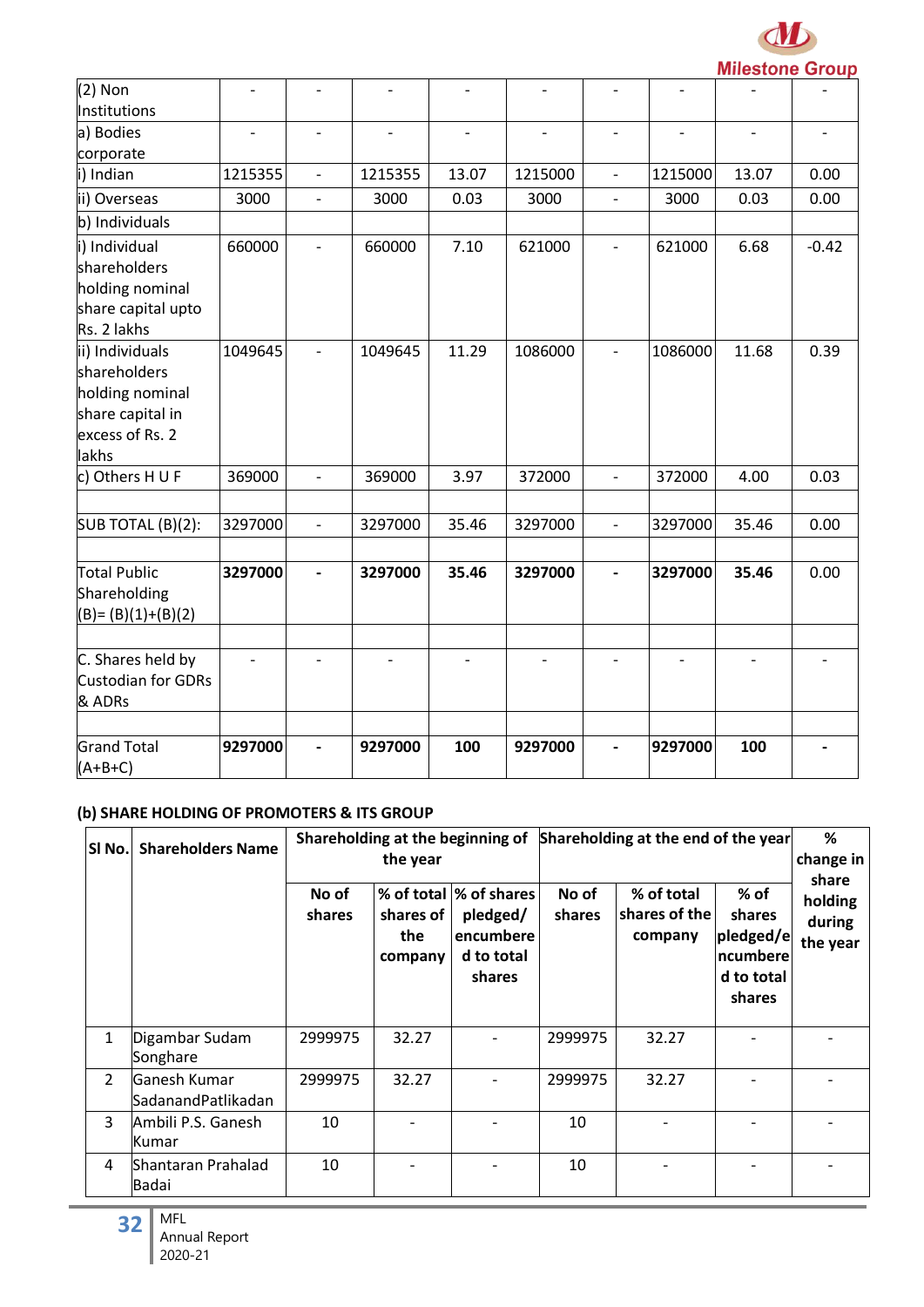

|   | Satyabhama<br>Sadanand          | 10      | -     | 10      | $\overline{\phantom{0}}$ |  |
|---|---------------------------------|---------|-------|---------|--------------------------|--|
| 6 | Sushma Sampat<br>Navse          | 10      |       | 10      | $\overline{\phantom{0}}$ |  |
|   | Priya Digambar<br>SudamSonghare | 10      |       | 10      | $\overline{\phantom{0}}$ |  |
|   | <b>Total</b>                    | 6000000 | 64.54 | 6000000 | 64.54                    |  |

# **(c) CHANGE IN PROMOTERS'SHAREHOLDING (please specify, if there is change):**

| Sl. No. | <b>Particulars</b>                                                                                                                                                                           | Share holding at the<br>beginning of the Year |                                        | <b>Cumulative Share holding during the</b><br>year |                                        |  |
|---------|----------------------------------------------------------------------------------------------------------------------------------------------------------------------------------------------|-----------------------------------------------|----------------------------------------|----------------------------------------------------|----------------------------------------|--|
|         |                                                                                                                                                                                              | <b>No. of Shares</b>                          | % of total<br>shares of the<br>company | <b>No of shares</b>                                | % of total shares of<br>the<br>company |  |
|         |                                                                                                                                                                                              |                                               |                                        |                                                    |                                        |  |
|         | Date wise Increase / Decrease in<br>Promoters Shareholding during the<br>specifying the reasons for<br>vear<br>increase / decrease (e.g. allotment<br>/transfer / bonus/ sweat equity etc.): |                                               |                                        |                                                    |                                        |  |
|         |                                                                                                                                                                                              |                                               |                                        |                                                    |                                        |  |

# **(d) Shareholding Pattern of top ten Shareholders:**

 **(Other than Directors, Promoters and Holders of GDRs and ADRs):**

| Sl. No         |                                     | Shareholding at the beginning |               | <b>Cumulative Shareholding</b> |                |  |
|----------------|-------------------------------------|-------------------------------|---------------|--------------------------------|----------------|--|
|                |                                     | of the year                   |               | during the year                |                |  |
|                | For Each of the Top 10              | No. of shares                 | % of total    | <b>No of shares</b>            | % of total     |  |
|                | <b>Shareholders</b>                 |                               | shares of the |                                | shares of the  |  |
|                |                                     |                               | company       |                                | <b>Company</b> |  |
| $\mathbf{1}$   | <b>ANJALEE EXIM PRIVATE LIMITED</b> | 4,41,000                      | 4.74          | 4,41,000                       | 4.74           |  |
| $\overline{2}$ | <b>MONARCH NETWORTH CAPITAL</b>     | 2,52,000                      | 2.71          | 2,70,000                       | 2.90           |  |
|                | <b>LIMITED</b>                      |                               |               |                                |                |  |
| 3              | <b>PRIMORE SOLUTIONSPRIVATE</b>     | 2,49,000                      | 0.26          | 2,49,000                       | 0.26           |  |
|                | <b>LIMITED</b>                      |                               |               |                                |                |  |
| 4              | <b>SWETSAM STOCK HOLDING</b>        | 2,40,000                      | 2.58          | 2,40,000                       | 2.58           |  |
|                | <b>PRIVATE LIMITED</b>              |                               |               |                                |                |  |
| 5              | <b>SUNIL RAY</b>                    | 2,27,645                      | 2.45          | 2,40,000                       | 2.58           |  |
| 6              | <b>TUSHAR RAMESHCHANDRA</b>         | 1,05,000                      | 1.13          | 1,35,000                       | 1.45           |  |
|                | <b>MEHTA</b>                        |                               |               |                                |                |  |
| $\overline{7}$ | <b>AASTHA TUSHAR MEHTA</b>          | 1,29,000                      | 0.13          | 1,29,000                       | 0.13           |  |
| 8              | <b>ASHISH BHARATKUMAR SHAH</b>      | 66,000                        | 0.07          | 1,02,000                       | 1.10           |  |
| 9              | <b>CHIRANJIV CHIRAG PATEL (HUF)</b> | 57,000                        | 0.61          | 57,000                         | 0.61           |  |
| 10             | <b>PATEL CHIRAG MANUBHAI</b>        | 57,000                        | 0.61          | 57,000                         | 0.61           |  |
|                | (HUF)                               |                               |               |                                |                |  |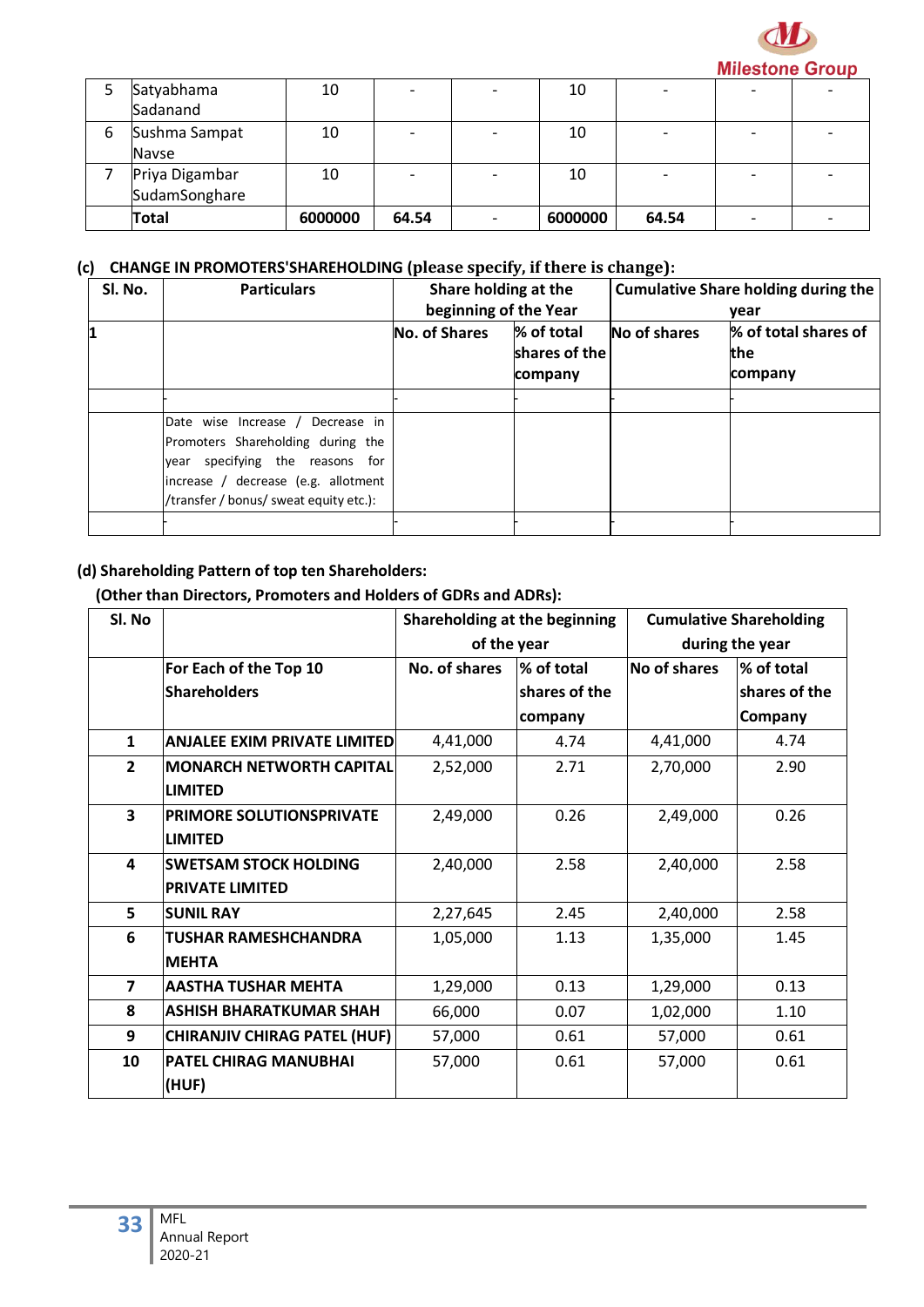

# **(e) Shareholding of Directors and KMP for each of the Directors & KMP.**

| Sl. No.       | <b>Particulars</b>                                 | Share holding at the<br>beginning of the Year |                                        | <b>Cumulative Share holding</b><br>during the year |                                        |  |
|---------------|----------------------------------------------------|-----------------------------------------------|----------------------------------------|----------------------------------------------------|----------------------------------------|--|
| 1             | Digambar SudamSonghare                             | No. of<br><b>Shares</b>                       | % of total<br>shares of the<br>Company | No of shares                                       | % of total<br>shares of the<br>company |  |
|               | At the beginning of the year                       | 2999975                                       | 32.27                                  | 2999975                                            | 32.27                                  |  |
|               | Change During the Year                             | $\overline{\phantom{a}}$                      |                                        |                                                    |                                        |  |
|               | At the End of the Year                             | 2999975                                       | 32.27                                  | 2999975                                            | 32.27                                  |  |
| $\mathcal{P}$ | <b>Ganesh Kumar Sadanand</b><br><b>IPatlikadan</b> | 2999975                                       | 32.27                                  | 2999975                                            | 32.27                                  |  |
|               | At the beginning of the year                       |                                               |                                        |                                                    |                                        |  |
|               | Change During the Year                             | $\overline{\phantom{a}}$                      |                                        |                                                    |                                        |  |
|               | At the End of the Year                             | 2999975                                       | 32.27                                  | 2999975                                            | 32.27                                  |  |

## **V. INDEBTEDNESS:**

#### **Indebtedness of the Company including interest outstanding/accrued but not due for payment**

|                                                        | <b>Secured Loans</b><br>excluding<br>deposits | <b>Unsecured</b><br>Loans | <b>Deposits</b>              | <b>Total Indebtedness</b> |
|--------------------------------------------------------|-----------------------------------------------|---------------------------|------------------------------|---------------------------|
| Indebtedness at the beginning of<br>the financial year |                                               |                           |                              |                           |
| i) Principal Amount                                    |                                               | 15,46,620                 | $\overline{a}$               | 15,46,620                 |
| ii) Interest due but not paid                          |                                               |                           | $\overline{a}$               |                           |
| iii) Interest accrued but not due                      |                                               | $\overline{a}$            | $\overline{a}$               |                           |
| Total (i+ii+iii)                                       |                                               | 15,46,620                 | $\qquad \qquad \blacksquare$ | 15,46,620                 |
| Change in Indebtedness during the<br>financial year    |                                               |                           |                              |                           |
| Additions                                              |                                               | $\overline{\phantom{a}}$  | $\overline{a}$               |                           |
| Reduction                                              |                                               | $\overline{a}$            | $\overline{a}$               |                           |
| <b>Net Change</b>                                      |                                               |                           | $\blacksquare$               |                           |
| Indebtedness at the end of the<br>financial year       |                                               |                           |                              |                           |
| i) Principal Amount                                    |                                               | 15,46,620                 | $\overline{\phantom{a}}$     | 15,46,620                 |
| ii) Interest due but not paid                          | --                                            | $\overline{\phantom{a}}$  | $\overline{a}$               |                           |
| iii) Interest accrued but not due                      |                                               |                           | $\overline{a}$               |                           |
| Total (i+ii+iii)                                       |                                               | 15,46,620                 | $\overline{\phantom{a}}$     | 15,46,620                 |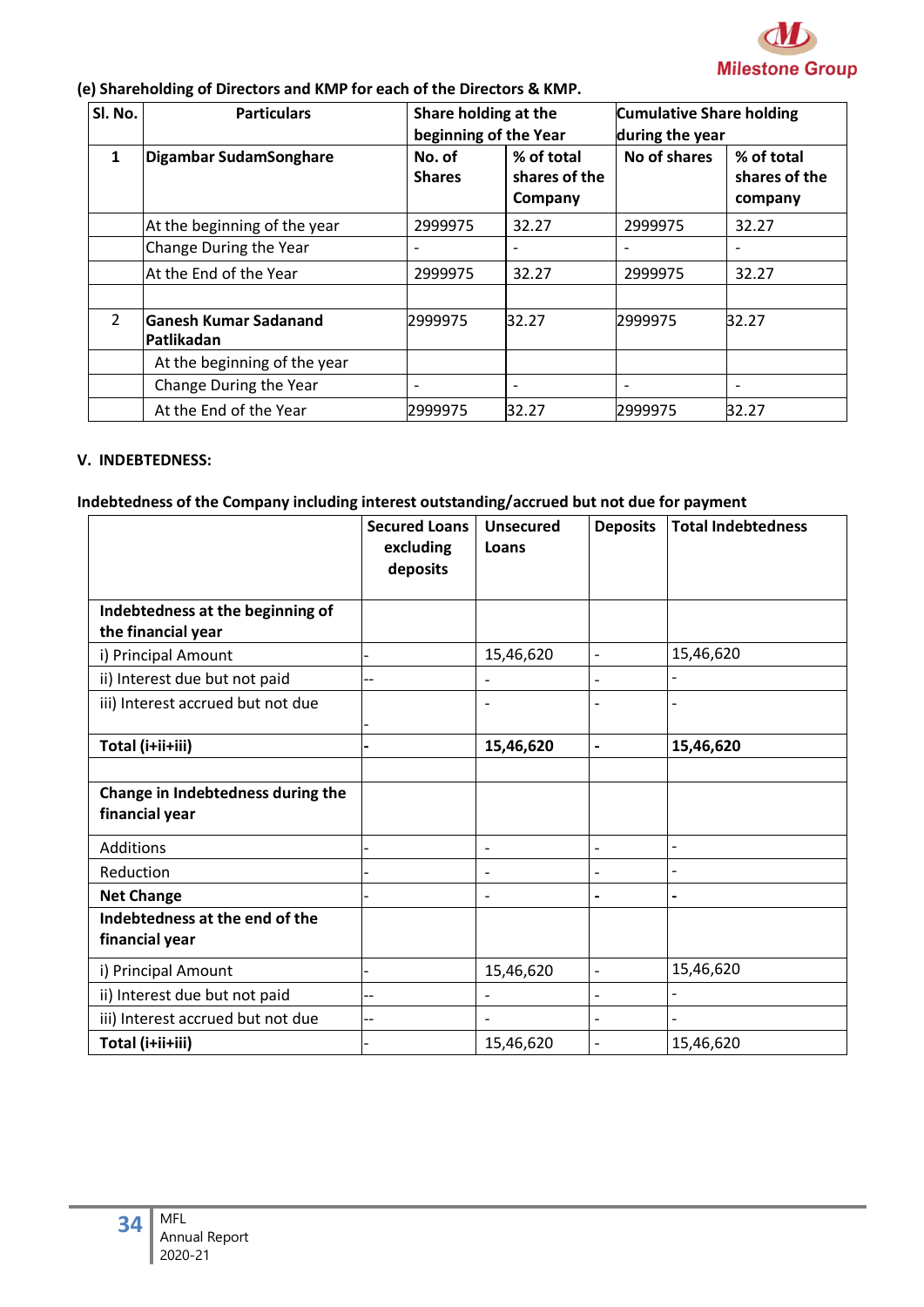

#### **VI. REMUNERATION OF DIRECTORS AND KEY MANAGERIALPERSONNEL**

| SI.No        | <b>Particulars of Remuneration</b>                                                    | Name of the MD/WTD/Manager |  |                     |
|--------------|---------------------------------------------------------------------------------------|----------------------------|--|---------------------|
| $\mathbf{1}$ | <b>Gross salary</b>                                                                   |                            |  | <b>Total Amount</b> |
|              | (a) Salary as per provisions contained in<br>section 17(1) of the Income Tax. 1961.   |                            |  |                     |
|              | (b) Value of perquisites $u/s$ 17(2) of the<br>Income tax Act, 1961                   |                            |  |                     |
|              | $(c)$ Profits in lieu of salary under section<br>$ 17(3)$ of the Income Tax Act, 1961 |                            |  |                     |
| 2            | Stock option                                                                          |                            |  |                     |
| 3            | <b>Sweat Equity</b>                                                                   |                            |  |                     |
| 4            | Commission                                                                            |                            |  |                     |
|              | as % of profit                                                                        |                            |  |                     |
|              | others (specify)                                                                      |                            |  |                     |
| 5            | Others, please specify                                                                |                            |  |                     |
|              | Total (A)                                                                             |                            |  |                     |
|              | Ceiling as per the Act                                                                |                            |  |                     |

### **a. Remuneration to Managing Director, Whole time director and/or Manager:**

#### **b. Remuneration to other Directors:**

|                | SI.No Particulars of Remuneration                 | Name of the Directors    |                          | <b>Total Amount</b> |
|----------------|---------------------------------------------------|--------------------------|--------------------------|---------------------|
| $\mathbf{1}$   | Independent Directors                             |                          |                          |                     |
|                | (a) Fee for attending board<br>committee meetings |                          |                          |                     |
|                | (b) Commission                                    | $\overline{\phantom{0}}$ | $\overline{\phantom{0}}$ |                     |
|                | (c) Others, please specify                        |                          |                          |                     |
|                | Total (1)                                         |                          |                          |                     |
| $\overline{2}$ | Other Non Executive Directors                     |                          |                          |                     |
|                | (a) Fee for attending board<br>committeemeetings  |                          |                          |                     |
|                | (b) Commission                                    |                          |                          |                     |
|                | (c) Others, please specify.                       |                          |                          |                     |
|                | Total (2)                                         | $\overline{\phantom{0}}$ | $\blacksquare$           | $\blacksquare$      |
|                | $\overline{\text{Total (B)}} = (1+2)$             |                          |                          |                     |
|                | <b>Total Managerial Remuneration</b>              |                          |                          |                     |
|                | Overall Cieling as per the Act.                   |                          |                          |                     |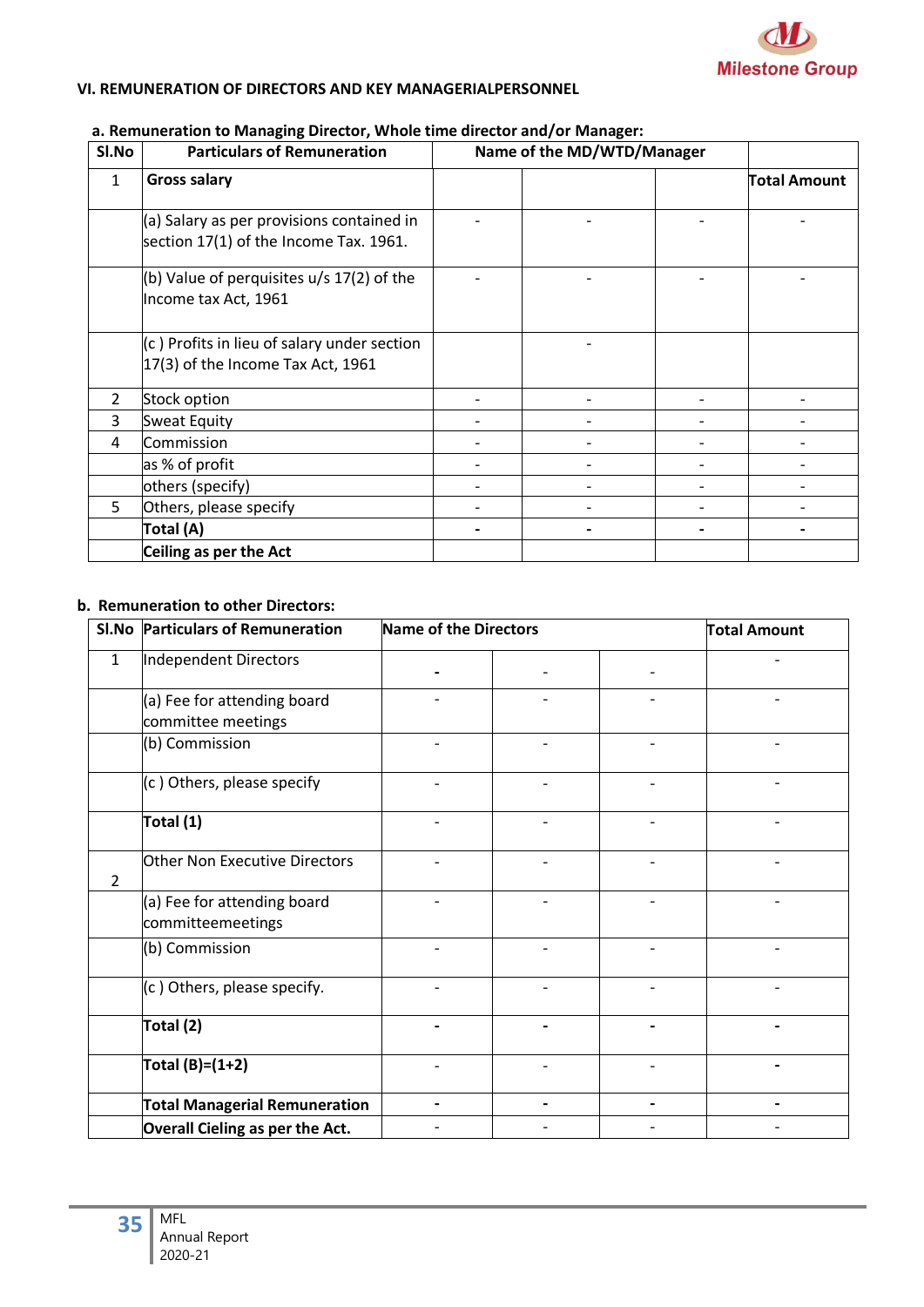

#### **c. Remuneration to key managerial personnel other than md/manager/wtd:**

| SI.            | <b>Particulars of Remuneration</b>                                                         | <b>Key Managerial Personnel</b>                   |                                                    |              |
|----------------|--------------------------------------------------------------------------------------------|---------------------------------------------------|----------------------------------------------------|--------------|
| No.<br>1       | <b>Gross Salary</b>                                                                        | <b>CFO</b><br>(Triveni Jade)<br>w.e.f. 30.10.2020 | <b>CS</b><br>(Kangan Dhamija)<br>w.e.f. 27.08.2020 | <b>Total</b> |
|                | (a) Salary as per provisions<br>contained in section 17(1) of the<br>Income Tax Act, 1961. | $1,25,000/-$                                      | $1,41,935/-$                                       | $2,66,935/-$ |
|                | (b) Value of perquisites u/s 17(2)<br>of the Income Tax Act, 1961                          |                                                   |                                                    |              |
|                | (c) Profits in lieu of salary under<br>section 17(3) of the Income Tax<br>Act, 1961        |                                                   |                                                    |              |
| $\overline{2}$ | <b>Stock Option</b>                                                                        |                                                   |                                                    |              |
| 3              | <b>Sweat Equity</b>                                                                        |                                                   |                                                    |              |
| 4              | Commission                                                                                 |                                                   |                                                    |              |
| 5              | as % of profit                                                                             |                                                   |                                                    |              |
| 6              | others, specify                                                                            |                                                   |                                                    |              |
| 7              | Others, please specify                                                                     |                                                   |                                                    |              |
|                | <b>Total</b>                                                                               |                                                   |                                                    |              |

#### **VII. PENALTIES/PUNISHMENT/COMPOUNDING OF OFFENCES: N.A**

| <b>Type</b>         | Section of the               | <b>Brief</b>                 | Details of Penalty/          | <b>Authority</b>         | <b>if</b><br><b>Appeal</b><br>made |
|---------------------|------------------------------|------------------------------|------------------------------|--------------------------|------------------------------------|
|                     | <b>Companies Act</b>         | <b>Description</b>           | Punishment/Compounding       | (RD/NCLT/Court)          | any (give details)                 |
|                     |                              |                              | fees imposed                 |                          |                                    |
| <b>A. COMPANY</b>   |                              |                              |                              |                          |                                    |
| Penalty             |                              | $\qquad \qquad \blacksquare$ |                              |                          |                                    |
| Punishment          |                              | $\qquad \qquad \blacksquare$ |                              |                          |                                    |
| Compounding         |                              |                              |                              |                          |                                    |
| <b>B. DIRECTORS</b> |                              |                              |                              |                          |                                    |
|                     |                              |                              |                              |                          |                                    |
| Penalty             |                              | $\overline{\phantom{0}}$     | $\qquad \qquad \blacksquare$ |                          | $\overline{\phantom{a}}$           |
| Punishment          |                              |                              |                              |                          |                                    |
| Compounding         |                              |                              |                              |                          |                                    |
|                     |                              |                              |                              |                          |                                    |
|                     | C. OTHER OFFICERS IN DEFAULT |                              |                              |                          |                                    |
|                     |                              |                              |                              |                          |                                    |
| Penalty             | $\qquad \qquad \blacksquare$ | -                            | $\overline{\phantom{a}}$     | $\overline{\phantom{a}}$ | $\overline{\phantom{a}}$           |
| Punishment          |                              |                              |                              |                          |                                    |
| Compounding         |                              |                              |                              |                          |                                    |

**By order of the Board For MILESTONE FURNITURE LIMITED**

Date: 2<sup>nd</sup> September 2021

**Place: Mumbai sd/ nd September 2021 (DIGAMBAR SUDAMSONGHARE) MANAGING DIRECTOR**

**DIN: 06809398**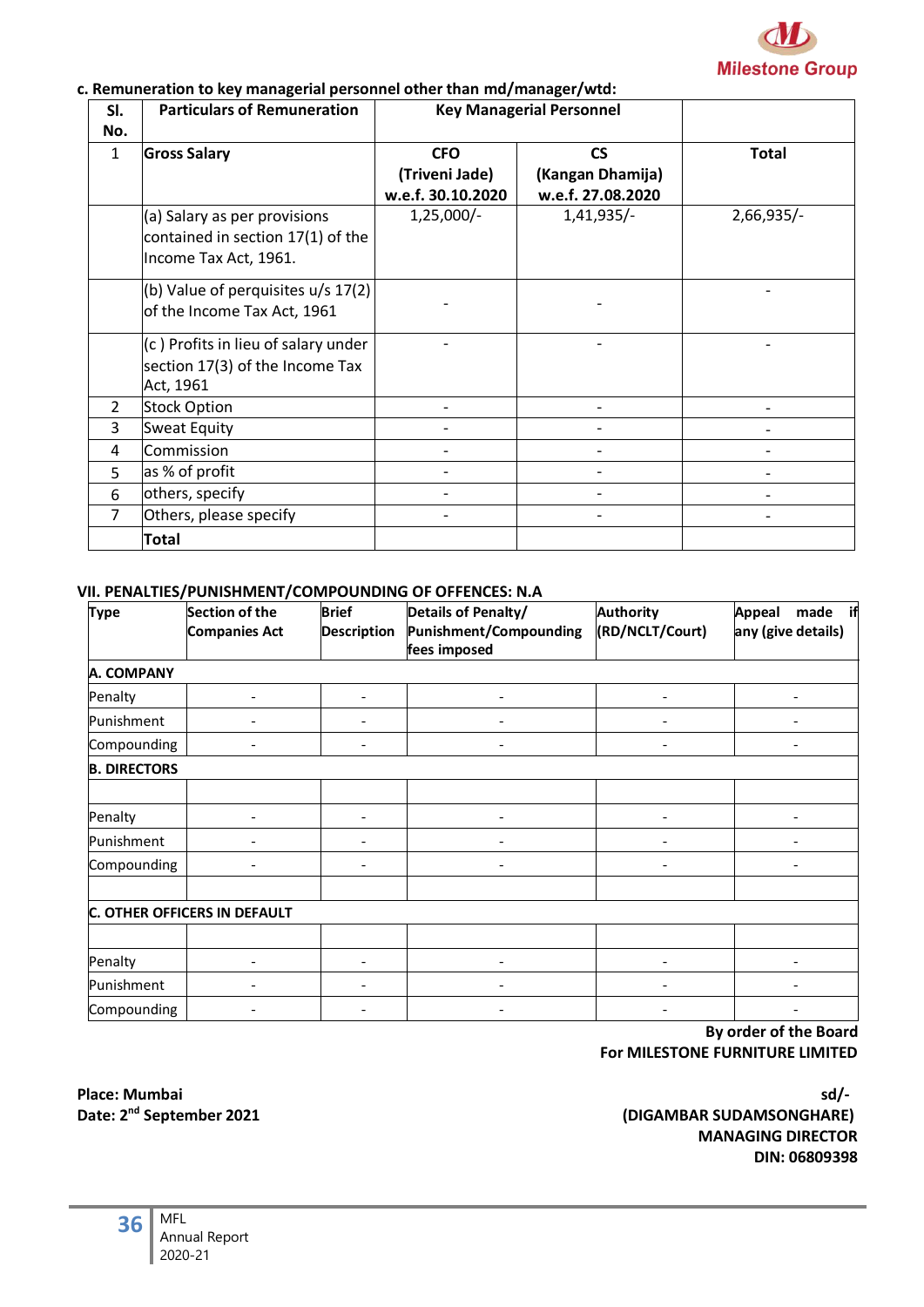

#### **37** MFL Annual Report 2020-21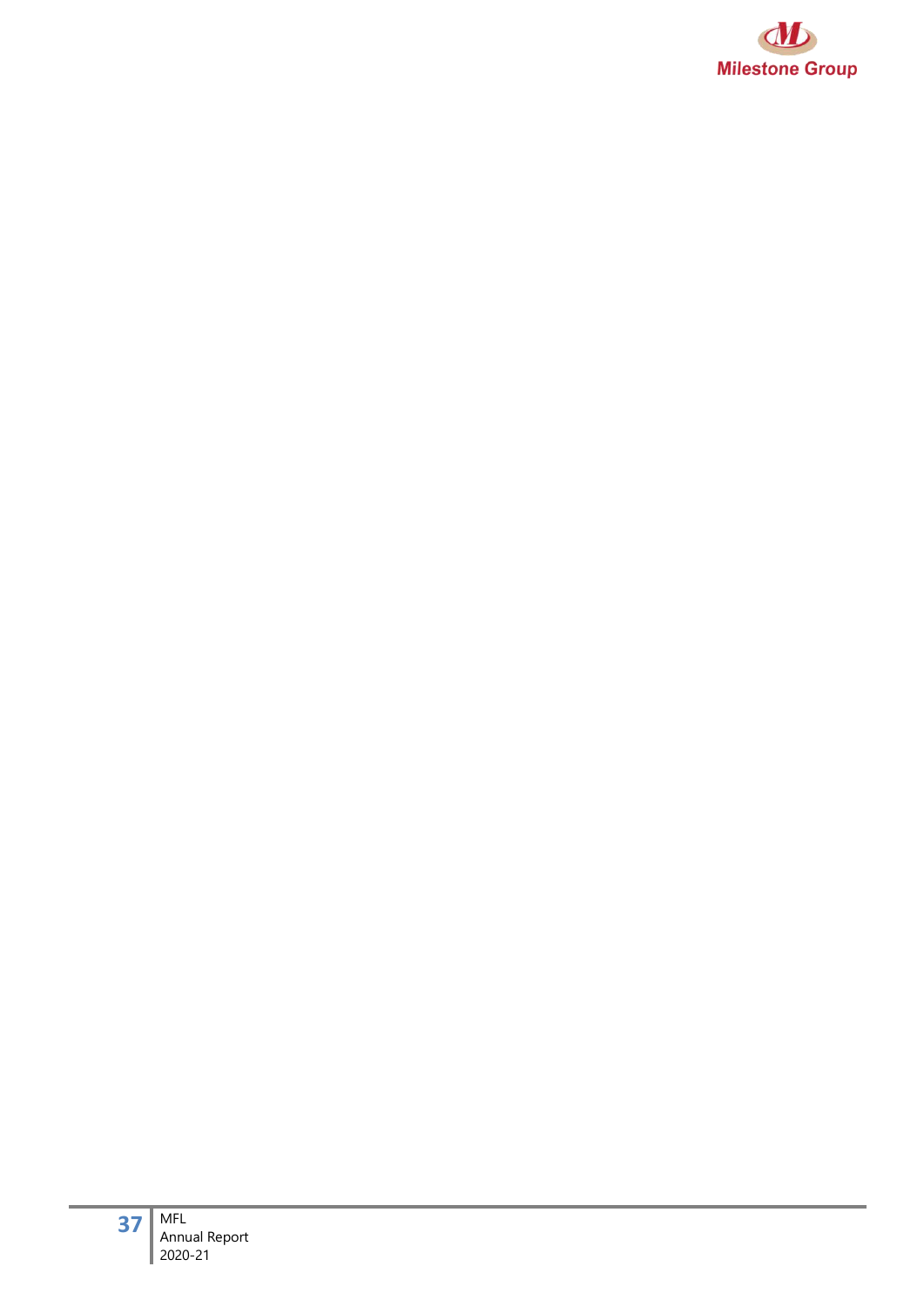

#### **FORM NO. AOC - 2**

# **(Pursuant to clause (h) of sub-section (3) of section 134 of the Act and Rule 8(2) of the Companies (Accounts) Rules, 2014.**

Form for Disclosure of particulars of contracts/arrangements entered into by the company with related parties referred to in sub section (1) of section 188 of the Companies Act, 2013 including certain arms length transaction under third proviso thereto.

1. Details of contracts or arrangements or transactions not at Arm's length basis:

| SL. No. | <b>Particulars</b>                                                                           | <b>Details</b> |
|---------|----------------------------------------------------------------------------------------------|----------------|
|         | Name (s) of the related party & nature of relationship                                       |                |
|         | Nature of contracts/arrangements/transaction                                                 |                |
|         | Duration of the contracts/arrangements/transaction                                           |                |
|         | Salient terms of the contracts or arrangements or<br>transaction including the value, if any |                |
|         | Justification for entering into such contracts or<br>arrangements or transactions'           |                |
|         | Date of approval by the Board                                                                |                |
|         | Amount paid as advances, if any                                                              |                |
|         | Date on which the special resolution was passed in                                           |                |
|         | General meeting as required under first proviso to<br>section 188                            |                |

2. Details of contracts or arrangements or transactions at Arm's length basis:

| SL. No. | <b>Particulars</b>                                                                           | <b>Details</b> |
|---------|----------------------------------------------------------------------------------------------|----------------|
|         | Name (s) of the related party & nature of relationship                                       | <b>NIL</b>     |
|         | Nature of contracts/arrangements/transaction                                                 | <b>NIL</b>     |
|         | Duration of the contracts/arrangements/transaction                                           | <b>NIL</b>     |
|         | Salient terms of the contracts or arrangements or<br>transaction including the value, if any | <b>NIL</b>     |
|         | Date of approval by the Board                                                                | NIL.           |
|         | Amount paid as advances, if any                                                              | NIL            |

**By order of the Board For MILESTONE FURNITURE LIMITED**

**Place: Mumbai Date: 2nd September 2021** 

> **sd/- (DIGAMBAR SUDAMSONGHARE ) MANAGING DIRECTOR DIN: 06809398**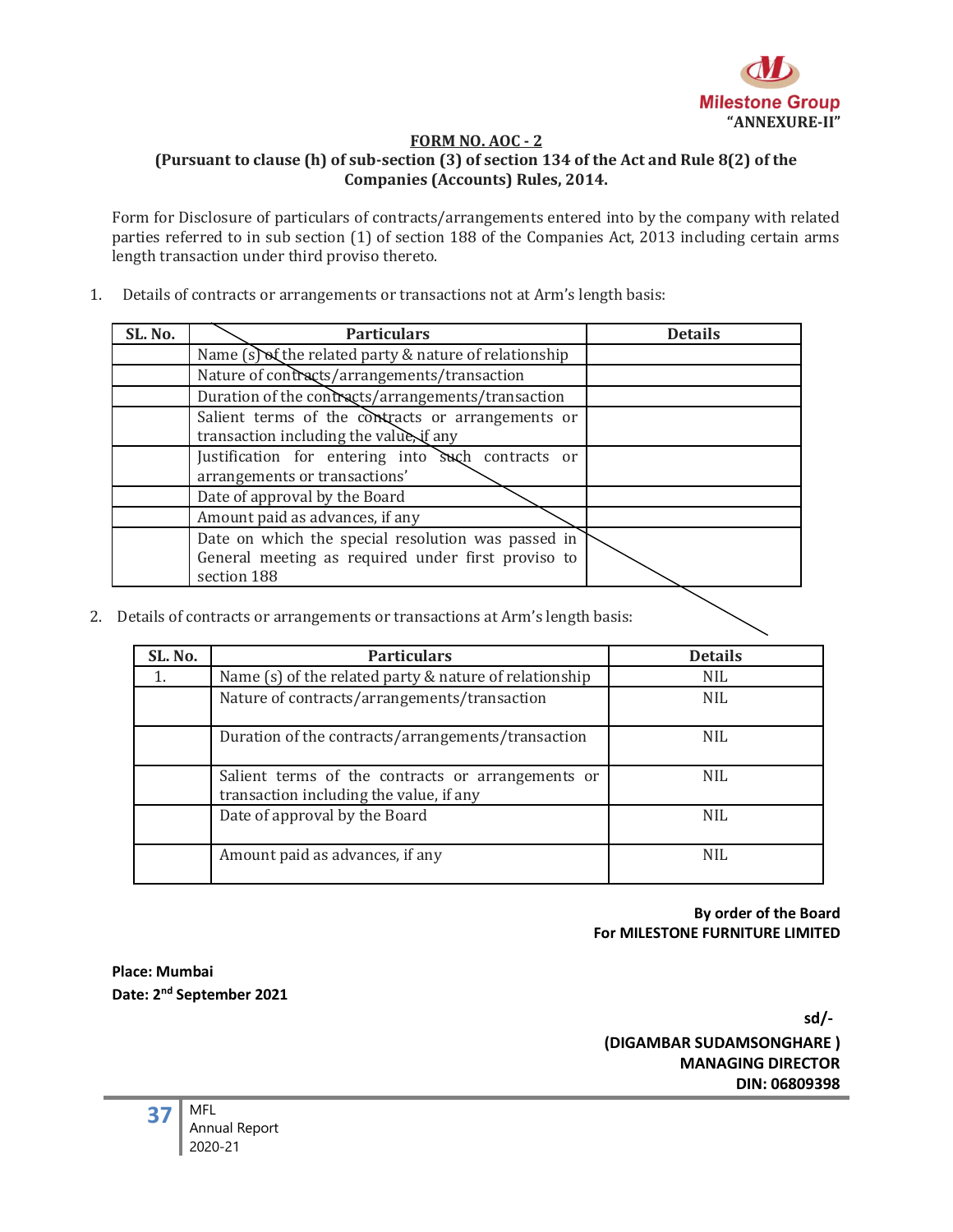

#### **MANAGEMENT DISCUSSION AND ANALYSIS**

#### **INDUSTRY STRUCTURE AND DEVELOPMENT OPPORTUNITIES, THREATS, RISKS, CONCERNS AND OUTLOOK:-**

Milestone Furniture is a office furniture manufacturing company, comprising of professionals with many years of experience in this Industry. Milestone has been an important player in the furniture industry in Mumbai and surroundings and has been competing with renowned office furniture suppliers and manufacturers

The COVID-19 pandemic has affected every industry and has disrupted trade, supply chains, work and business models, employment and consumer behaviors, especially in the office space environments with majority of human resource working from home, new office setups and projects are delayed due to wait and watch by the industry.

The company now is contemplating adding more products to its catalogues especially in the home furnishing segments and is on advance level conversations with potential suppliers, distributors and key business partners regarding upcoming projects and plans in the coming year.

Furniture Business recorded an overall growth in home segments over the previous year but the business of office furniture saw an overall dip.

#### **INTERNAL CONTROL SYSTEM AND THEIR ADEQAUCY**

The Company has adequate system of internal controls commensurate with its size and nature of business to ensure that all assets are safeguarded and protected against loss from unauthorized use or disposition and the transactions are authorized, recorded and reported correctly.

Internal Audit Department along with the help of external professional agencies continuously monitor the effectiveness of the internal controls with an objective to provide to the Audit Committee and the Board of Directors, an independent, objective and reasonable assurance on the adequacy and effectiveness of the internal control. Based on their assessment, management is of the opinion that your Company maintained effective internal control over financial reporting.

#### **Human Resources and Industrial Relations**

Your Company's industrial relations continued to be harmonious during the year under review.

#### **Cautionary Statement**

The Management Discussions and Analysis Statement made above are on the basis of available data as well as certain assumptions as to the economic conditions, various factors affecting raw material prices, selling prices, trend and consumer demand and preference, governing and applicable laws and other economic and political factors.

The management cannot guarantee the accuracy of the assumptions and projected performance of the Company in future. It is therefore, cautioned that the actual results may differ from those expressed and implied therein.

> **By order of the Board For MILESTONE FURNITURE LIMITED**

**Place: Mumbai** 

**Date:**  $2^{nd}$  September 2021 sd/-**(DIGAMBAR SUDAMSONGHARE) MANAGING DIRECTOR DIN: 06809398**

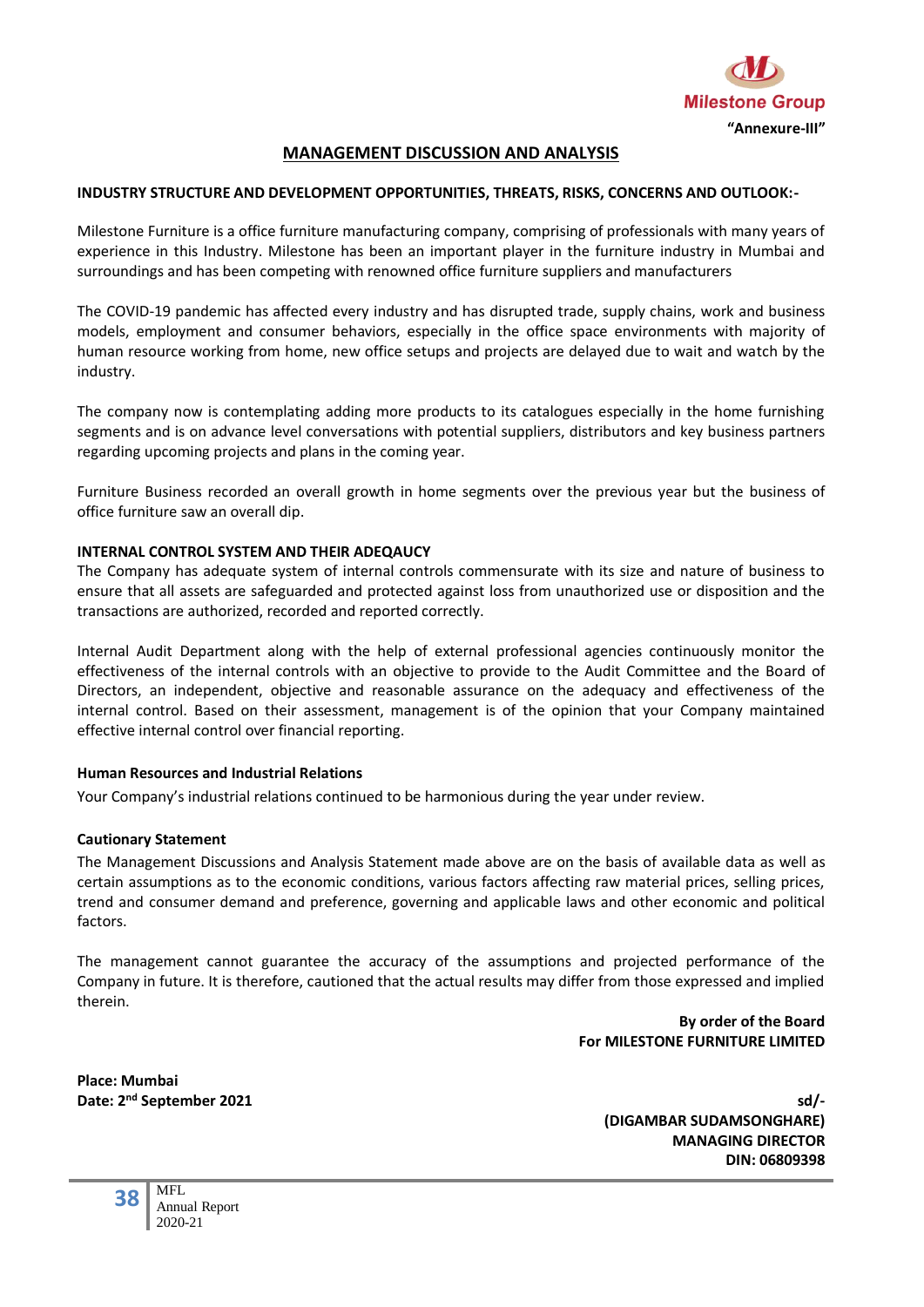

# **"Annexure- IV"**

**MR-3**

# **SECRETARIAL AUDIT REPORT FOR THE FINANICAL YEAR ENDED ON 31ST MARCH, 2021** *[Pursuant to section 204(1) of the Companies Act, 2013 and rule No.9 of the Companies (Appointment and Remuneration Personnel) Rules, 2014]*

To, The Members, **Milestone Furniture Limited** Survey no.147, House no.271/1, Met Village, Near H P Petrol Pump, Wada-Manor Road, Tal-Wada, District-Palghar – 421312, Maharashtra.

I have conducted the secretarial audit of the compliance of applicable statutory provisions and the adherence to good corporate practices by **Milestone Furniture Limited** (hereinafter called the Company). Secretarial Audit was conducted in a manner that provided me a reasonable basis for evaluating the corporate conducts/statutory compliances and expressing our opinion thereon.

Based on my verification of the Company's books, papers, minute books, forms and returns filed and other records maintained by the company and also the information provided by the Company, its officers, agents and authorized representatives during the conduct of secretarial audit. I hereby report that in my opinion, the company has, during the audit period covering the financial year ended on 31<sup>st</sup> March, 2021 complied with the statutory provisions listed hereunder and also that the Company has proper Board-processes and compliance-mechanism in place to the extent, in the manner and subject to the reporting made hereinafter:

I have examined the books, papers, minute books, forms and returns filed and other records maintained by the Company for the financial year ended on 31st March, 2021 according to the provisions of:

- i. The Companies Act, 2013 (the Act) and the rules made thereunder;
- ii. The Securities Contracts (Regulation) Act, 1956 ('SCRA') and the rules made thereunder;
- iii. The Depositories Act, 1996 and the Regulations and Bye-laws framed thereunder;
- iv. Foreign Exchange Management Act, 1999 and the rules and regulations made thereunder to the extent of Foreign Direct Investment, Overseas Direct Investment and External Commercial Borrowings;(Not Applicable)
- v. The following Regulations and Guidelines prescribed under the Securities and Exchange Board of India Act, 1992 ('SEBI Act'):-
	- (a) The Securities and Exchange Board of India (Substantial Acquisition of Shares and Takeovers) Regulations, 2011;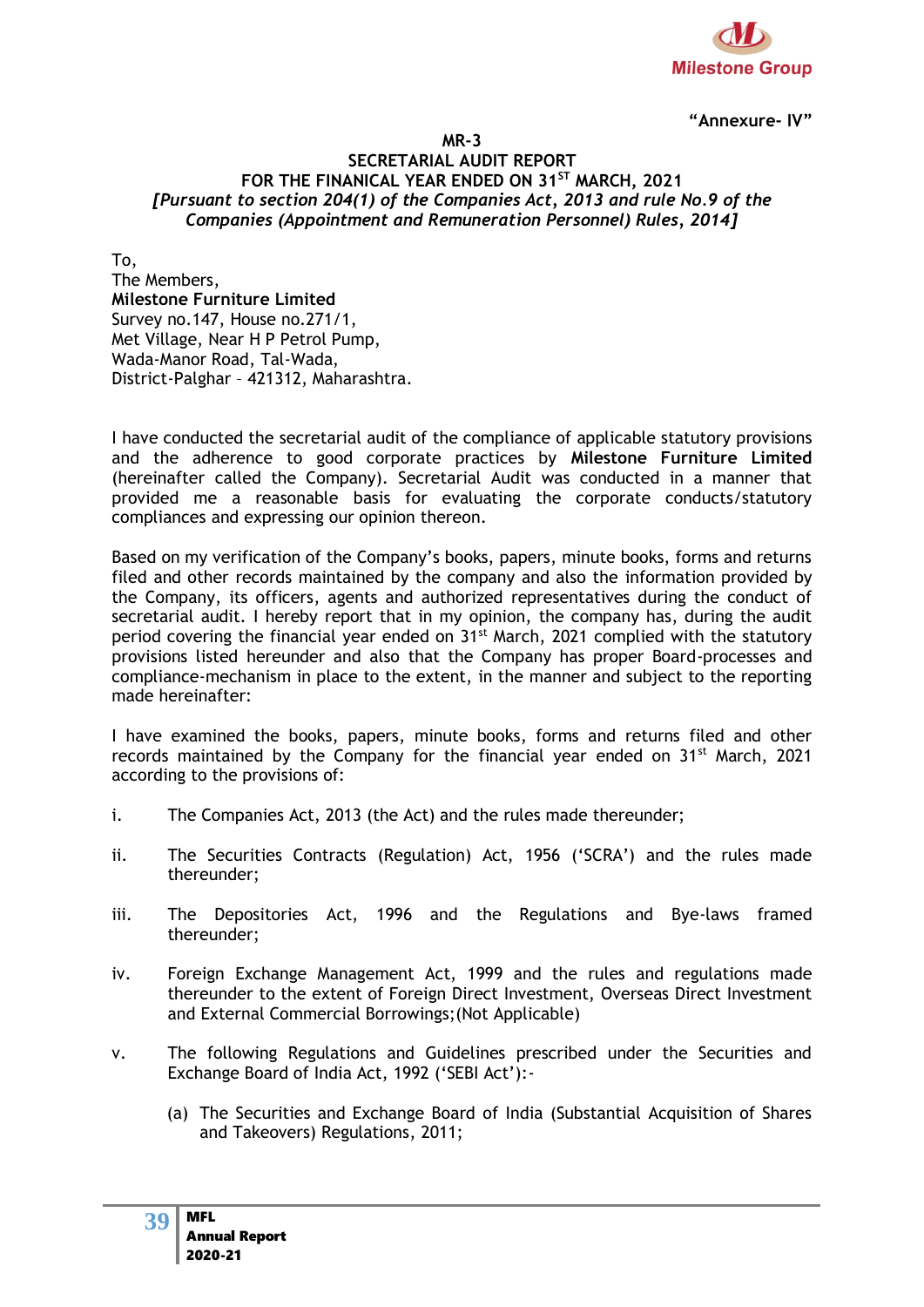

- (b) The Securities and Exchange Board of India (Prohibition of Insider Trading) Regulations, 1992/The Securities and Exchange Board of India (Prohibition of Insider Trading) Regulations, 2015;
- (c) The Securities and Exchange Board of India (Issue of Capital and Disclosure Requirements) Regulations, 2009;**(Not Applicable to the Company during the Audit Period)**
- (d) The Securities and Exchange Board of India (Share Based Employee Benefits) Regulations, 2014; **(Not Applicable to the Company during the Audit Period)**
- (e) The Securities and Exchange Board of India (Issue and Listing of Debt Securities) Regulations, 2008; **(Not Applicable to the Company during the Audit Period)**
- (f) The Securities and Exchange Board of India (Registrars to an Issue and Share Transfer Agents) Regulations, 1993 regarding the Companies Act and dealing with client;
- (g) The Securities and Exchange Board of India (Delisting of Equity Shares) Regulations, 2009; **(Not Applicable to the Company during the Audit Period**) and
- (h) The Securities and Exchange Board of India (Buyback of Securities) Regulations, 1998**; (Not Applicable to the Company during the Audit Period)**

I have relied on the representation made by the Company, its Officers and on the reports given by designated professionals for systems and processes formed by the Company to monitor and ensure compliances under other applicable Acts, Laws and Regulations **(as mention in the Annexure - I)** to the Company.

I have also examined compliance with the applicable clauses of the following:

(i) Secretarial Standards issued by The Institute of Company Secretaries of India.

(ii) The Listing Agreements entered into by the Company with Stock Exchanges read with Securities and Exchange Board of India (Listing Obligations and Disclosure Requirements) Regulations, 2015

During the period under review the Company has complied with the provisions of the Act, Rules, Regulations, Guidelines, Standards, etc. mentioned above.

## **I further report that:**

*The Company has delayed in some cases and has failed in some cases to comply with certain applicable Regulations of the SEBI (LODR) Regulations, 2015*.

## **I further report that:**

*Further, the Company has not appointed internal auditor during the year.*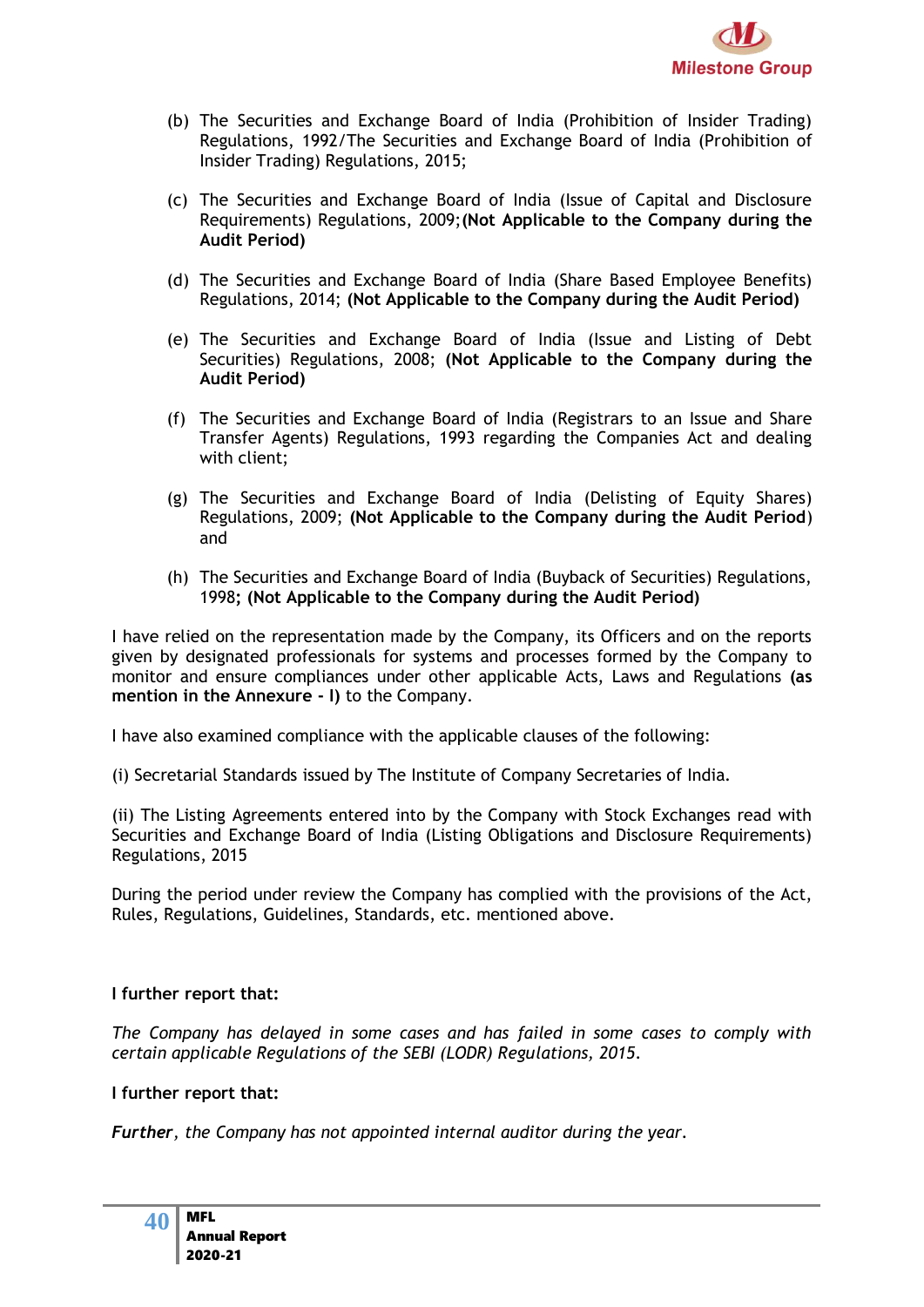

*Further, the Company has not complied the provisions of the section 134 with respect to signing of financial.*

*Further, the Company is processing to disclose on its website the various required details/information/records which are mandatory for a Listed Company to disclose on its website.*

*Further, the Company has passed resolution in Board Meeting held on 5th December, 2020 to shifted its registered office from its present location Gala No 03 Aslam Compound Chandivali, SakinakaandheriE. Mumbai No 400072 to Survey no.147, House no.271/1, Met Village, Near H P Petrol Pump,Wada-Manor Road, Tal-Wada, District-Palghar-Maharashtra, pursuant to approval of members in AGM. Thereafter shareholder of the Company passed special resolution to approve the shifting of registered office of the Company. However the Company has delayed in the filing form INC-22 due to technical error.*

*Further, the Company has not complied the few provisions of Companies Act, 2013.*

# **I further report that:**

During the year under review, the Board of Directors of the Company is not duly constituted with proper balance of Executive Directors, Non-Executive Directors and Independent Directors. The changes in the composition of the Board of Directors that took place during the period under review were carried out in compliance with the provisions of the Act as follows:

Mr. Shivaji Laxman Dabhane (DIN: 07978002) has resigned from the post of independent director w.e.f5<sup>th</sup> December, 2020.

Ms. ArzooSethi(DIN:07022436) was appointed as additional director in the capacity of Independent Non-executive Director in the Company w.e.f. 30<sup>th</sup> October, 2020 and Mr. AkashVinayak Parte (DIN: 08721093) was appointed as Additional Director in the capacity of Non-Independent Non-executive Director in the Company w.e.f. 30th October, 2020.

Ms. KanganDhamija, was appointed as Company Secretary cum Compliance Officer of the Company w.e.f. 27<sup>th</sup> August, 2020

Ms. Triveni Rajesh Jade, was appointed as Chief Financial Officer (CFO) of the Company w.e.f. 30<sup>th</sup> October, 2020.

Adequate notice is given to all directors to schedule the Board Meetings, agenda and detailed notes on agenda were sent at least seven days in advance, and a system exists for seeking and obtaining further information and clarifications on the agenda items before the meeting and for meaningful participation at the meeting.

All decisions at Board Meetings and Committee Meetings are carried out unanimously as recorded in the minutes of the meetings of the Board of Directors or Committee of the Board, as the case may be.

**I further report that** there are adequate systems and processes in the company commensurate with the size and operations of the company to monitor and ensure compliance with applicable laws, rules, regulations and guidelines.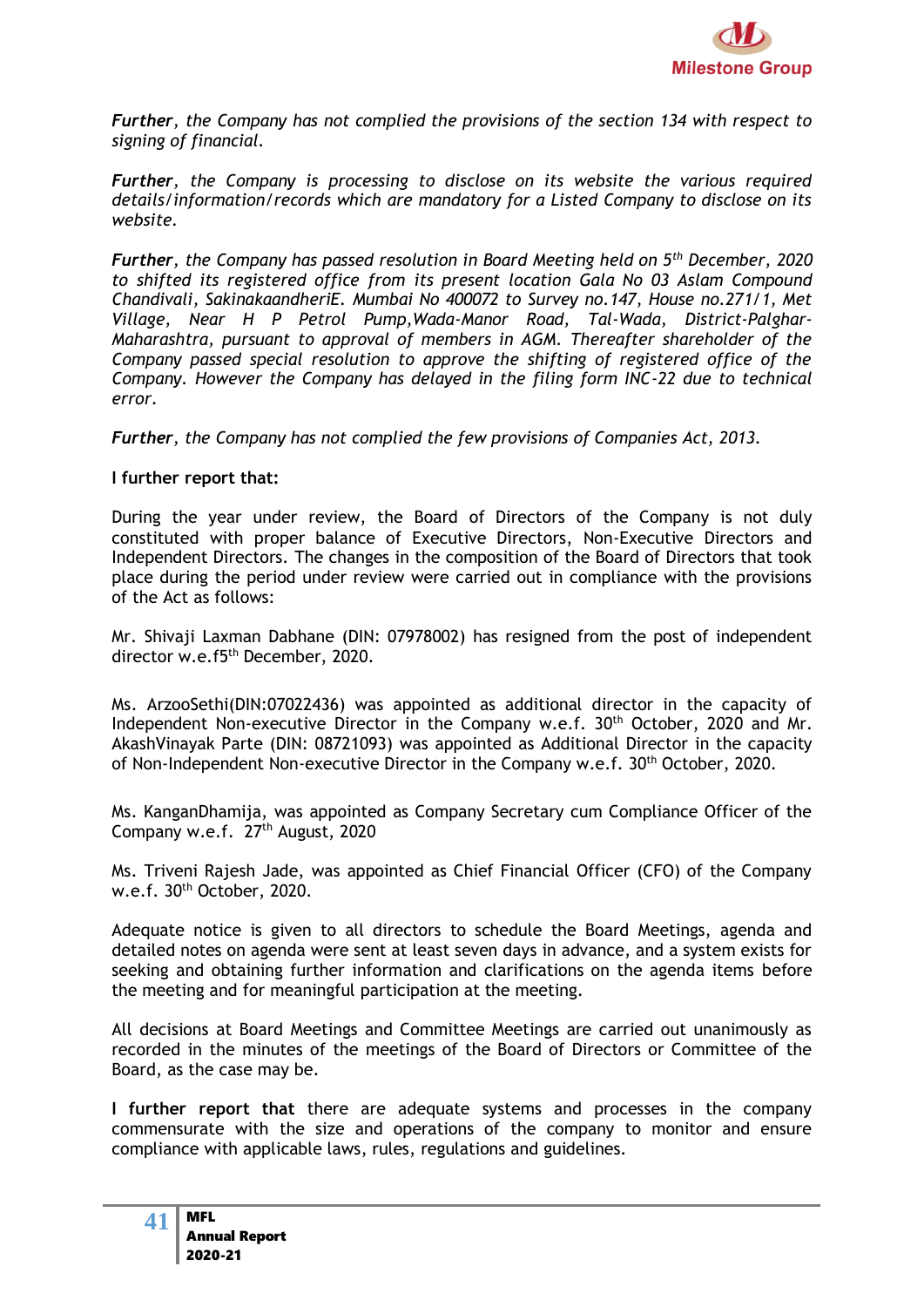

**I further report that** the compliance by the Company for the applicable Financial Laws like Direct Taxes, Indirect Taxes and the compliance of the Accounting Standards, quarterly/half yearly financial results under Regulation 33 of SEBI (LODR) Regulations, 2015 and the annual financial statements has not been reviewed in this audit report, since the same have been subject to the statutory financial audit by other designated professionals. This report is to be read with our letter of even date which is annexed as *Annexure II* and forms an integral part of this report.

## **For Shivam Sharma & Associates**

 **sd/- Shivam Sharma (Proprietor) M.No.: A35727,CP No.: 16558 UDIN: A035727C000807575 Date: 19.08.2021 Place: Mumbai**

# **Annexure - I List of other applicable Acts, Laws and Regulations to the Company are as follows:-**

- 1. Labour Laws and other incidental laws related to labour and employees appointed by the Company either on its payroll or on contractual basis as related to wages, gratuity, provident fund, ESIC, compensation etc.;
- 2. Acts as prescribed under Direct tax and Indirect Tax;
- 3. Acts as prescribed under Shop and Establishment Act of various local authorities.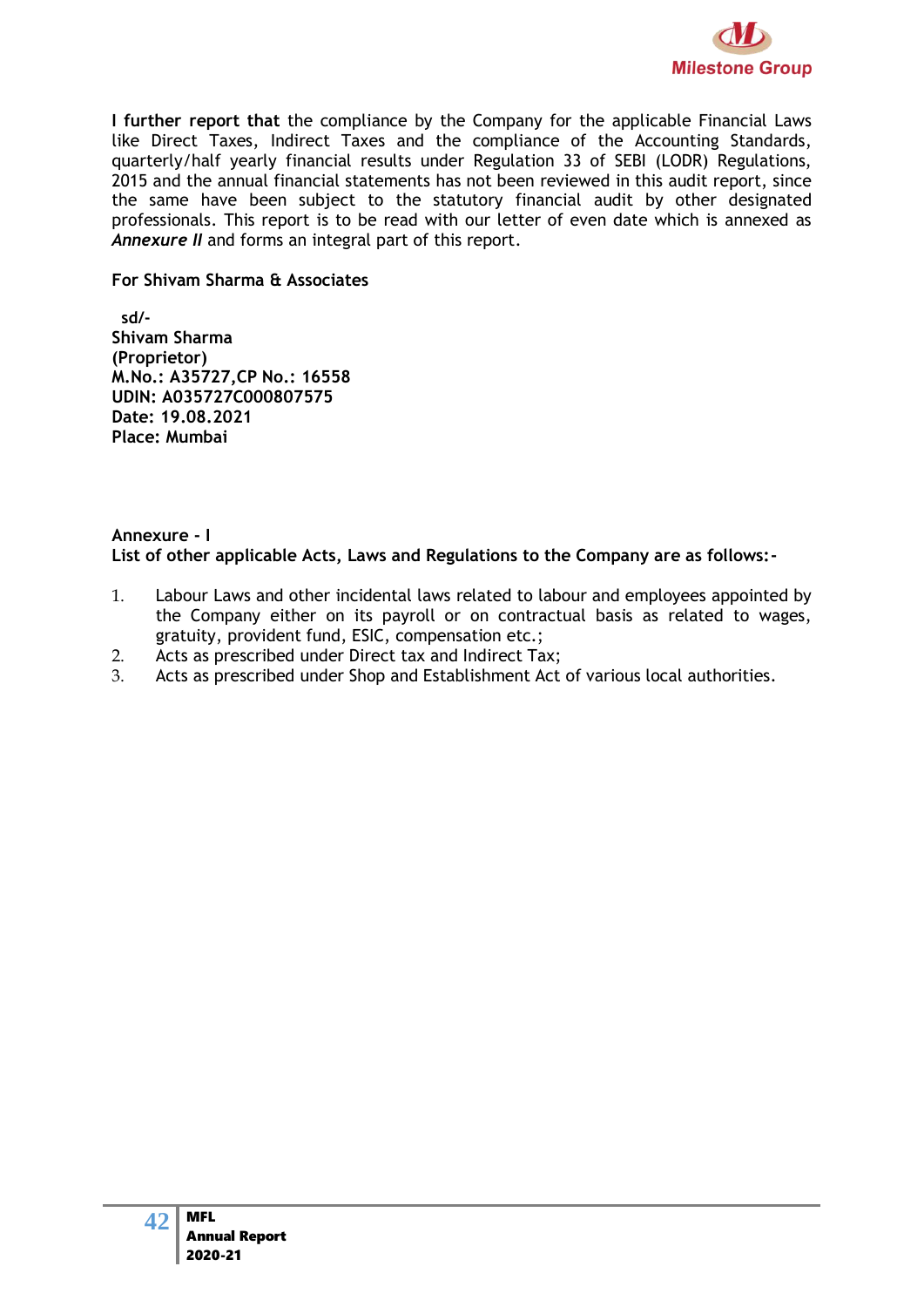

To, The Members, **Milestone Furniture Limited** Survey no.147, House no.271/1, Met Village, Near H P Petrol Pump, Wada-Manor Road, Tal-Wada, District-Palghar – 421312, Maharashtra..

Our report of even date is to be read along with this letter.

1. Maintenance of secretarial record is the responsibility of the management of the company. Our responsibility is to express an opinion on these secretarial records based on our audit.

2. We have followed the audit practices and processes as were appropriate to obtain reasonable assurance about the correctness of the contents of the Secretarial records. The verification was done on test basis to ensure that correct facts are reflected in secretarial records. We believe that the processes and practices, we followed provide a reasonable basis for our opinion.

3. We have not verified the correctness and appropriateness of financial records and Books of Accounts of the Company.

4. Wherever required, we have obtained the Management representation about the compliance of laws, rules and regulations and happenings of events etc.

5. The compliance of the provisions of Corporate and other applicable laws, rules, regulations, standards is the responsibility of management. Our examination was limited to the verification of procedures on test basis.

6. The secretarial Audit report is neither an assurance as to the future viability of the company nor of the efficiency or effectiveness with which the management has conducted the affairs of the company.

## **For Shivam Sharma & Associates**

 **Sd/- Shivam Sharma (Proprietor) M.No.: A35727,CP No.: 16558 UDIN: A035727C000807575 Date: 19.08.2021 Place: Mumbai**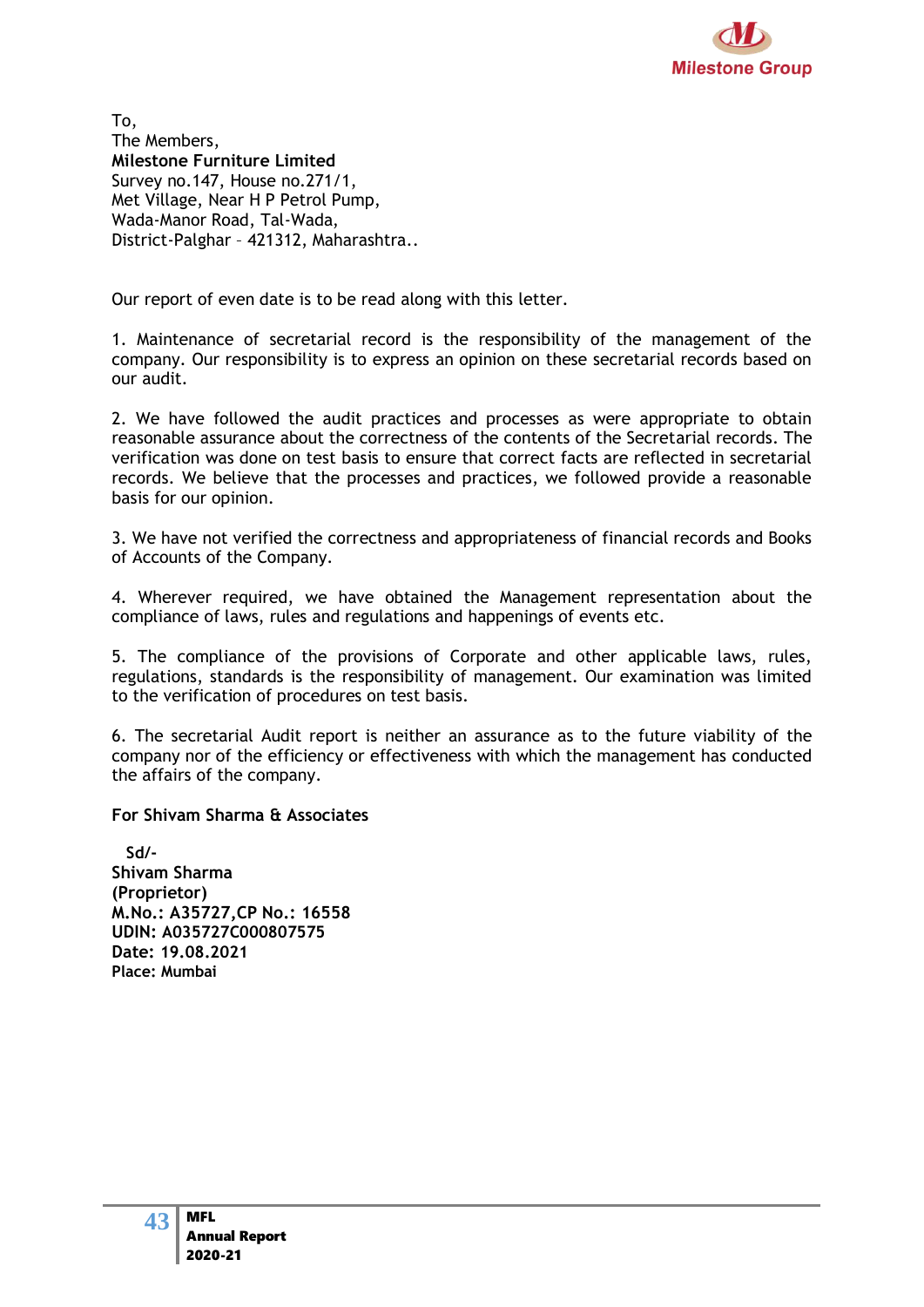

#### **CEO CERTIFICATION**

# To, The Board of Directors **MILESTONE FURNITURE LIMITED**

I, GANESHKUMAR SADANAND PATLIKADAN, the Executive Director and CEO of the Company do hereby certify to the Board that:

- 1. We have reviewed the financial statements and the cash flow statement of the company for the year ending 31<sup>st</sup> March, 2021 and that to the best of our knowledge and belief:
	- i. These statements do not contain any materially untrue statement or omit any material fact or contain statements that might be misleading;
	- ii. These statements together present a true and fair view of the company's affairs and are in compliance with existing accounting standards, applicable laws and regulations.
- 2. There are, to the best of our knowledge and belief, no transactions entered into by the company during the year which are fraudulent, illegal or violative of the company's code of conduct.
- 3. We accept responsibility for establishing and maintaining internal controls for financial reporting and that we have evaluated the effectiveness of internal control systems of the company pertaining to financial reporting and we have disclosed to the auditors and the Audit Committee, deficiencies in the design or operation of such internal controls, if any, of which we are aware and the steps we have taken or propose to take to rectify these deficiencies.
- 4. We have indicated to the auditors and the Audit committee
	- i. Significant changes, if any, in internal control over financial reporting during the year;
	- ii. Significant changes, if any, in accounting policies during the year and that the same have been disclosed in the notes to the financial statements, if any; and
	- iii. Instances of significant fraud of which we have become aware and the involvement therein, if any, of the management or an employee having a significant role in the company's internal control system over financial reporting.

## **FOR AND ON BEHALF OF BOARD OF DIRECTORS**

**Sd/- GANESH KUMAR SADANAND PATLIKADAN (CEO & EXECUTIVE DIRECTOR)**

**Place: Mumbai Date: 30/06/2021**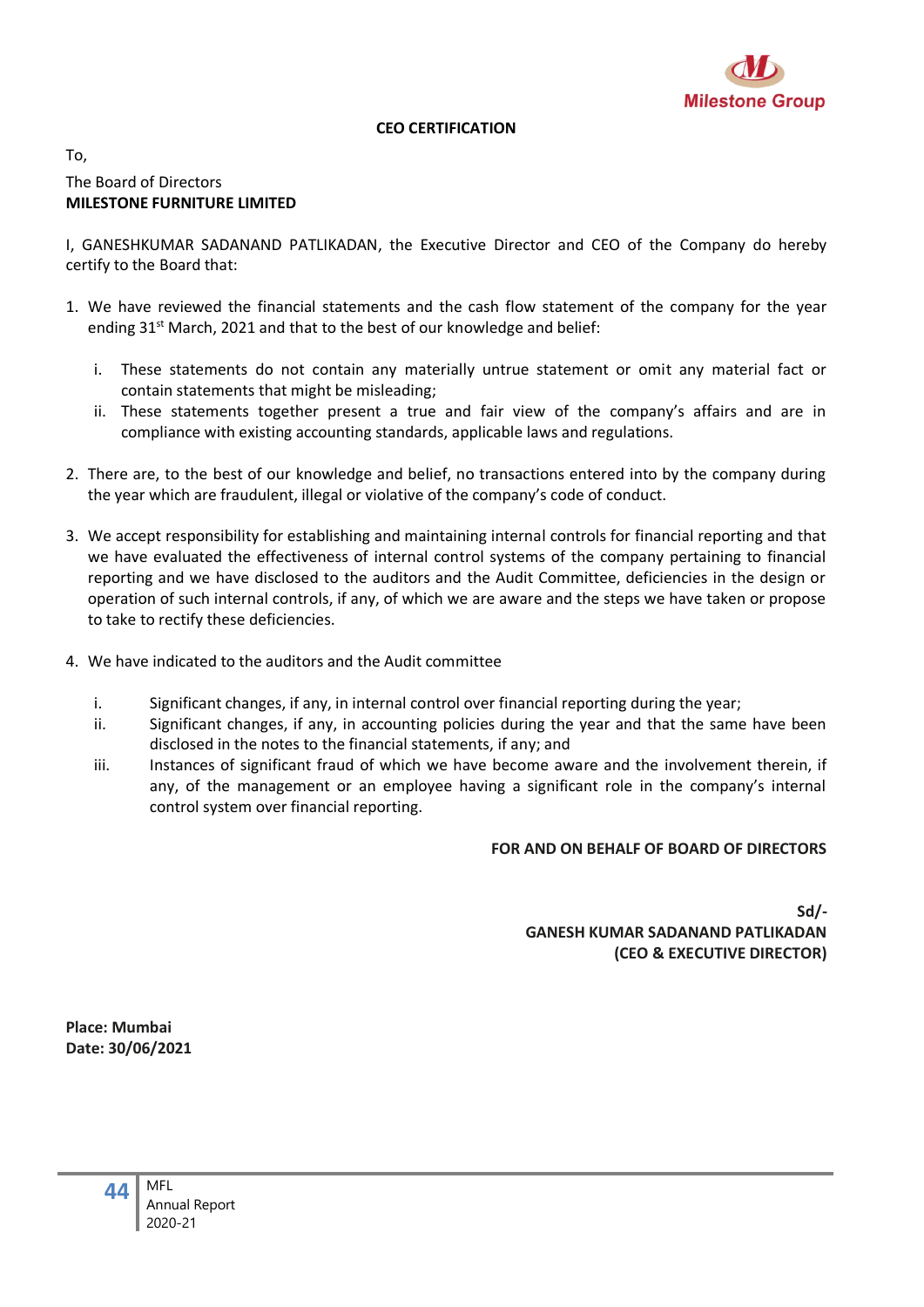

# **CERTIFICATE OF NON-DISQUALIFICATION OF DIRECTORS**

[Pursuant to Regulation 34(3) and Schedule V Para C clause (10)(i) of the SEBI (Listing Obligations and Disclosure Requirements) Regulations, 2015]

#### **To The Members, MILESTONE FURNITURE LIMITED**

This certificate is issued pursuant to clause 10(i) of the Para C of Schedule V of SEBI (Listing Obligations and Disclosure Requirements) Regulations, 2015.

We have examined the compliance of provisions of the aforesaid clause 10(i) of the Para C of Schedule V of SEBI (Listing Obligations and Disclosure Requirements) Regulations, 2015 and to the best of our information and according to the explanations given to us by the Company and the declarations made by the Directors, we certify that none of the directors of MILESTONE FURNITURE LIMITED ('the Company') vide CIN L36912MH2014PLC254131 having its registered office at Survey no. 147, House no. 271/1, Met Village, Near H P Petrol Pump, Wada-Manor Road, Tal-Wada, District-Palghar-Maharashtra, have been debarred or disqualified as on March 31, 2021 from being appointed or continuing as directors of the Company by SEBI/Ministry of Corporate Affairs or any other statutory authority.

> **sd/- Shivam Sharma & Associates (Company Secretaries)**

**Place: Mumbai Date: 02.09.2021**

## **DECLARATION REGARDING COMPLIANCE BY BOARD MEMBERS AND SENIOR MANAGEMENT PERSONNEL WITH THE COMPANY'S CODE OF CONDUCT**

I, Digamber Sudam Songhare (DIN: 06809398) , Managing Director of MILESTONE FURNITURE LIMITED, hereby declare that all the members of the Board of Directors and Senior Management Personnel of the Company have affirmed compliance with the Code of Conduct of the Company for the year ended March 31, 2021.

> **sd/- Digambar Sudam Songhare (DIN: 06809398)**

**Place: Mumbai Date: 02.09.2021**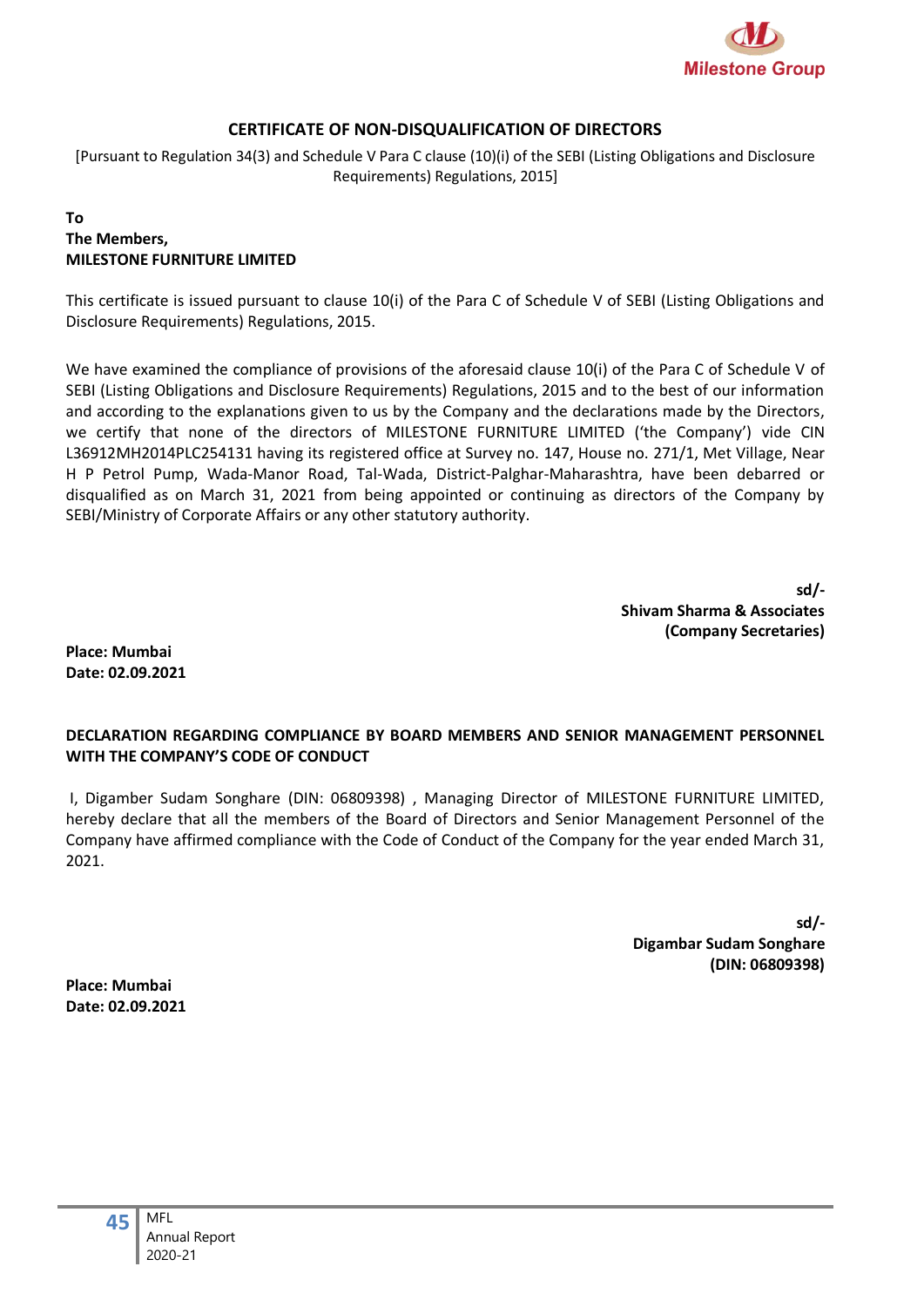

#### **INDEPENDENT AUDITORS' REPORT**

#### **TO THE MEMBERS OF MILESTONE FURNITURE LIMITED**

#### **Report on the Financial Statements**

#### **Opinion**

We have audited the accompanying financial statements of **MILESTONE FURNITURE LIMITED ('the company')**, which comprise the balance sheet as at 31<sup>st</sup> March 2021, Cash Flow Statement and the statement of profit and loss for the year then ended, and a summary of significant accounting policies and other explanatory information.

In our opinion and to the best of our information and according to the explanations given to us, the aforesaid financial statements give the information required by the Act in the manner so required and give a true and fair view in conformity with the accounting principles generally accepted in India

- a) In the case of Balance Sheet, of the state of affairs of the Company as at 31st March, 2021, and
- b) In case of Statement of Profit & Loss, of the Loss for the year ended on that date.
- c) In case of Cash Flow Statement, of the cash flows for the year ended on that date.

#### **Basis for Opinion**

We conducted our audit in accordance with the Standards on Auditing (SAs) specified under section 143(10) of the Companies Act, 2013. Our responsibilities under those Standards are further described in the Auditor's Responsibilities for the Audit of the Financial Statements section of our report. We are independent of the Company in accordance with the Code of Ethics issued by the Institute of Chartered Accountants of India together with the ethical requirements that are relevant to our audit of the financial statements under the provisions of the Companies Act, 2013 and the Rules there under, and we have fulfilled our other ethical responsibilities in accordance with these requirements and the Code of Ethics. We believe that the audit evidence we have obtained is sufficient and appropriate to provide a basis for our opinion.

#### **Key Audit Matters**

Key audit matters are those matters that, in our professional judgment, were of most significance. in our audit of the financial statements of the current period. These matters were addressed in the context of our audit of the financial statements as a whole, and in forming our opinion thereon,

We have determined that there are no key audit matters to communicate in 'our report.

#### **Other Information**

The Company's Board of Directors is responsible for the other information. The other information comprises the information included in the annual report, but does not include the financial statements and our auditor's report thereon.

Our opinion on the financial statements does not cover the other information and we do not express any form of assurance conclusion thereon.

In connection with our audit of the financial statements, our responsibility is to read the other information and, in doing so, consider whether the other information is materially inconsistent with the financial statements or our knowledge obtained in the audit or otherwise appears to be materially misstated. If, based on the work we have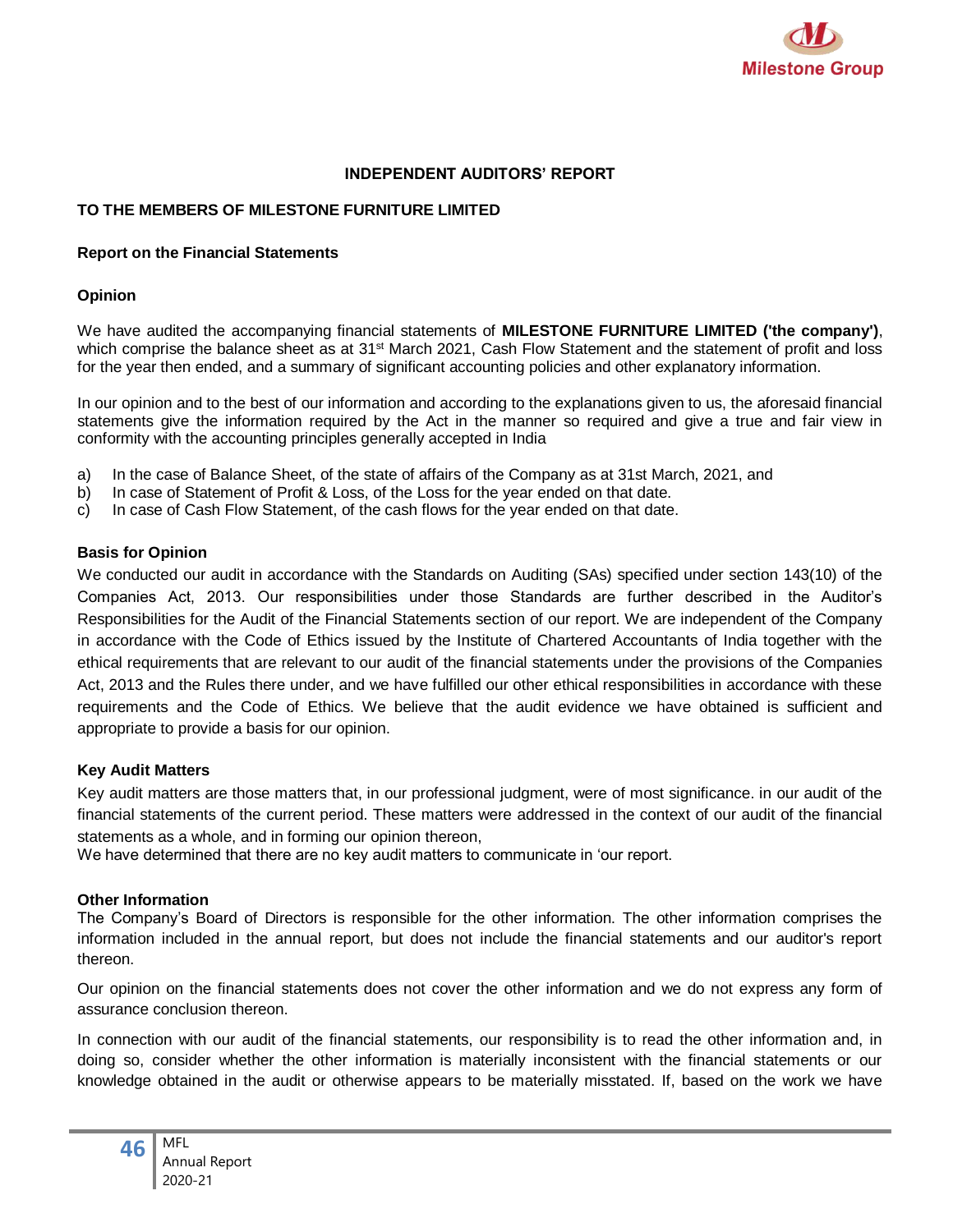

performed, we conclude that there is a material misstatement of this other information; we are required to report that fact. We have nothing to report in this regard.

#### **Responsibility of Management for the Financial Statements**

The Company's Board of Directors is responsible for the matters stated in Section 134(5) of the Companies Act, 2013 ("the Act") with respect to the preparation and presentation of these financial statements that give a true and fair view of the financial position and financial performance of the Company in accordance with the accounting principles generally accepted in India, including the Accounting Standards specified under section 133 of the Act, read with rule 7 of the Companies (Accounts) Rules,2014. This responsibility also includes maintenance of adequate accounting records in accordance with the provisions of the Act for safeguarding the assets of the company and for preventing and detecting frauds and other irregularities; selection and applications of appropriate accounting policies; making judgments and estimates that are reasonable and prudent; and the design, implementation and maintenance of adequate internal financial controls, that were operating effectively for ensuring the accuracy and completeness of the accounting records, relevant to the preparation and presentation of the financial statements that give a true and fair view and are free from material misstatement, whether due to fraud or error.

In preparing the financial statements, management is responsible for assessing the Company's ability to continue as a going concern, disclosing, as applicable, matters related to going concern and using the going concern basis of accounting unless management either intends to liquidate the Company or to cease operations, or has no realistic alternative but to do so. That Board of Directors are also responsible for overseeing the company's financial reporting process.

#### **AUDITOR'S RESPONSIBILITY**

Our objectives are to obtain reasonable assurance about whether the financial statements as a whole are free from material misstatement, whether due to fraud or error, and to issue an auditor's report that includes our opinion. Reasonable assurance is a high level of assurance, but is not a guarantee that an audit conducted in accordance with SAs will always detect a material misstatement when it exists. Misstatements can arise from fraud or error and are considered material if, individually or in the aggregate, they could reasonably be expected to influence the economic decisions of users taken on the basis of these financial statements.

As part of an audit in accordance with Standards on Auditing ('SAs'), we exercise professional judgment and maintain professional skepticism throughout the audit. We also:

- identify and assess the risks of material misstatement of the financial statements, whether due. to fraud or error, design and perform audit procedures responsive to those risks, and obtain audit evidence that is sufficient and appropriate to provide a basis for our opinion. The risk of not detecting a material misstatement resulting from fraud is higher than for one resulting from error, as fraud may involve collusion, forgery, intentional omissions, misrepresentations, or the override of internal control
- Obtain an understanding of internal control relevant to the audit in order to design audit procedures that are appropriate in the circumstances. Under section 143(3) of the Act, we are also responsible for expressing our opinion on whether the company has adequate internal financial controls system in place and the operating effectiveness of such controls
- Evaluate the appropriateness of accounting policies used and the reasonableness of accounting estimates and related disclosures made by management.
- Conclude on the appropriateness of management's use of the going concern basis of accounting and, based on the audit evidence obtained, whether a material uncertainty exists related to events or conditions that may cast significant doubt on the Company's ability to continue as a going concern. If we conclude that a material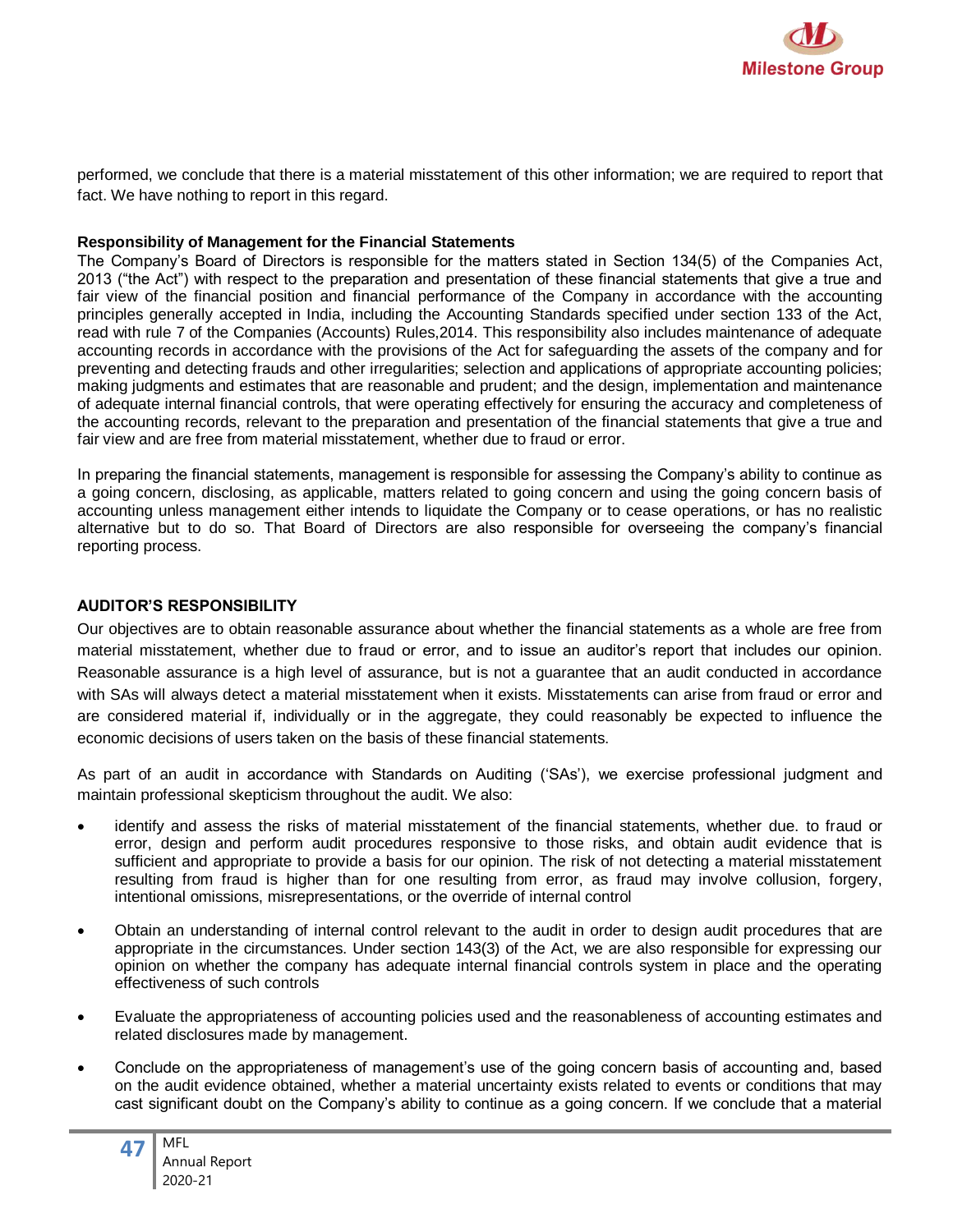

uncertainty exists, we are required to draw attention in our auditor's report to the related disclosures in the financial statements or, if such disclosures are inadequate, to modify our opinion. Our conclusions are based on the audit evidence obtained up to the date of our auditor's report. However, future events or conditions may cause the Company to cease to continue as a going concern.

 Evaluate the overall presentation, structure and content of the financial statements, including the disclosures, and whether the financial statements represent the underlying transactions and events in a manner that achieves fair presentation.

We communicate with those charged with governance regarding, among other matters, the planned scope and timing of the audit and significant audit findings, including any significant deficiencies in internal control that we identify during our audit.

We also provide those charged with governance with a statement that we have complied with relevant ethical requirements regarding independence, and to communicate with them all relationships and other matters that may reasonably be thought to bear on our independence, and where applicable, related safeguards.

From the matters communicated with those charged with governance, we determine those matters that were of most significance in the audit of the financial statements of the current period and are therefore the key audit matters. We describe these matters in our auditor's report unless law or regulation precludes public disclosure about the matter or when, in extremely rare circumstances, we determine that a matter should not be communicated in our report because the adverse consequences of doing so would reasonably be expected to outweigh the public interest benefits of such communication.

#### **REPORT ON OTHER LEGAL AND REGULATORY REQUIREMENTS**

- 1. As required by the Companies (Auditor's Report) Order, 2016 ("the Order") issued by the Central Government of India in terms of sub-section (11) of section 143 of the Act, we give in the Annexure A, a statement on the matters specified in the paragraphs 3 and 4 of the Order.
- 2. As required by Section 143(3) of the Act, we report that:
	- a. We have sought and obtained all the information and explanations which to the best of our knowledge and belief were necessary for the purposes of our audit.
	- b. In our opinion proper books of account as required by law have been kept by the company so far as it appears from our examination of those books;
	- c. The balance sheet, statement of profit and loss and the Cash Flow Statement dealt with by this Report are in agreement with the books of account;
	- d. In our opinion, the aforesaid financial statements comply with the Accounting Standards specified under section 133 of the Act, read with rule 7 of the Companies (Accounts) Rules, 2014
	- e. On the basis of the written representations received from the directors as on 31 March 2021, taken on record by the Board of Directors, none of the directors is disqualified as on 31 March 2021, from being appointed as a director in terms of section 164(2) of the Act;
	- f. With respect to the adequacy of the [internal financial controls](https://taxguru.in/company-law/applicability-caro-2016-ifc-reporting-ind.html) over financial reporting of the Company and the operating effectiveness of such controls, refer to our separate Report in "Annexure B"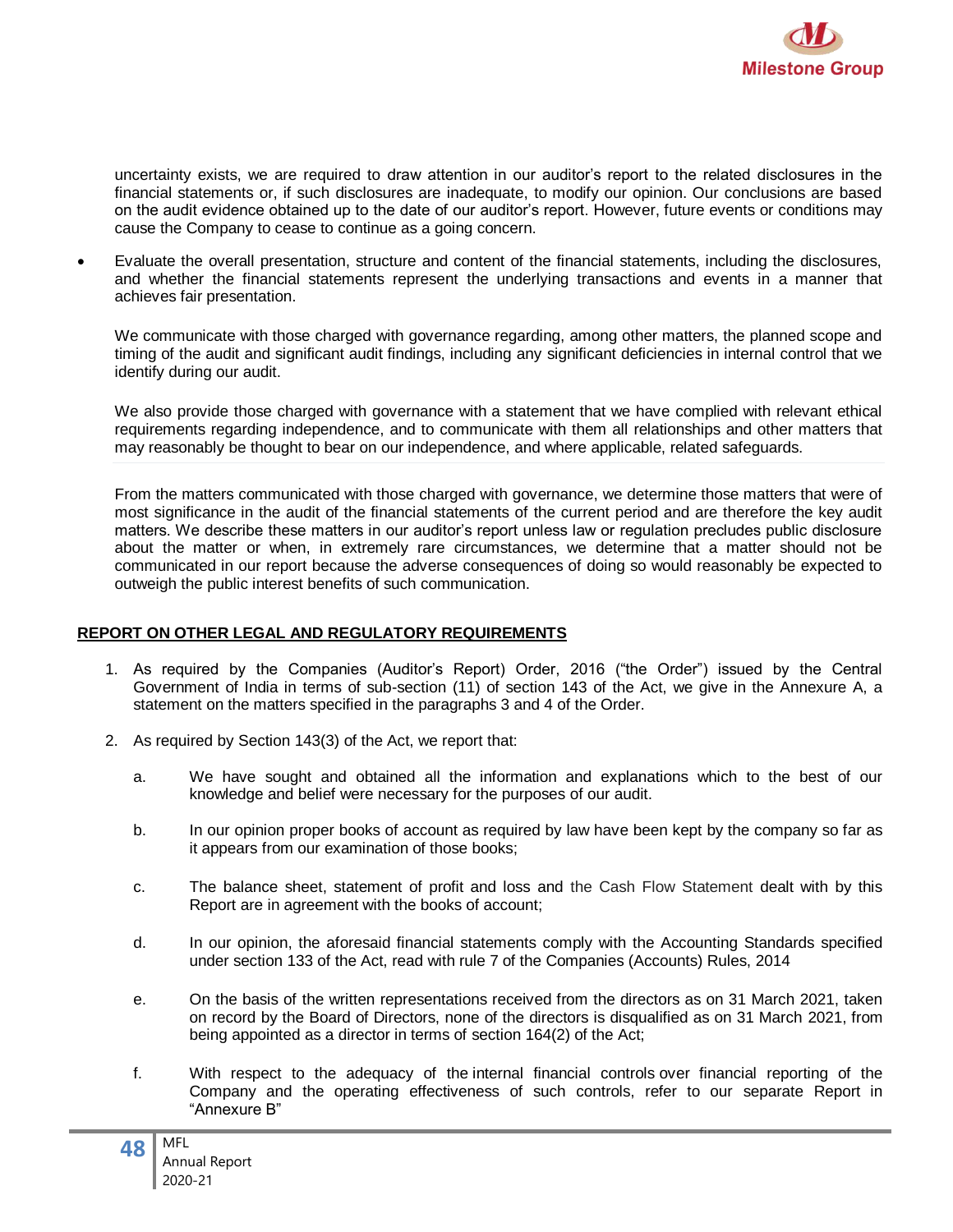

- g. With respect to the other matters to be included in the Auditor's Report in accordance with Rule 11 of the Companies (Audit and Auditors) Rules, 2014, in our opinion and to the best of our information and according to the explanations given to us:
	- i. The Company does not have any pending litigations which would impact its financial position;
	- ii. The Company did not have any long term contract including derivative contract; as such the question of commenting on any material foreseeable losses thereon does not arise;
	- iii. There has not been any occasion in case of the Company during the year under report to transfer any sums to the investor education and protection fund. The question of delay in transferring such sums does not arise.
- h. With respect to the matter to be included in the Auditors' Report under Section 197(16) of the Act: In our opinion and according to the information and explanations given to us, the remuneration paid by the Company to its directors during the current year is in accordance with the provisions of Section 197 of the Act. The remuneration paid to any director is not in excess of the limit laid down under Section 197 of the Act. The Ministry of Corporate Affairs has not prescribed other details under Section 197(16) which are required to be commented upon by us.

**For: NGST & Associates Chartered Accountants Firm registration number: 135159W**

**Place: Mumbai Date: 30 th June 2021**

> **Sd/- Bhupendra S Gandhi Partner Membership no.: 122296 UDIN - 21122296AAAADJ6403**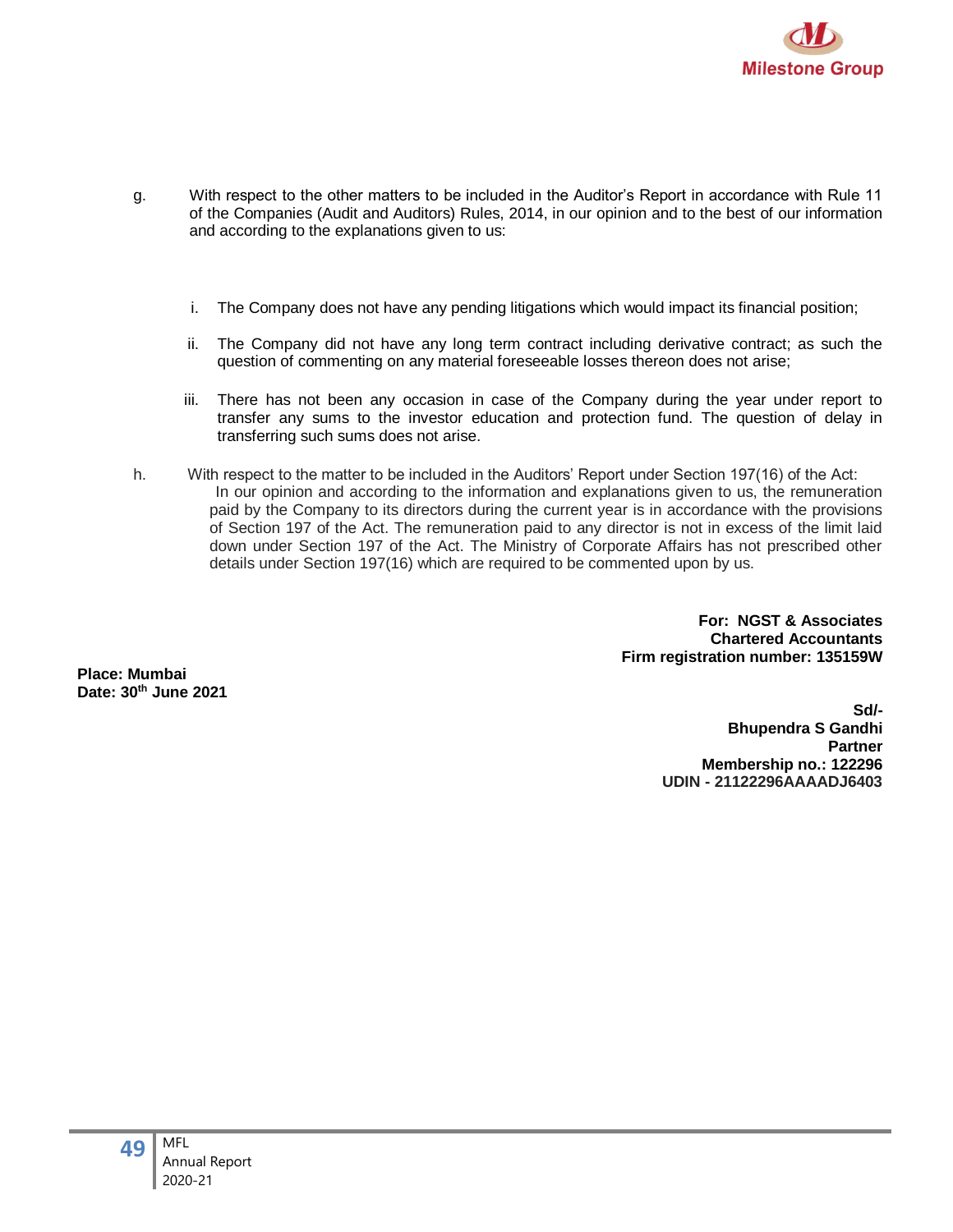

#### **ANNEXURE – A TO THE AUDITORS' REPORT**

#### **The Annexure referred to in our Independent Auditors' Report to the members of the Company on the Financial Statements for the year ended 31st March, 2021, we report that:**

- i. (a) The company has maintained proper records showing full particulars, including quantitative details and situation of fixed assets.
	- (b) According to the information and explanation given to us, all the fixed assets have been physically verified by the Management during the year along with technical expert but we cannot comment neither on any material discrepancies which were noticed on such verification nor we can comment on whether the same has been properly dealt with in books of accounts as records were not available for the verification.
	- (c) There is no immovable property in the name of the company and therefore this clause is no applicable.
- ii. (a) The management has conducted physical verification of inventory at reasonable intervals during the year.
	- (b) As explained to us, there is no material discrepancy noticed on physical verification of inventory as compared to book records.
	- iii. In our opinion and according to the information and explanation given to us the company has not granted any secured or unsecured loans to companies, firms, limited liability partnerships or other parties covered in the register maintained under section 189 of the Companies Act**,** 2013 and therefore clause iii b and iii c are not applicable.
	- iv. In our opinion and according to the information and explanations given to us in respect of loans, investments, guarantees and security, the provisions of section 185 and 186 of the Act, has been complied with.
	- v. In our opinion and according to the information and explanation given to us by the management, the company has not accepted any deposit from the public and therefore the directives issued by the Reserve Bank of India and the provisions of sections 73 to 76 or any other relevant provisions of the Act and the rules framed there under are not applicable.
	- vi. To the best of our knowledge and belief and according to the information and explanation given to us, no cost records are required to be maintained by the Company under the Companies (Cost Audit Rules), 2014.
	- vii. a. According to the information and explanation given to us and on the basis of our examination of the records of the Company, the company is *generally* regular in depositing with the appropriate authorities undisputed statutory dues including provident fund, income tax, value added tax, duty of customs, service tax, cess and other material statutory dues applicable to it.
		- b. There were no material undisputed amounts payable in respect of provident fund, income tax, value added tax, duty of customs, service tax, cess and other material statutory dues in arrears as at March 31, 2021 for a period of more than six months from the date they became payable.
		- c. According to the information and explanations given to us, there are no material dues of income tax, sales tax, service tax, wealth tax, duty of excise, duty of customs and cess which have not been deposited with the appropriate authorities on account of any dispute.
	- viii. According to the records of the Company examined by us and the information and explanation given to us, the Company has not defaulted in repayment of dues to financial institutions or banks. Further, the Company has not issued any debenture.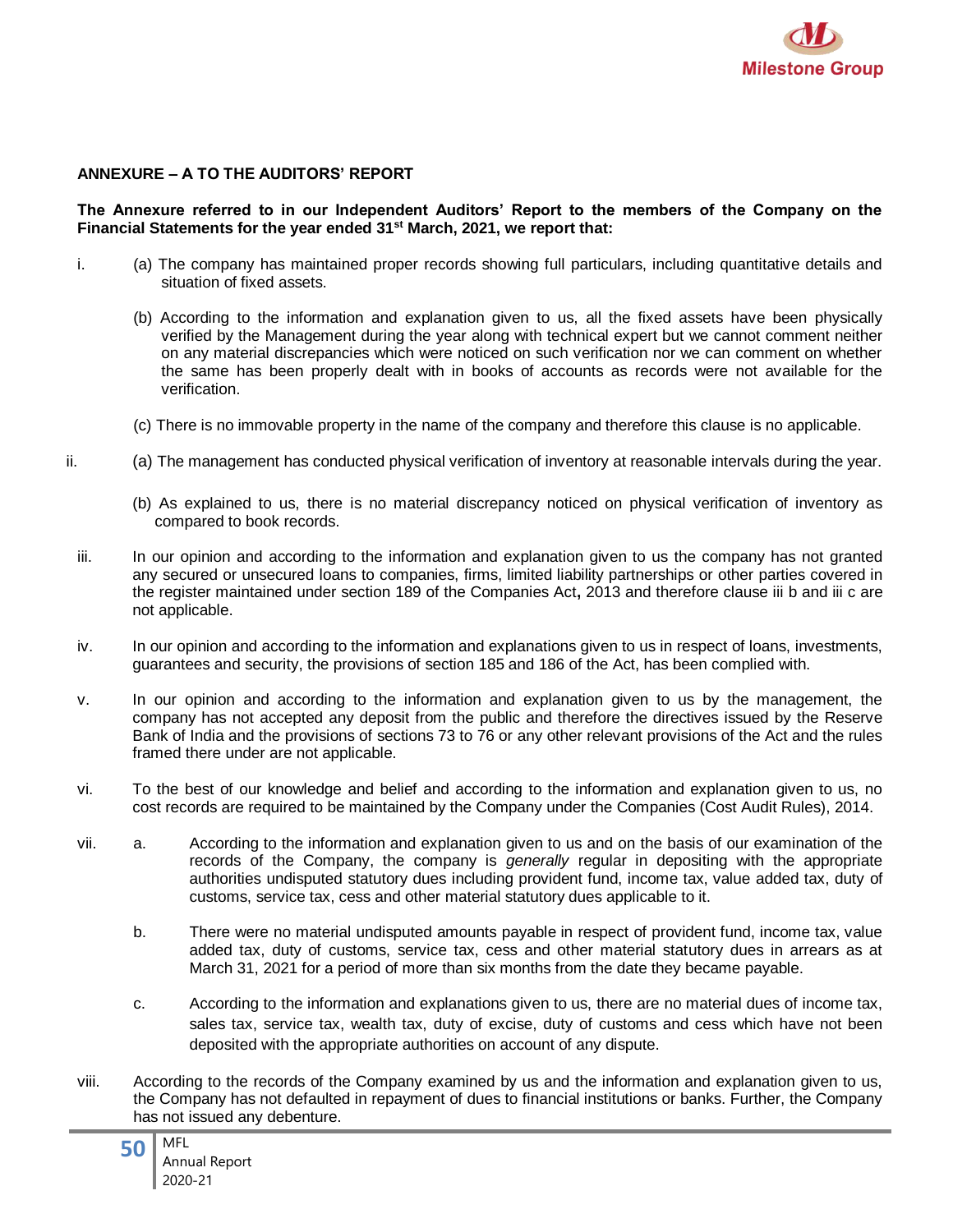

- ix. The Company did not raise any money by way of initial public offer or further public offer (including debt instruments).
- x. According to the information and explanations given to us, no material fraud by company or on the Company by its officers or employees has been noticed or reported during the course of our audit.
- xi. According to the information and explanations give to us and based on our examination of the records of the Company, the Company has paid / provided for managerial remuneration in accordance with the requisite approvals mandated by the provisions of section 197 read with Schedule V to the Act.
- xii. In our opinion and according to the information and explanations given to us, the Company is not a nidhi company. Accordingly, paragraph 3(xii) of the Order is not applicable.
- xiii. According to the information and explanations given to us and based on our examination of the records of the Company, transactions with the related parties are in compliance with sections 177 and 188 of the Act where applicable and details of such transactions have been disclosed in the financial statements as required by the applicable accounting standards.
- xiv. This clause is not applicable since the company has not made any preferential allotment or private placement of shares or fully or partly convertible debentures during the year under review.
- xv. According to the information and explanation given to us and based on our examination of the records of the Company, the Company has not entered into non-cash transactions with directors or persons connected with him. Accordingly, paragraph 3(xv) of the Order is not applicable.
- xvi. The Company is not required to be registered under section 45-IA of the Reserve Bank of India Act 1934. Accordingly, paragraph 3(xvi) of the Order is not applicable.

**For: NGST & Associates Chartered Accountants Firm registration number: 135159W**

**Place: Mumbai Date: 30 th June 2021**

> **Sd/- Bhupendra S Gandhi Partner Membership no.: 122296 UDIN - 21122296AAAADJ6403**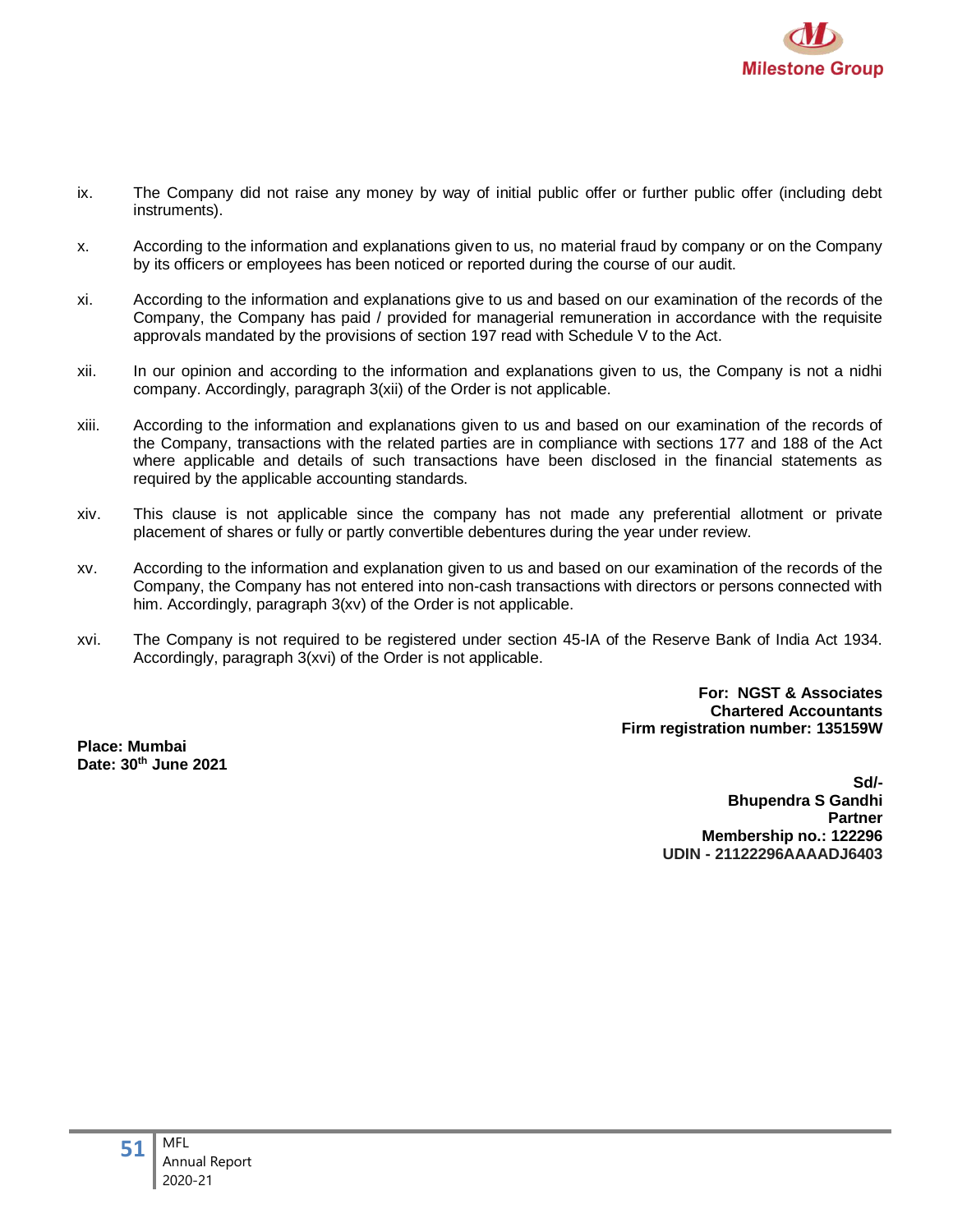

#### **ANNEXURE – B TO THE AUDITORS' REPORT**

#### **Report on the Internal Financial Controls under Clause (I) of Sub-Section 143 of The Companies Act, 2013 ("The Act")**

We have audited the internal financial controls over financial reporting of MilestoneFurniture Limited ('the company'), as of 31 March 2021, in conjunction with our audit of the financial statements of the Company for the year ended on that date.

#### **Management's Responsibility for Internal Financial Controls**

The Company's management is responsible for establishing and maintaining internal financial controls based on the internal control over financial reporting criteria established by the Company considering the essential components of internal control stated in the Guidance Note on Audit of Internal Financial Controls over Financial Reporting issued by the Institute of Chartered Accountants of India ('ICAI'). These responsibilities include the design, implementation and maintenance of adequate internal financial controls that were operating effectively for ensuring the orderly and efficient conduct of its business, including adherence to company's policies, the safeguarding of its assets, the prevention and detection of frauds and errors, the accuracy and completeness of the accounting records, and the timely preparation of reliable financial information, as required under the Companies Act, 2013.

#### **Auditors' Responsibility**

Our responsibility is to express an opinion on the Company's internal financial controls over financial reporting based on our audit. We conducted our audit in accordance with the Guidance Note on Audit of Internal Financial Controls over Financial Reporting (the "Guidance Note") and the Standards on Auditing, issued by ICAI and deemed to be prescribed under section 143(10) of the Companies Act, 2013, to the extent applicable to an audit of internal financial controls, both applicable to an audit of Internal Financial Controls and, both issued by the Institute of Chartered Accountants of India. Those Standards and the Guidance Note require that we comply with ethical requirements and plan and perform the audit to obtain reasonable assurance about whether adequate internal financial controls over financial reporting was established and maintained and if such controls operated effectively in all material respects.

Our audit involves performing procedures to obtain audit evidence about the adequacy of the internal financial controls system over financial reporting and their operating effectiveness. Our Audit of internal financial controls over financial reporting included obtaining an understanding of internal financial controls over financial reporting, assessing the risk that a material weakness exists, and testing and evaluating the design and operating effectiveness of internal control based on the assessed risk. The procedures selected depend on the auditor's judgment, including the assessment of the risks of material misstatement of the financial statements, whether due to fraud or error.

We believe that the audit evidence we have obtained is sufficient and appropriate to provide a basis for our audit opinion on the Company's internal financial controls system over financial reporting.

#### **Meaning of Internal Financial Controls over Financial Reporting**

A company's internal financial control over financial reporting is a process designed to provide reasonable assurance regarding the reliability of financial reporting and the preparation of financial statements for external purposes in accordance with generally accepted accounting principles. A company's internal financial control over financial reporting includes those policies and procedures that:

(1) pertain to the maintenance of records that, in reasonable detail, accurately and fairly reflect the transactions and dispositions of the assets of the company;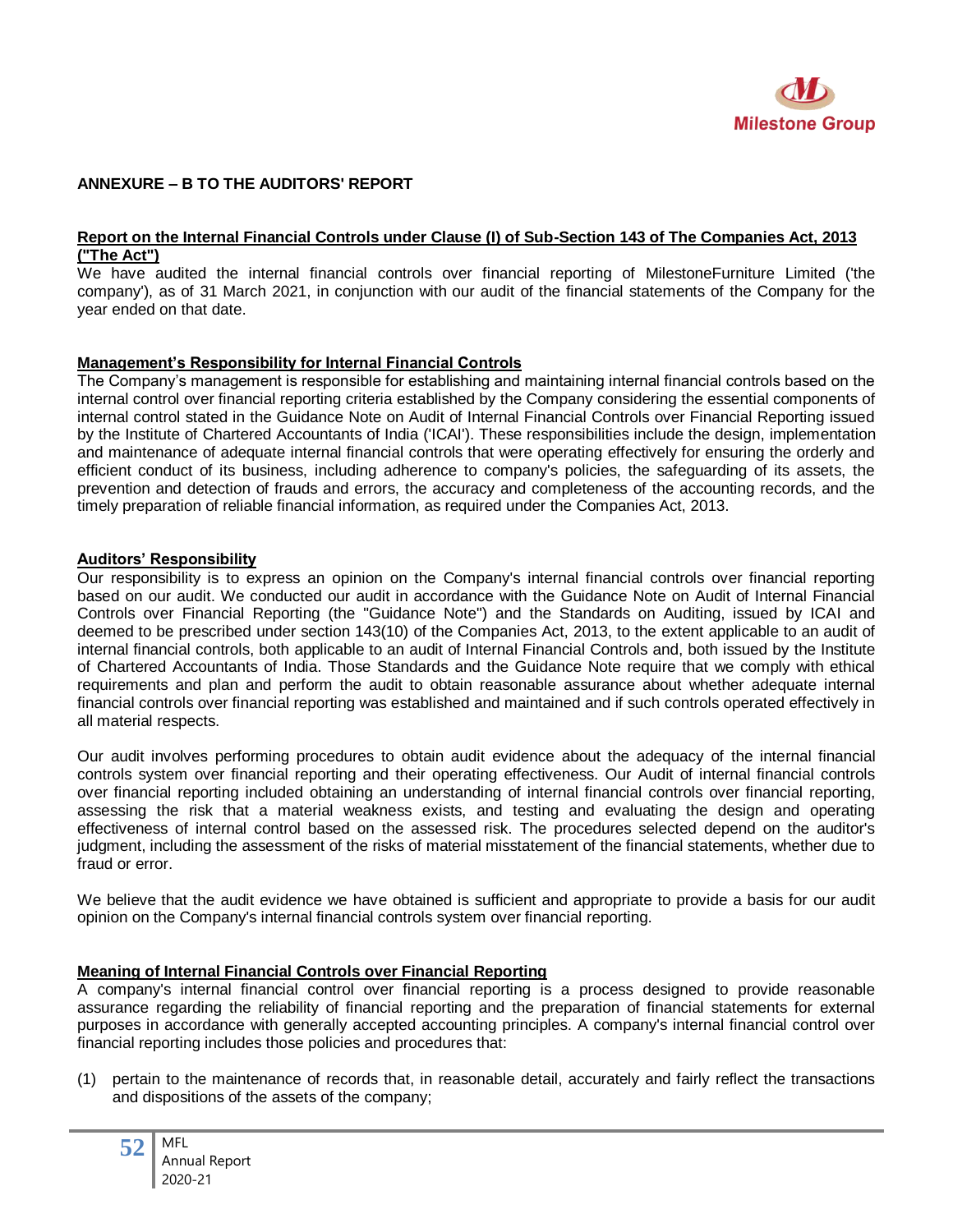

- (2) Provide reasonable assurance that transactions are recorded as necessary to permit preparation of financial statements in accordance with generally accepted accounting principles, and that receipts and expenditures of the company are being made only in accordance with authorisations of management and directors of the company; and
- (3) Provide reasonable assurance regarding prevention or timely detection of unauthorised acquisition, use, or disposition of the company's assets that could have a material effect on the financial statements.

#### **Inherent Limitations of Internal Financial Controls over Financial Reporting**

Because of the inherent limitations of internal financial controls over financial reporting, including the possibility of collusion or improper management override of controls, material misstatements due to error or fraud may occur and not be detected. Also, projections of any evaluation of the internal financial controls over financial reporting to future periods are subject to the risk that the internal financial control over financial reporting may become inadequate because of changes in conditions, or that the degree of compliance with the policies or procedures may deteriorate.

#### **Opinion**

In our opinion, the Company has, in all material respects, an adequate internal financial controls system over financial reporting and such internal financial controls over financial reporting were operating effectively as at 31 March 2021, based on the internal control over financial reporting criteria established by the Company considering the essential components of internal control stated in the Guidance Note on Audit of Internal Financial Controls Over Financial Reporting issued by the Institute of Chartered Accountants of India.

**For NGST & Associates Chartered Accountants Registration No.135159W**

**Sd/- Bhupendra Gandhi Partner M. Ship No. 122296 UDIN - 21122296AAAADJ6403 Place: Mumbai Date: 30 thJune 2021**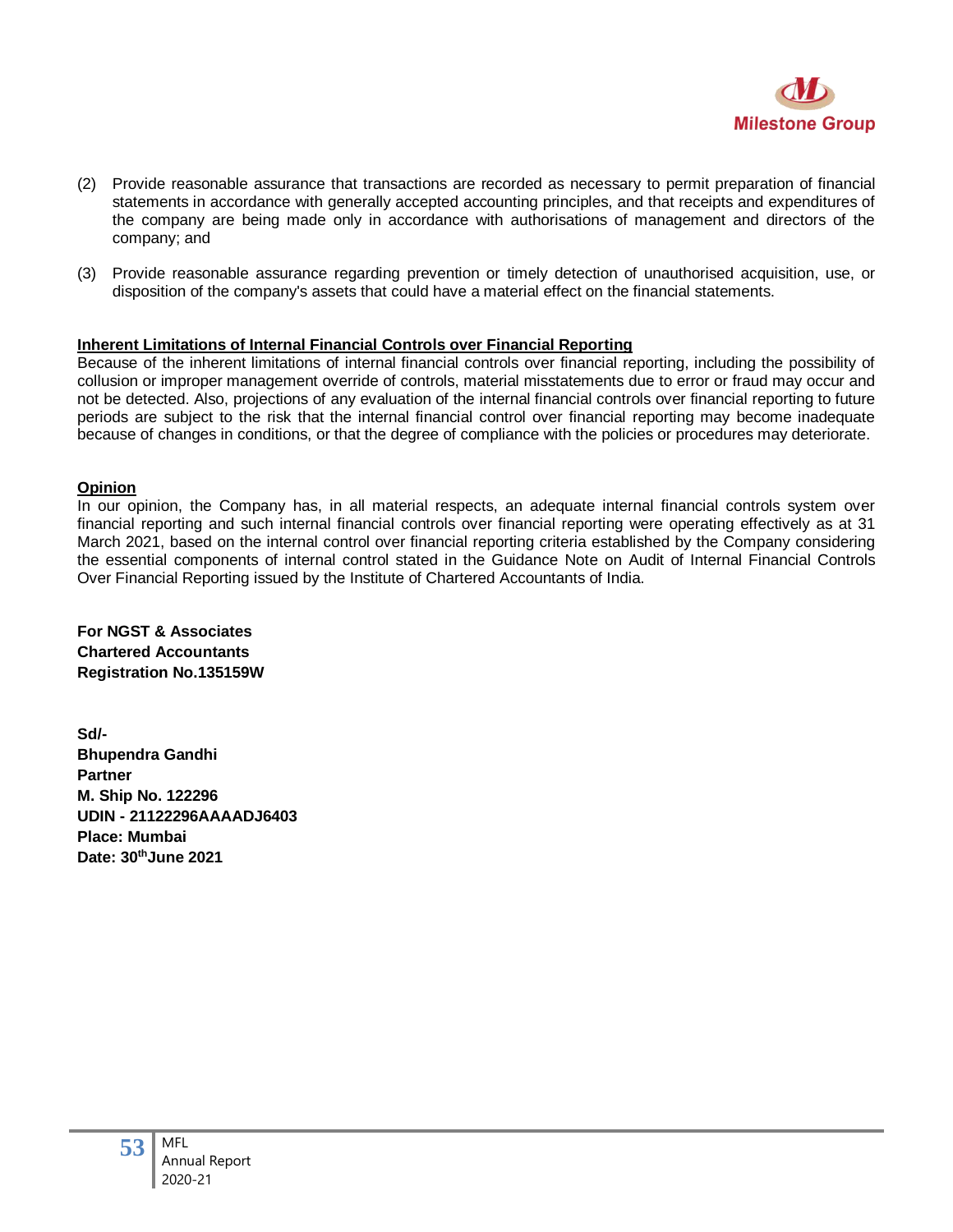#### **BALANCE SHEET AS ON MARCH 31, 2021**

| <b>Particulars</b>                                                                    | As at<br>March 31, 2021 | As at<br>March 31, 2020 |
|---------------------------------------------------------------------------------------|-------------------------|-------------------------|
| <b>EQUITY AND LIABILITIES</b>                                                         |                         |                         |
| 1] Shareholder's Funds                                                                |                         |                         |
| a] Share Capital                                                                      | 92,970,000              | 92,970,000              |
| b] Reserves and Surplus                                                               | 184,740,493             | 197,282,166             |
|                                                                                       | 277,710,493             | 290,252,166             |
|                                                                                       |                         |                         |
| 2] Non-Current Liabilities                                                            |                         |                         |
| a] Long Term borrowings                                                               | 1,546,620               | 1,546,620               |
| b] Deferred Tax Liabilities (Net)                                                     |                         |                         |
|                                                                                       | 1,546,620               | 1,546,620               |
| <b>3] Current Liabilities</b>                                                         |                         |                         |
| a] Trade Payables<br>b] Other current liabilities                                     | 1,680,839<br>24,998     | 2,621,060<br>102,140    |
| c) Short term borrowing                                                               |                         |                         |
| c) Short term provisions                                                              |                         | 49,602                  |
|                                                                                       | 1,705,837               | 2,772,802               |
| <b>Total</b>                                                                          | 280,962,950             | 294,571,588             |
| <b>ASSETS :</b>                                                                       |                         |                         |
| 1] Non - Current Assets                                                               |                         |                         |
| a] Fixed Assets                                                                       |                         |                         |
| (i) Tangible assets                                                                   | 40,337,128              | 43,543,229              |
| (ii) Intangible assets                                                                |                         |                         |
| (iii) Capital Goods and Material - WIP                                                | 16,503,210              | 16,503,210              |
| b] Long term loans and advances                                                       | 50,035,500              | 50,035,500              |
| c] Deferred tax assets                                                                | 230,800                 | 230,800                 |
|                                                                                       | 107,106,638             | 110,312,739             |
| 2] Current Assets                                                                     |                         |                         |
| a] Inventories                                                                        | 37,514,952              | 45,340,352              |
| b] Trade Receivables                                                                  | 44,824,391              | 46,845,954              |
| c] Cash & Cash Equivalents<br>d] Short-term loans and advances                        | 280,530<br>78,892,091   | 146,540<br>79,581,655   |
| e] Other Current Assets                                                               | 12,344,348              | 12,344,348              |
|                                                                                       | 173,856,312             | 184,258,849             |
| Total                                                                                 | 280,962,950             | 294,571,588             |
|                                                                                       | $\mathbf 0$             | (0)                     |
| Notes forming part of financial statements<br>As per our report of even date attached |                         |                         |

**FRN: 135159W**

 **sd/- Bhupendra S Gandhi**

**Membership no.: 122296 DIN: '06809398 UDIN - 21122296AAAADJ6403**

Place: Mumbai sd/-<br>Date: 30/06/2021 **Solution State: 30/06/2021** (TRIVE

**For: NGST & Associates For and behalf of Board of Directors Milestone Furnitures Ltd.** 

> **sd/- (DIGAMBAR SUDAM SONGHARE)**

**Partner Managing Director Whole-Time Director and CEO**<br>DIN: '06809407 **sd/- (GANESH KUMAR SADANAND PATLIKADAN)**

> **Date: 30/06/2021 (TRIVENI RAJESH JADE) CFO PAN: ATQPJ9400Q**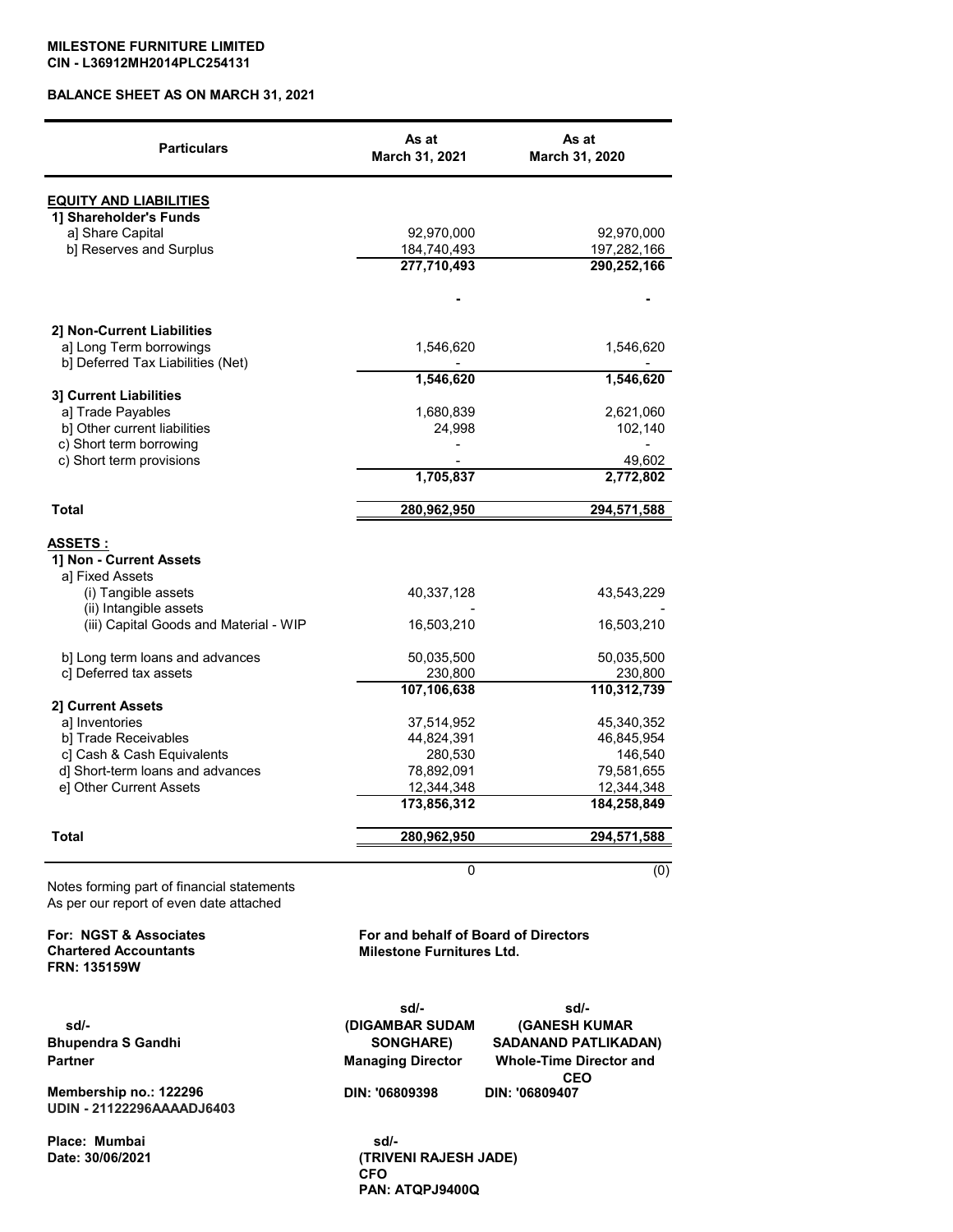#### **CIN - L36912MH2014PLC254131 MILESTONE FURNITURE LIMITED**

# **STATEMENT OF PROFIT & LOSS FOR THE PERIOD ENDED MARCH 31, 2021**

(Amt in Rs.)

| <b>Particulars</b>                                                                    | Year ended                                                               |                | Year ended                     |
|---------------------------------------------------------------------------------------|--------------------------------------------------------------------------|----------------|--------------------------------|
|                                                                                       | March 31, 2021                                                           |                | March 31, 2020                 |
| <b>REVENUE</b><br>a] Income from Operation                                            |                                                                          | 2,233,599      | 8,031,974                      |
| b] Other income                                                                       |                                                                          |                |                                |
| <b>Total Revenue</b>                                                                  |                                                                          | 2,233,599      | 8,031,974                      |
| <b>EXPENSES</b>                                                                       |                                                                          |                |                                |
| a] Cost of Material Consumed                                                          |                                                                          | 10,665,426     | 3,215,773                      |
| b] Employees Benefit Cost                                                             |                                                                          | 329,999        | 762,969                        |
| c] Financial Costs                                                                    |                                                                          | 26,304         | 5,928                          |
| d] Depreciation and amortization expenses                                             |                                                                          | 3,206,101      | 2,156,254                      |
| e] Other Expenses                                                                     |                                                                          | 547,442        | 1,692,641                      |
| <b>Total Expenses</b>                                                                 |                                                                          | 14,775,271     | 7,833,565                      |
| Profit before extraordinary items and tax                                             |                                                                          | (12, 541, 673) | 198,409                        |
| <b>Extraordinary Items</b>                                                            |                                                                          |                |                                |
| <b>Profit before tax</b>                                                              |                                                                          | (12, 541, 673) | 198,409                        |
| Tax expense:                                                                          |                                                                          |                |                                |
| (i) Current tax                                                                       |                                                                          |                | 49,602                         |
| (ii) Deferred tax                                                                     |                                                                          |                | 17,514                         |
|                                                                                       |                                                                          |                |                                |
| Profit for the period                                                                 |                                                                          | (12, 541, 673) | 131,293                        |
|                                                                                       |                                                                          |                |                                |
| Earning per equity share:                                                             |                                                                          |                |                                |
| - Basic                                                                               |                                                                          | (1.35)         | 0.01                           |
| - Diluted                                                                             |                                                                          | (1.35)         | 0.01                           |
| Notes forming part of financial statements<br>As per our report of even date attached |                                                                          |                |                                |
|                                                                                       |                                                                          |                |                                |
| For: NGST & Associates<br><b>Chartered Accountants</b>                                | For and behalf of Board of Directors<br><b>Milestone Furnitures Ltd.</b> |                |                                |
| <b>FRN: 135159W</b>                                                                   |                                                                          |                |                                |
|                                                                                       |                                                                          |                |                                |
|                                                                                       | $sd/-$                                                                   |                | $sd/-$                         |
| sd/-                                                                                  | (DIGAMBAR SUDAM                                                          |                | <b>(GANESH KUMAR</b>           |
| <b>Bhupendra S Gandhi</b>                                                             | <b>SONGHARE)</b>                                                         |                | <b>SADANAND PATLIKADAN)</b>    |
| <b>Partner</b>                                                                        | <b>Managing Director</b>                                                 |                | <b>Whole-Time Director and</b> |
|                                                                                       |                                                                          | <b>CEO</b>     |                                |
| Membership no.: 122296<br><b>UDIN - 21122296AAAADJ6403</b>                            | DIN: '06809398                                                           |                | DIN: '06809407                 |
| Place: Mumbai                                                                         | sd/-                                                                     |                |                                |
| Date: 30/06/2021                                                                      | (TRIVENI RAJESH JADE)<br><b>CFO</b>                                      |                |                                |

**PAN: ATQPJ9400Q**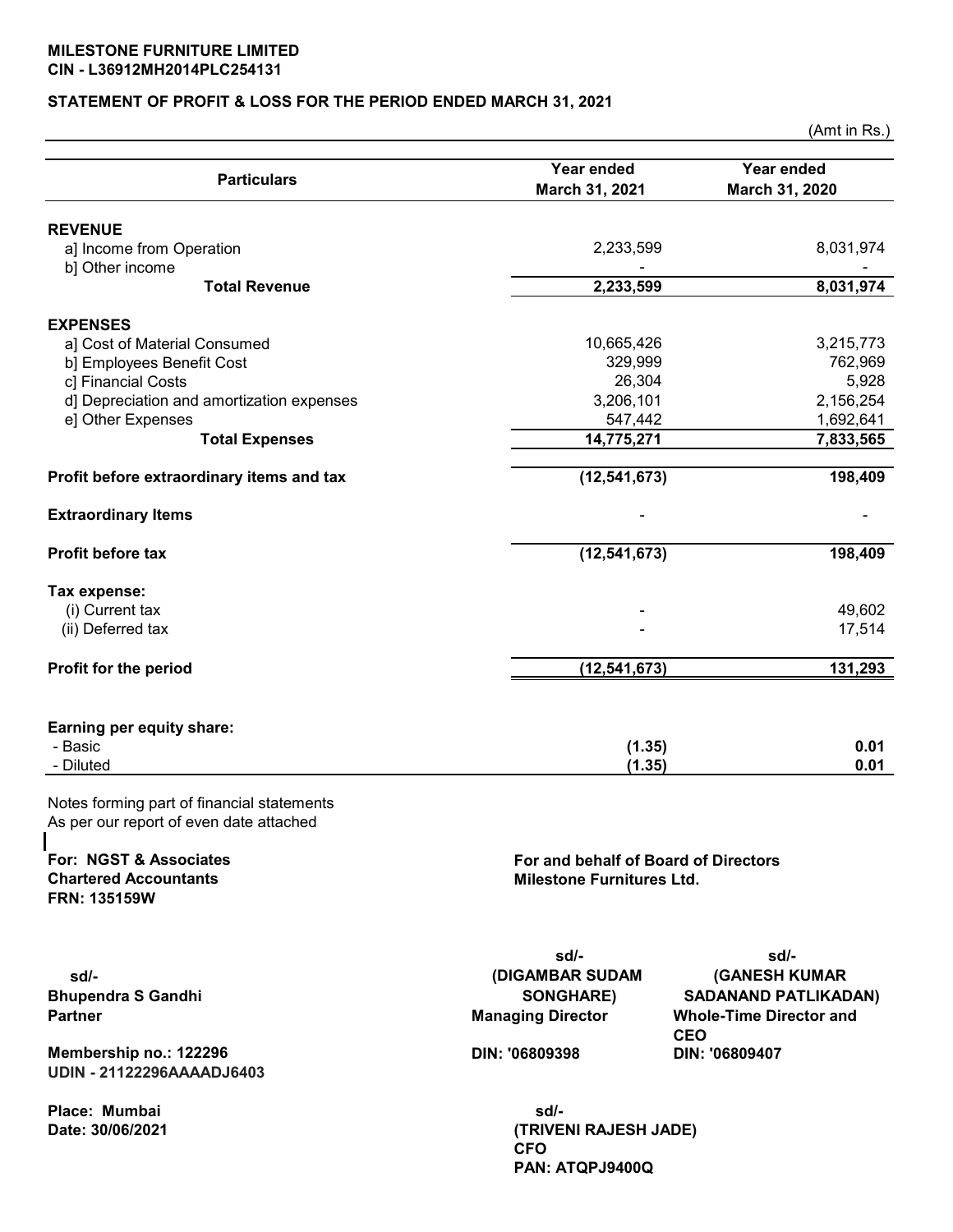#### **MILESTONE FURNITURE LTD**

**Notes Forming Part of Financial Statements for the year ended 31st March, 2021**

| <b>Particulars</b>                                                                                                          | As at<br>31-Mar-21 | As at<br>31-Mar-20 |  |
|-----------------------------------------------------------------------------------------------------------------------------|--------------------|--------------------|--|
| Note 1 - Share Capital                                                                                                      |                    |                    |  |
| <b>Authorised</b>                                                                                                           |                    |                    |  |
| 1,00,00,000 (P.Y. 1,00,00,000) Equity shares of Rs. 10/- each)                                                              | 100.000.000        | 100.000.000        |  |
| Total                                                                                                                       | 100,000,000        | 100,000,000        |  |
| <b>Issued, Subscribed and Paid Up</b><br>92,97,000 (P.Y. 92,97,000) Equity shares of Rs. 10/- each)                         | 92,970,000         | 92,970,000         |  |
| Total                                                                                                                       | 92,970,000         | 92,970,000         |  |
| <b>Reconciliation of the Number of Shares</b><br>At the beginning of the year<br>Issued during the period - Fresh Allotment | 9,297,000          | 9,297,000          |  |
| At the end of the year                                                                                                      | 9,297,000          | 9,297,000          |  |
| Terms/rights attached to Equity shares                                                                                      |                    |                    |  |

The Company has only one class of Equity shares having a par value of Rs 10 per share.

All these shares have the same rights and preferences with respect to payment of dividend, repayment of capital and voting.

In the event of liquidation of the Company the holders of the equity shares will be entitled to receive remaining assets of the Company, after distribution of all preferential amounts (if any).The distribution will be in proportion to the number of equity shares held by the shareholders.

| Details of shareholding more than 5% shares in the Company                                                  | 31 March 2021                                | 31 March 2020                                |
|-------------------------------------------------------------------------------------------------------------|----------------------------------------------|----------------------------------------------|
| Digambar Sudam Songhare<br>Ganesh Kumar Sadanand Patlikadan                                                 | No. of Shares held<br>2,999,975<br>2,999,975 | No. of Shares held<br>2,999,975<br>2,999,975 |
| <b>Note 2 - Reserves and Surplus</b>                                                                        |                                              |                                              |
| <b>Securities Premium</b><br>Opening balance<br>Add: Addition during the year<br>Less: IPO expenses Set off | 178,520,954                                  | 178,520,954                                  |
|                                                                                                             | 178,520,954                                  | 178,520,954                                  |
| <b>Balance in Surplus</b><br><b>Opening Balance</b><br>Add: Profit for the year<br><b>Closing Balance</b>   | 18,761,212<br>(12, 541, 673)<br>6,219,539    | 18,629,919<br>131,293<br>18,761,212          |
| <b>Total</b>                                                                                                | 184,740,493                                  | 197,282,166                                  |
| Note 3 - Long Term Borrowings                                                                               |                                              |                                              |
| Unsecured Loan from NBFC's & others                                                                         | 1,546,620<br>1,546,620                       | 1,546,620<br>1,546,620                       |
| <b>Note 4 - Trade Payables</b>                                                                              |                                              |                                              |
| Due to MSME<br>Due to other creditors                                                                       | 1,680,839<br>1,680,839                       | 2,621,060<br>2,621,060                       |
| <b>Note 5 - Other Current Liabilities</b>                                                                   |                                              |                                              |
| Advance from customers<br>Other current liabilities                                                         | 24,998<br>24,998                             | 102,140<br>102,140                           |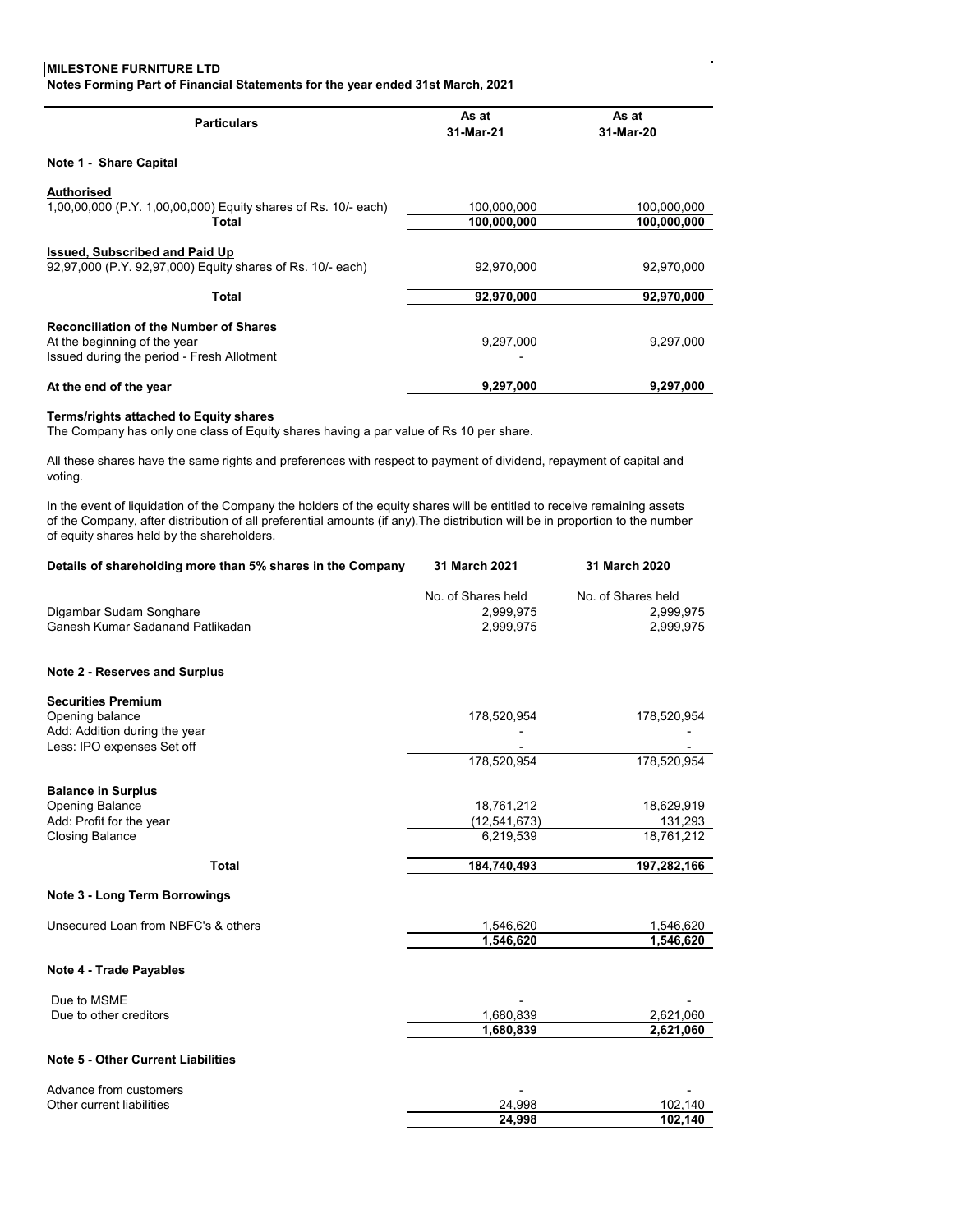#### **MILESTONE FURNITURE LTD**

**Notes Forming Part of Financial Statements for the year ended 31st March, 2021**

| <b>Particulars</b>                                                            | As at<br>31-Mar-21                                                       | As at<br>31-Mar-20                                                                            |
|-------------------------------------------------------------------------------|--------------------------------------------------------------------------|-----------------------------------------------------------------------------------------------|
| Note 7 - Long Term Loans and Advances                                         |                                                                          |                                                                                               |
|                                                                               |                                                                          |                                                                                               |
| Security deposits                                                             | 50,035,500<br>50,035,500                                                 | 50,035,500<br>50,035,500                                                                      |
| Note 8 - Inventories<br>(Valued at cost or market value, whichever is lower)  |                                                                          |                                                                                               |
| Closing stock                                                                 | 37,514,952<br>37,514,952                                                 | 45,340,352<br>45,340,352                                                                      |
| Note 9 - Trade Receivables<br>(Unsecured, Considered Good)                    |                                                                          |                                                                                               |
| Outstanding for a period exceeding six months<br><b>Others</b>                | 43,958,990<br>865,401<br>44,824,391                                      | 43,797,703<br>3,048,251<br>46,845,954                                                         |
| Note 10 - Cash and Cash Equivalents                                           |                                                                          |                                                                                               |
| Cash in hand<br>Balance with Bank:                                            | 278,180                                                                  | 121,400                                                                                       |
| - In Current accounts                                                         | 2,350                                                                    | 25,140                                                                                        |
|                                                                               | 280,530                                                                  | 146,540                                                                                       |
| Note 11 - Short term loans and advances                                       |                                                                          |                                                                                               |
| <b>Other Advance</b><br>Balance with revenue authorities                      | 78,810,938<br>81,153                                                     | 79,555,587                                                                                    |
| Prepaid Insurance                                                             | 78,892,091                                                               | 26,068<br>79,581,655                                                                          |
| Note 11 - Other current assets                                                |                                                                          |                                                                                               |
| Other current assets                                                          | 12,344,348                                                               | 12,344,348                                                                                    |
|                                                                               | 12,344,348                                                               | 12,344,348                                                                                    |
| For: NGST & Associates<br><b>Chartered Accountants</b><br><b>FRN: 135159W</b> | For and behalf of Board of Directors<br><b>Milestone Furnitures Ltd.</b> |                                                                                               |
| $sd/-$<br><b>Bhupendra S Gandhi</b><br><b>Partner</b>                         | sd/-<br>(DIGAMBAR SUDAM<br><b>SONGHARE)</b><br><b>Managing Director</b>  | sd/-<br><b>(GANESH KUMAR</b><br>SADANAND PATLIKADAN)<br><b>Whole-Time Director and</b><br>CEO |
| Membership no.: 122296<br>UDIN - 21122296AAAADJ6403                           | DIN: '06809398                                                           | DIN: '06809407                                                                                |
| Place: Mumbai<br>Date: 30/06/2021                                             | sd/-<br>(TRIVENI RAJESH JADE)<br><b>CFO</b>                              |                                                                                               |

**PAN: ATQPJ9400Q** 

 $\hat{\mathbf{r}}$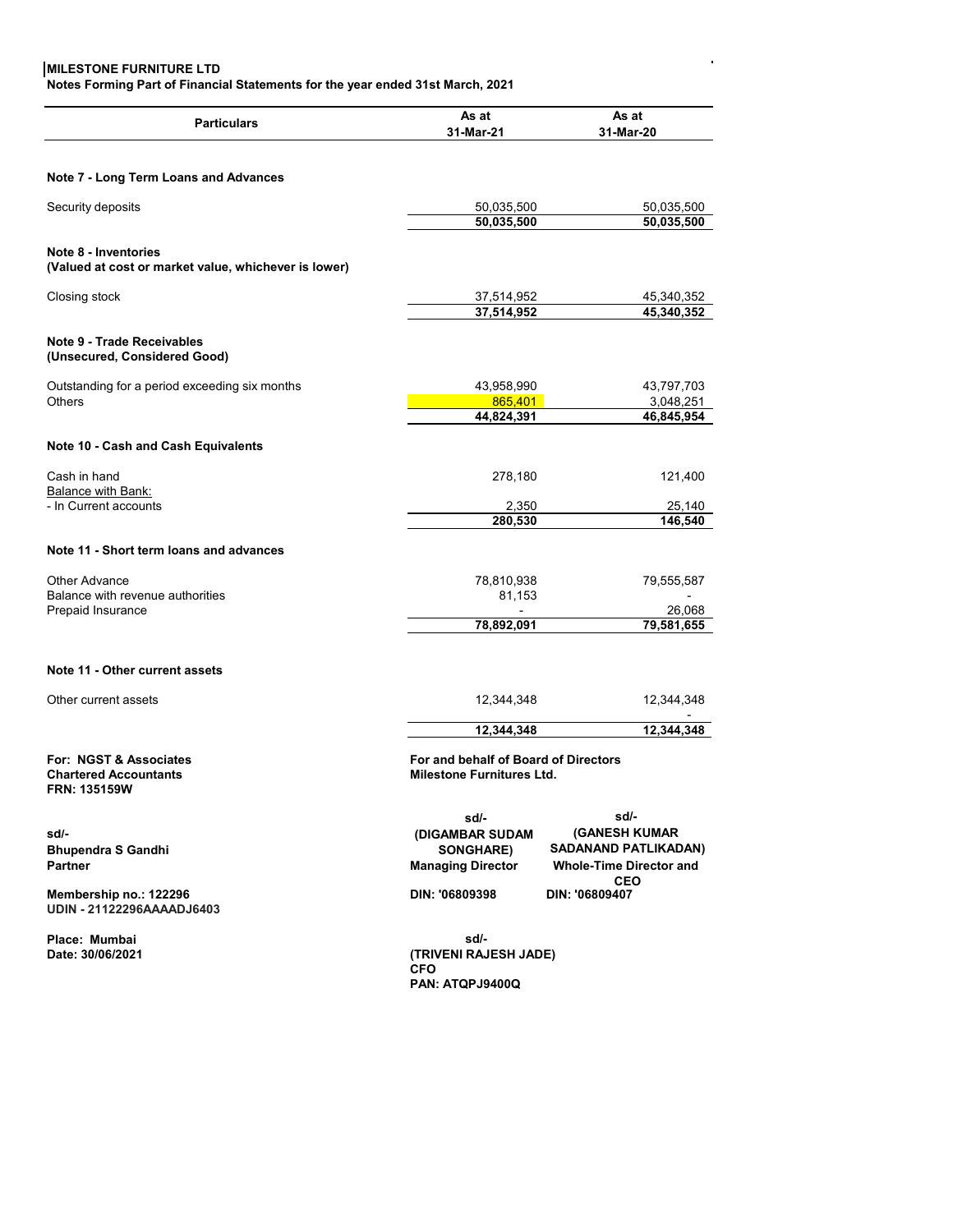#### **MILESTONE FURNITURE PVT LTD**

**Notes Forming Part of Financial Statements for the year ended 31st March, 2021**

|                                                        |                                                                          | <b>Amount in INR</b>                 |  |
|--------------------------------------------------------|--------------------------------------------------------------------------|--------------------------------------|--|
| <b>Particulars</b>                                     | Year ended<br>March 31, 2021                                             | Year ended<br>March 31, 2020         |  |
|                                                        |                                                                          |                                      |  |
| <b>Note 12 - Revenue from Operations</b>               |                                                                          |                                      |  |
| Sale of Goods                                          |                                                                          |                                      |  |
| Furniture, other Curtain & Fabric materials            | 2,233,599                                                                | 8,031,974                            |  |
| Labour Charegs recd                                    | 2,233,599                                                                | 8,031,974                            |  |
| Note 13 - Other Income                                 |                                                                          |                                      |  |
|                                                        |                                                                          |                                      |  |
| Discount received                                      |                                                                          |                                      |  |
| Note 14 - Cost of Material Consumed                    |                                                                          |                                      |  |
| Opening stock                                          | 45,340,352                                                               | 46,094,753                           |  |
| Add: Purchases                                         | 2,840,026                                                                | 2,461,372                            |  |
|                                                        | 48,180,378                                                               | 48,556,125                           |  |
| Less: Closing stock                                    | 37,514,952                                                               | 45,340,352                           |  |
|                                                        | 10,665,426                                                               | 3,215,773                            |  |
| Note 15 - Employees Benefit Expenses                   |                                                                          |                                      |  |
| Salaries, wages and bonus                              | 311,349                                                                  | 762,969                              |  |
| Director's remuneration<br>Staff welfare expenses      | 18,650                                                                   |                                      |  |
|                                                        | 329,999                                                                  | 762,969                              |  |
| <b>Note 16 - Financial Costs</b>                       |                                                                          |                                      |  |
| Interest on loan                                       |                                                                          |                                      |  |
| Bank charges                                           | 26,304                                                                   | 5,928                                |  |
|                                                        | 26,304                                                                   | 5,928                                |  |
| <b>Note 17 - Other Expenses</b>                        |                                                                          |                                      |  |
| Power and fuel                                         |                                                                          | 248,053                              |  |
| Legal & Professional charges                           |                                                                          | 152,500                              |  |
| Travelling & Conveyance                                | 100,471                                                                  | ٠                                    |  |
| Rent, rates and taxes                                  |                                                                          | 684,425                              |  |
| Repairs and maintainence                               | 50,178                                                                   | 42,086                               |  |
| Sales promotion and advertisement expenses             |                                                                          |                                      |  |
| Commission                                             | 238,000                                                                  | 104,000                              |  |
| Insurance                                              | 25,000                                                                   |                                      |  |
| Auditors remuneration:                                 |                                                                          |                                      |  |
| - Statutory audit fees<br>Labour charges               | 29,350                                                                   | 125,000<br>52,140                    |  |
| Office & Admn. Exp.                                    | 104,443                                                                  | 284,437                              |  |
|                                                        | 547,442                                                                  | 1,692,641                            |  |
| For: NGST & Associates<br><b>Chartered Accountants</b> | For and behalf of Board of Directors<br><b>Milestone Furnitures Ltd.</b> |                                      |  |
| <b>FRN: 135159W</b>                                    |                                                                          |                                      |  |
| sd/-                                                   | sd/-<br>(DIGAMBAR SUDAM                                                  | sd/-<br>(GANESH KUMAR                |  |
| <b>Bhupendra S Gandhi</b>                              | <b>SONGHARE)</b>                                                         | <b>SADANAND</b><br><b>Whole-Time</b> |  |
| Partner                                                | <b>Managing Director</b>                                                 | <b>Director and CEO</b>              |  |
| Membership no.: 122296<br>UDIN - 21122296AAAADJ6403    | DIN: '06809398                                                           | DIN: '06809407                       |  |

**Place: Mumbai sd/- Date: 30/06/2021 (TRIVENI RAJESH JADE) CFO PAN: ATQPJ9400Q**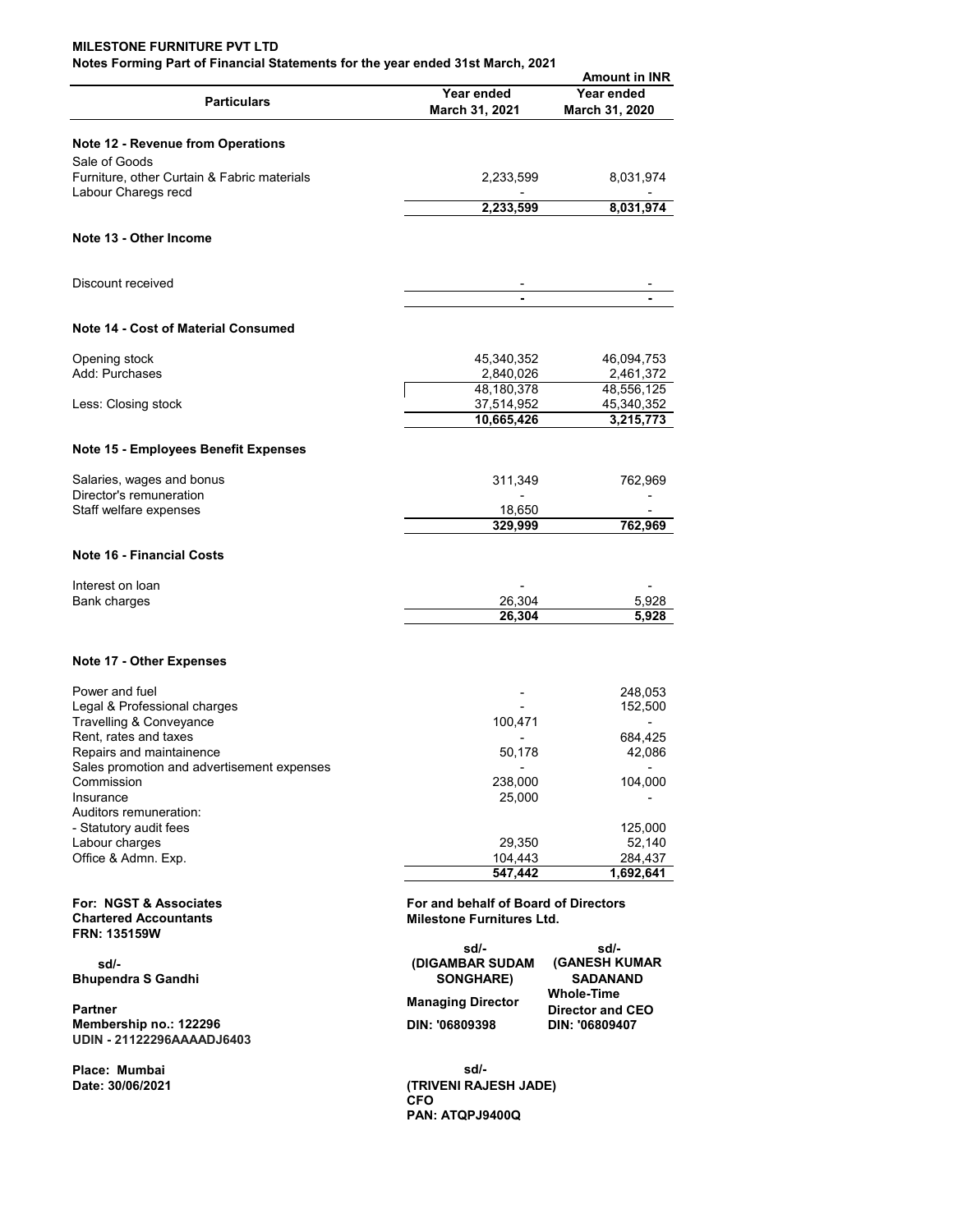#### **CASH FLOW STATEMENT FOR THE YEAR ENDED MARCH 31, 2021**

|    |                                                                      | <b>Current Year</b><br>31.03.2021 | <b>Previous Year</b><br>31.03.2020 |
|----|----------------------------------------------------------------------|-----------------------------------|------------------------------------|
| А. | Cash flow from operating activities :                                |                                   |                                    |
|    | Net profit before tax                                                | (12, 541, 673)                    | 198,409                            |
|    | <b>Adjustment For:</b>                                               |                                   |                                    |
|    | Depreciation                                                         | 3,206,101                         | 2,156,254                          |
|    | Interest                                                             | 26,304                            | 5,928                              |
|    | <b>Differed</b>                                                      |                                   | (17, 514)                          |
|    | Operating profit before working capital changes                      | (9,309,268)                       | 2,343,077                          |
|    | <b>Adjustment For:</b>                                               |                                   |                                    |
|    | Trade & other receivables                                            | 2,711,127                         | 7,921,732                          |
|    | <b>Other Business Advance</b>                                        |                                   |                                    |
|    | Inventories                                                          | 7,825,400                         | 754,401                            |
|    | Trade and other payables                                             | (1,066,965)                       | (10, 163, 696)                     |
|    | Cash used in operations                                              | 160,294                           | 855,514                            |
|    | Income tax paid                                                      |                                   | (67, 116)                          |
|    | Net cash used in operating activities - I                            | 160,294                           | 788,398                            |
| В. | Cash flow from investing activities :                                |                                   |                                    |
|    | Purchase of Fixed Assets                                             |                                   |                                    |
|    | Sale of Fixed Assets                                                 |                                   |                                    |
|    | Purchase of Investments                                              |                                   |                                    |
|    | Net cash used in investing activities - II                           | $\blacksquare$                    |                                    |
| C  | Cash flow from financing activities                                  |                                   |                                    |
|    | Proceeds from issue of equity shares                                 |                                   |                                    |
|    | (Repayment)/ proceed of/ from Proceeds from short term<br>borrowings |                                   | (2,201,401)                        |
|    | (Repayment)/ proceed of/ from long term borrowings                   |                                   |                                    |
|    | Interest paid                                                        | (26, 304)                         | (5,928)                            |
|    | Net cash generated from financing activities - III                   | (26, 304)                         | (2, 207, 329)                      |
|    | Net increase in cash and cash equivalents                            | 133,990                           | (1,418,931)                        |
|    | Opening balance of cash & cash equivalents                           | 146,540                           | 1,565,471                          |
|    | Closing balance of cash & cash equivalents                           | 280,530                           | 146,540                            |

**Notes:**

- 1 Cash & cash equivalents represents cash and bank balances.
- 2 The Cash Flow Statement has been prepared under the indirect method as set out in Accounting Standard-3 on Cash Flow Statements issued by The Institute of Chartered Accountants of India.
- 3 Proceeds from long term and short term borrowings are shown net of repayments.
- 4 Previous year's figures have been regrouped where necessary to conform to the year's classification.
- 5 Figures in brackets represents cash outflow.

**FRN: 135159W**

**For: NGST & Associates For and behalf of Board of Directors Milestone Furnitures Ltd.** 

 **sd/- Bhupendra S Gandhi**

**Membership no.: 122296 UDIN - 21122296AAAADJ6403**

**Place: Mumbai sd/-**

**Partner Managing Director Whole-Time Director and CEO (GANESH KUMAR sd/- (DIGAMBAR SUDAM SONGHARE)**

**SADANAND PATLIKADAN)**

**sd/-** 

**Date: 30/06/2021 (TRIVENI RAJESH JADE) CFO PAN: ATQPJ9400Q**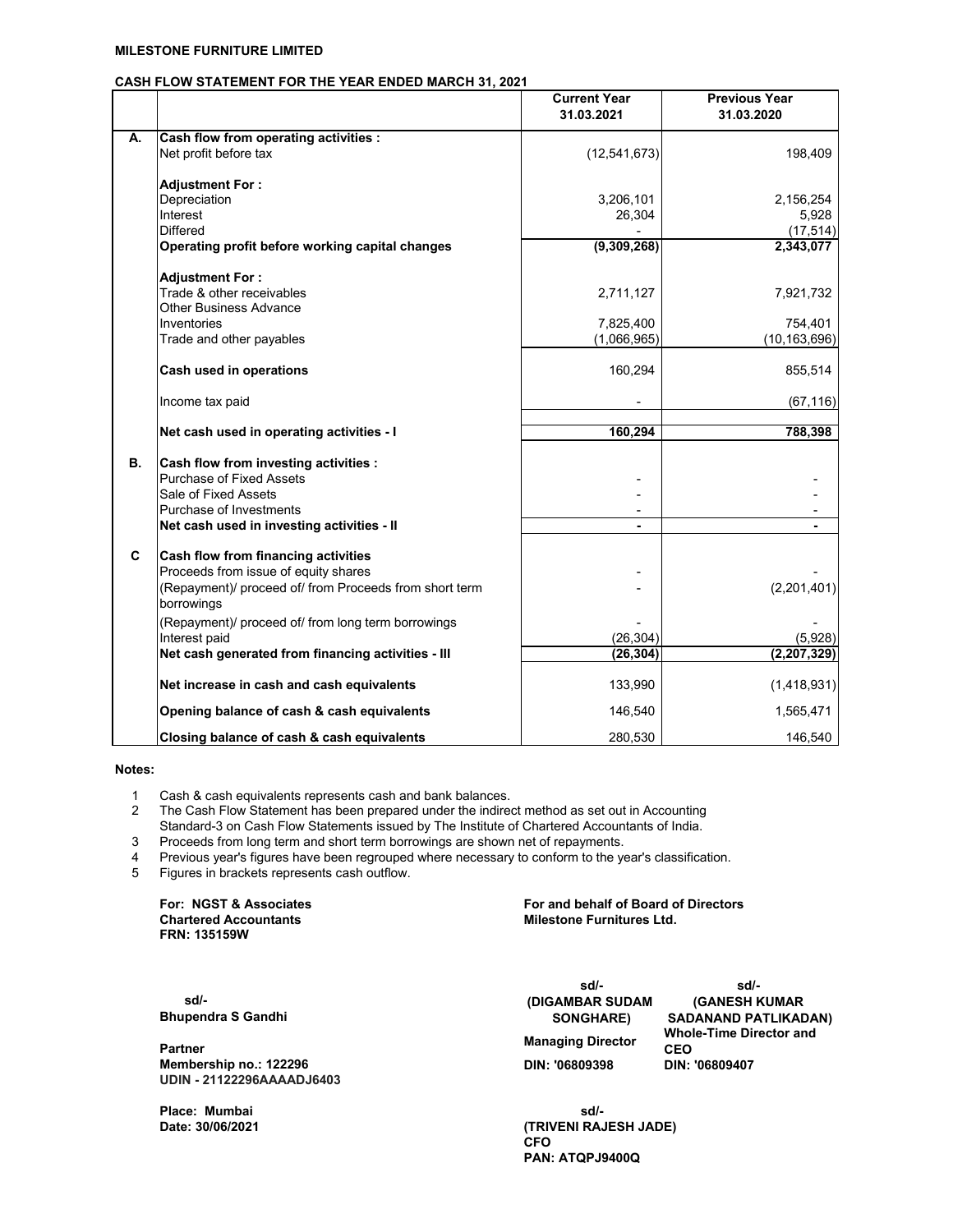| <b>MILESTONE FURNITURES PVT LTD</b>                                        |                |                          |                 |                           |                              |                                                 |                                  |                                      |                      |                                    |
|----------------------------------------------------------------------------|----------------|--------------------------|-----------------|---------------------------|------------------------------|-------------------------------------------------|----------------------------------|--------------------------------------|----------------------|------------------------------------|
| Notes Forming Part of Financial Statements for the period ended 31/03/2021 |                |                          |                 |                           |                              |                                                 |                                  |                                      |                      |                                    |
|                                                                            |                |                          |                 |                           |                              |                                                 |                                  |                                      |                      |                                    |
| Note 6                                                                     |                |                          |                 |                           |                              |                                                 |                                  |                                      |                      |                                    |
| <b>Tangible assets</b>                                                     |                |                          |                 |                           |                              |                                                 |                                  |                                      |                      |                                    |
|                                                                            |                |                          |                 |                           |                              |                                                 |                                  |                                      |                      |                                    |
|                                                                            |                | <b>GROSS BLOCK</b>       |                 |                           | <b>DEPRECIATION</b>          |                                                 |                                  |                                      | <b>NET BLOCK</b>     |                                    |
| <b>PARTICULARS</b>                                                         | As on          | <b>Addition</b>          | <b>Deletion</b> | Total as on               | As on                        | <b>During</b>                                   | <b>Deduction</b>                 | Total as on                          | As on                | As on                              |
|                                                                            | 1.4.2020       |                          |                 | 31.3.2021                 | 1.4.2020                     | the Year                                        |                                  | 31.3.2021                            | 31.3.2021            | 31.3.2020                          |
| <b>Freehold Land</b>                                                       | 6,000,000      | $\blacksquare$           |                 | 6,000,000                 |                              | $\overline{\phantom{a}}$                        | $\sim$                           |                                      | 6,000,000            | 6,000,000                          |
| Furniture & Fixture                                                        | 5,058,756      | $\blacksquare$           |                 | 5,058,756                 | 3,634,601                    | 499,624                                         | $\sim$                           | 4,134,225                            | 924,531              | 1,424,155                          |
| <b>Office Equipments</b>                                                   | 3,477,511      | $\overline{\phantom{a}}$ |                 | 3,477,511                 | 3,230,498                    | 68,005                                          | $\overline{\phantom{a}}$         | 3,298,503                            | 179,008              | 247,013                            |
| Plant & Machinery                                                          | 41,960,476     | $\overline{\phantom{a}}$ |                 | 41,960,476                | 6,088,415                    | 2,638,471                                       | $\overline{\phantom{a}}$         | 8,726,887                            | 33,233,589           | 35,872,061                         |
| Computer                                                                   | 141,500        | $\blacksquare$           |                 | 141,500                   | 141,500                      |                                                 | $\overline{\phantom{a}}$         | 141,500                              |                      |                                    |
| <b>Total</b>                                                               | 56,638,243     | $\blacksquare$           |                 | 56,638,243                | 13,095,014                   | 3,206,101                                       |                                  | 16,301,115                           | 40,337,128           | 43,543,229                         |
| <b>Capital Work In Progress</b>                                            | $\blacksquare$ | $\blacksquare$           |                 |                           | $\overline{\phantom{a}}$     | $\sim$                                          | $\blacksquare$                   | $\sim$                               | 16,503,210           | 16,503,210                         |
| <b>Total</b>                                                               | 56,638,243     | $\blacksquare$           |                 | 56,638,243                | 13,095,014                   | 3,206,101                                       | $\blacksquare$                   | 16,301,115                           | 56,840,338           | 60,046,439                         |
|                                                                            |                |                          |                 | For: NGST & Associates    |                              |                                                 |                                  | For and behalf of Board of Directors |                      |                                    |
|                                                                            |                |                          |                 |                           | <b>Chartered Accountants</b> |                                                 | <b>Milestone Furnitures Ltd.</b> |                                      |                      |                                    |
|                                                                            |                |                          |                 | FRN: 135159W              |                              |                                                 |                                  |                                      |                      |                                    |
|                                                                            |                |                          |                 |                           |                              |                                                 |                                  |                                      |                      |                                    |
|                                                                            |                |                          |                 |                           |                              |                                                 | $sd/-$                           |                                      | $sd/-$               |                                    |
|                                                                            |                |                          |                 | sd/-                      |                              |                                                 | (DIGAMBAR SUDAM                  |                                      | <b>(GANESH KUMAR</b> |                                    |
|                                                                            |                |                          |                 | <b>Bhupendra S Gandhi</b> |                              | <b>SONGHARE)</b><br><b>SADANAND PATLIKADAN)</b> |                                  |                                      |                      |                                    |
|                                                                            |                |                          |                 | Partner                   |                              |                                                 | <b>Managing Director</b>         |                                      |                      | <b>Whole-Time Director and CEO</b> |
|                                                                            |                |                          |                 | Membership no.: 122296    |                              |                                                 | DIN: '06809398                   |                                      | DIN: '06809407       |                                    |
|                                                                            |                |                          |                 | UDIN - 21122296AAAADJ6403 |                              |                                                 |                                  |                                      |                      |                                    |
|                                                                            |                |                          |                 |                           |                              |                                                 |                                  |                                      |                      |                                    |
|                                                                            |                |                          |                 | Place: Mumbai             |                              |                                                 | sd/-                             |                                      |                      |                                    |
|                                                                            |                |                          |                 | Date: 30/06/2021          |                              |                                                 |                                  | (TRIVENI RAJESH JADE)                |                      |                                    |
|                                                                            |                |                          |                 |                           |                              |                                                 | <b>CFO</b>                       |                                      |                      |                                    |
|                                                                            |                |                          |                 |                           |                              |                                                 | PAN: ATQPJ9400Q                  |                                      |                      |                                    |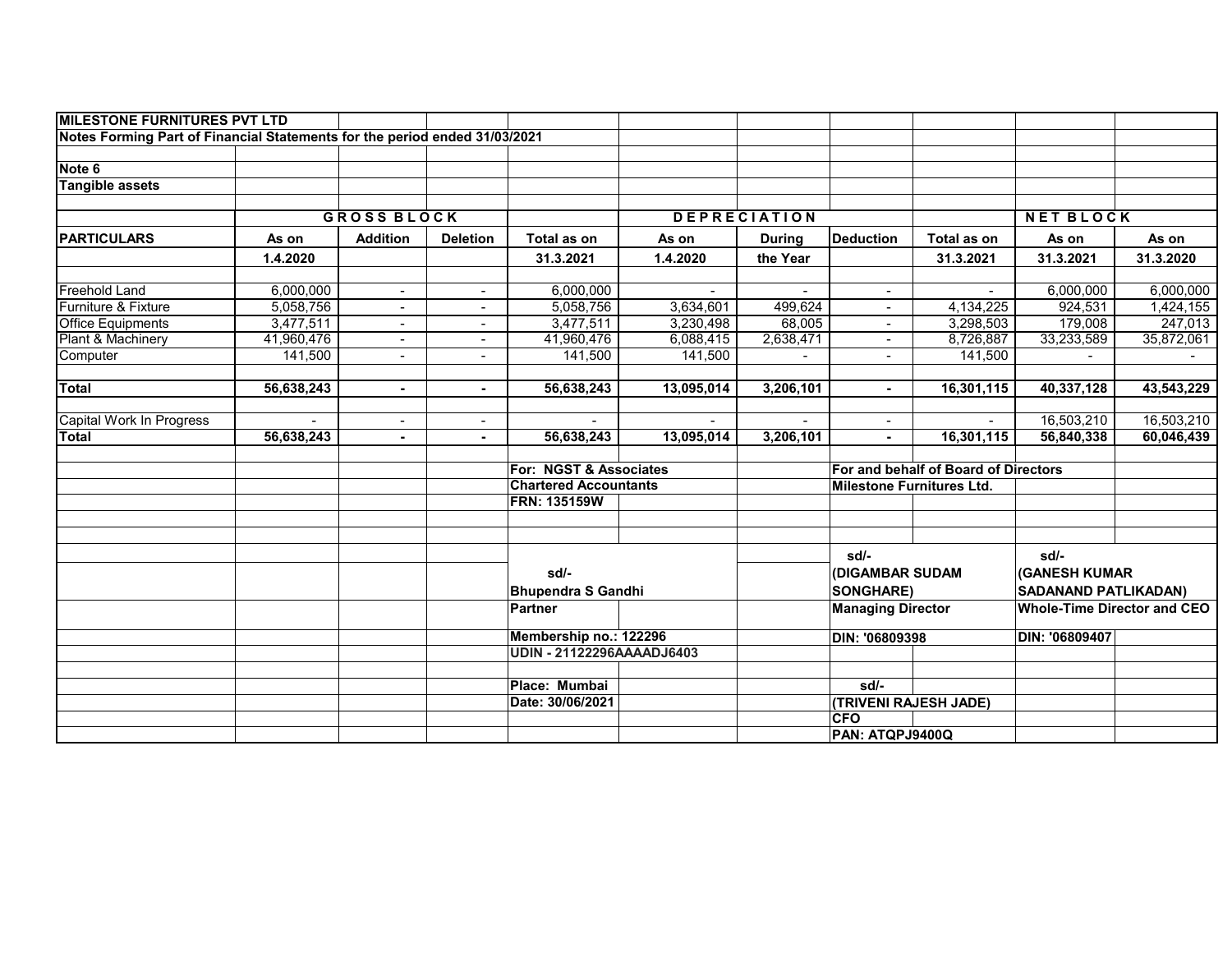#### **Notes to Financial Statements for the year ended March 31, 2021**

#### **NOTE 18: COMPANY INFORMATION**

Milestone Furniture Limited ("the company") is engaged in manufacturing of home and office furniture and also engaged in home and office designing.

#### **NOTE 19: SUMMARY OF SIGNIFICANT ACCOUNTING POLICIES**

#### a) Method of Accounting

These financial statements have been prepared in accordance with the generally accepted accounting principles in India under the historical cost convention on accrual basis. These financial statements have been prepared to comply in all material aspects with the accounting standards notified under the Companies (Accounts) Rules, 2014 under section 133 of the Companies Act, 2013 and other relevant provisions of the Companies Act, 2013.

b) Use of Estimates

The presentation of financial statements in conformity with the generally accepted accounting principles requires estimates and assumptions to be made that effect the reported amount of assets and liabilities on the date of the financial statements and the reported amount of revenues and expenses during the reporting period. Difference between the actual result and estimates are recognized in the period in which the results are known / materialized.

#### c) Income Recognition

- i. Sales are recognized, net of returns and trade discounts, on dispatch of goods to customers.
- ii. In appropriate circumstances, revenue (Income) is recognized when no significant uncertainty as to measurability or collectibles exists and in case of export benefits / incentives are accounted on accrual basis.
- iii. Interest income is recognized on time proportionate method.

#### d) Tangible assets and depreciation

- i. Fixed Assets are stated at cost net of taxes and includes amount added on revaluation less accumulated depreciation and impairment loss, if any. All cost is inclusive of freight, duties, (net of tax credits as applicable) levies and any directly attributable cost till commencement of commercial production.
- ii. Depreciation on fixed assets is provided on a pro-rata basis on the Written Down Value method over the useful life of the assets as prescribed in schedule II of the Companies Act, 2013.

#### e) Valuation of inventory

Inventories are valued at lower of cost or net realizable value, after providing for obsolescence and damages

#### f) Borrowing costs

Borrowing costs that are attributable to the acquisition or construction of fixed assets are capitalized as part of the cost of such assets for the period until the asset is ready for its intended use. Other borrowing costs are recognized as an expense in the period in which they are incurred. A qualifying asset is on that takes substantial period of time to get ready for intended use.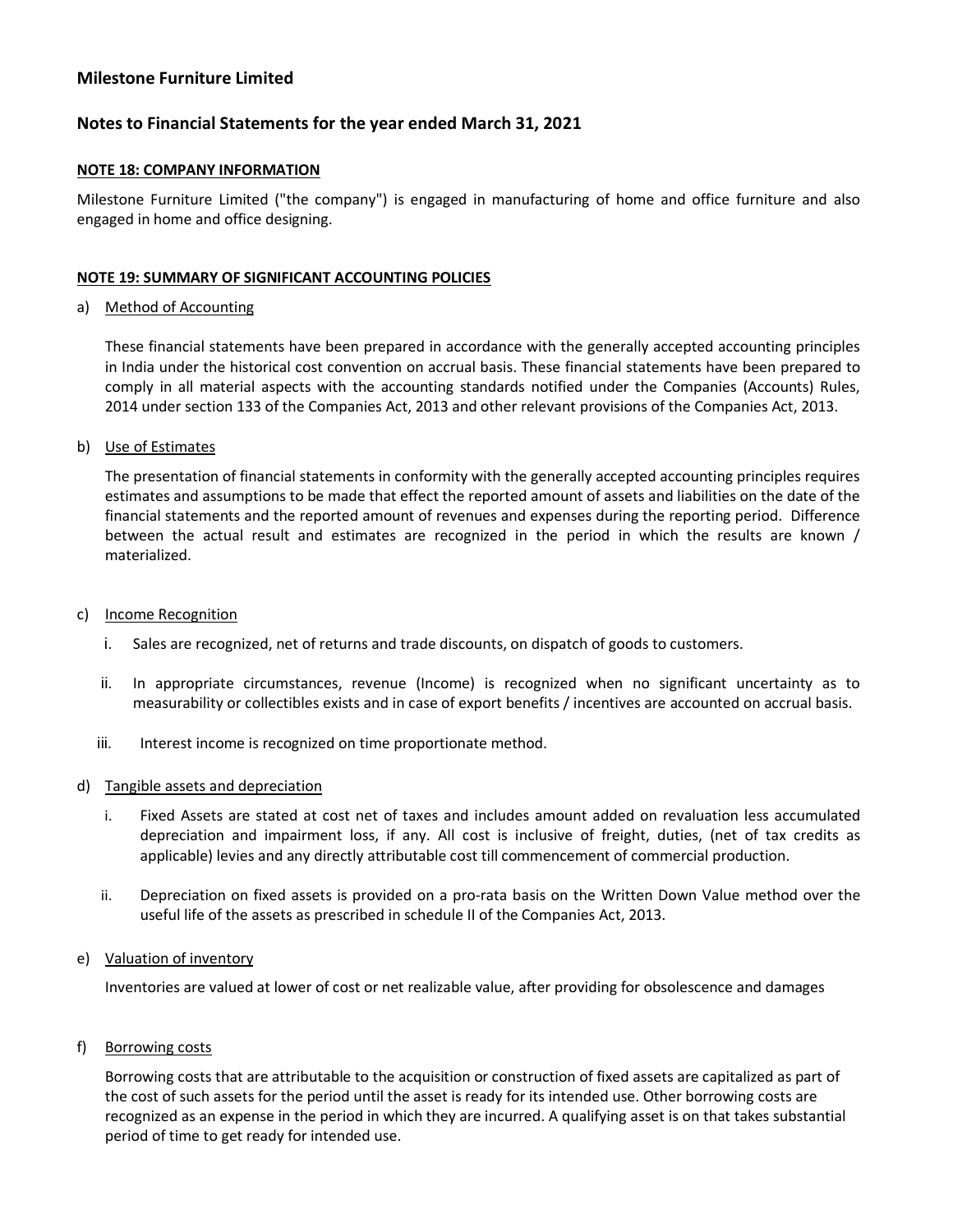#### **Notes to Financial Statements for the year ended March 31, 2021**

#### g) Taxes

- i. Current Tax has been provided as per the provisions of Income Tax Act, 1961.
- ii. Tax expense comprise of current and deferred tax. Current income tax is measured at the amount expected to be paid to the tax authorities in accordance with the Income Tax Act, 1961. Deferred tax is recognised for all the timing differences, subject to the consideration of prudence in respect of deferred tax assets. Deferred tax assets are recognised and carried forward only to the extent that there is a reasonable certainty that sufficient future taxable income will be available against which such deferred tax assets can be realised.
- iii. Deferred Tax resulting from "timing differences" between book and tax profits is accounted for using the tax rates and laws that has been enacted or substantively enacted by the balance sheet date, to the extent that the timing differences are expected to crystallize as deferred tax charge / benefit in the statement of Profit and Loss and as deferred tax asset or liabilities in the Balance Sheet. The deferred tax asset is recognized and carried forward only to the extent that there is a virtual certainty that the assets will be realized in future.

#### h) Provisions, contingent liabilities and contingent assets

Provisions involving substantial degree of estimation in measurement are recognized when there is a present obligation as a result of past events and it is probable that there will be an outflow of resources. Contingent Assets are neither recognized nor disclosed in the financial statements. Contingent Liabilities are disclosed separately.

#### i) Impairment of Assets (AS-28)

At each balance sheet date, the Management reviews the carrying amounts of assets and goodwill included in each cash generating unit to determine whether there is any indication that those assets were impaired. If any such indication exists, the recoverable amount of the assets and goodwill is estimated in order to determine the extent of impairment loss. Recoverable amount is the higher of an asset's net selling price and value in use. In assessing value in use, the estimated future cash flows expected from the continuing use of the assets and from disposal are discounted to their present value using a pre-tax discount rate that reflects the current market assessments of time value of money and the risk specific to the assets.

Reversal of impairment loss is recognized immediately as income in the statement of profit and loss.

#### j) Earning Per Share

Basic earnings per share is calculated by dividing the net profit or loss for the year attributable to equity shareholders (after deducting attributable taxes) by weighted average number of equity shares outstanding during the year. The weighted average number of equity shares outstanding during the year is adjusted for events of preferential issue allotment of equity shares. For the purpose of calculating diluted earnings per share, the net profit or loss for the year attributable to equity shareholders and the weighted average number of shares outstanding during the year are adjusted for the effects of all dilutive potential equity shares.

#### k) Cash Flow Statement

The Cash Flow Statement is prepared by the indirect method set out in Accounting Standard 3 on Cash Flow Statement and presents the cash flows by operating, investing and financing activities of the company. Cash and cash equivalents presented in the Cash Flow Statement consist of cash on hand and demand deposits with banks.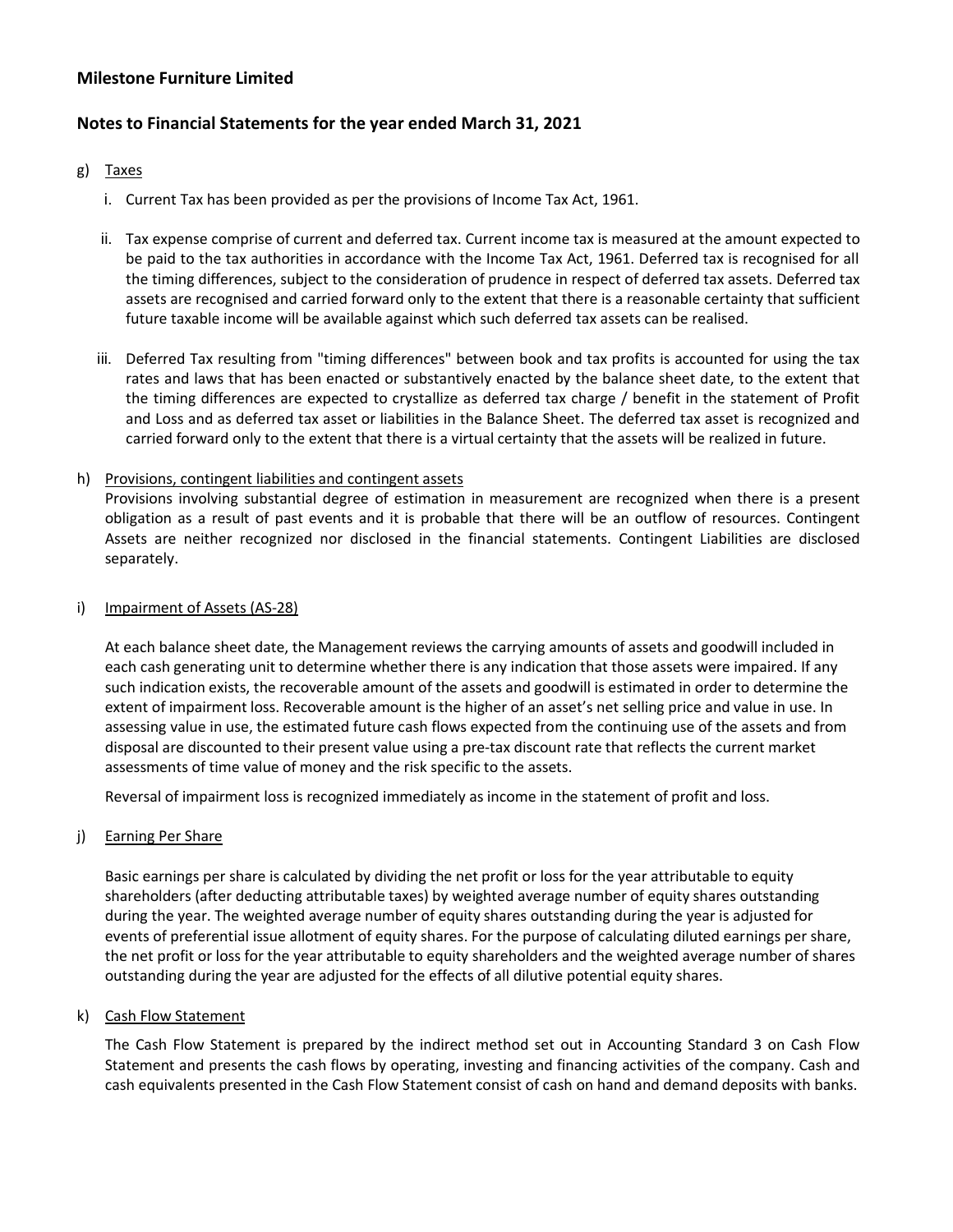#### **Notes to Financial Statements for the year ended March 31, 2021**

#### **NOTE 20: NOTES TO ACCOUNTS**

#### Note 20.1: There are no contingent liabilities.

Note 20.2:

#### **Segment Reporting**

The company operates in only one segment and therefore segment reporting is not applicable.

#### Note 20.3:

#### **Related parties' disclosure as per Accounting Standard 18**:

[A] Key Management Personal (KMP).

| Digambar Songhare | <b>Managing Director</b> |
|-------------------|--------------------------|
| P. Ganesh Kumar   | Director                 |

[B] Information on related party transactions as required by accounting Standard-18 for the year ended 31<sup>st</sup> March 2021:

| Nature of transactions                              | Relationship             | Amount in Rs. |             |  |
|-----------------------------------------------------|--------------------------|---------------|-------------|--|
| <b>Remuneration</b>                                 |                          | 2020-21       | 2019-20     |  |
| Digambar Sudam Songhare                             | Key management personnel |               |             |  |
| IP.S. Ganeshkumar                                   | Key management personnel |               |             |  |
| Key management personnel<br>Santaram Badai          |                          |               |             |  |
|                                                     |                          |               |             |  |
| <b>Rent Paid</b>                                    |                          |               |             |  |
| Digambar Sudam Songhare                             | Key management personnel |               |             |  |
| IP.S. Ganeshkumar                                   | Key management personnel |               |             |  |
|                                                     |                          |               |             |  |
|                                                     |                          |               |             |  |
| <b>Lease Deposit</b>                                |                          |               |             |  |
| Digambar Sudam Songhare<br>Key management personnel |                          | 2,00,00,000   | 2,00,00,000 |  |
| P.S. Ganeshkumar                                    | Key management personnel | 1,75,00,000   | 1,75,00,000 |  |
|                                                     |                          |               |             |  |

Note: - Related party relationship is as identified by the Company and relied upon by the Auditors.

#### Note 20.4:

In the opinion of the management, there is no impairment of assets in accordance with Accounting Standard (AS-28) as on Balance Sheet date.